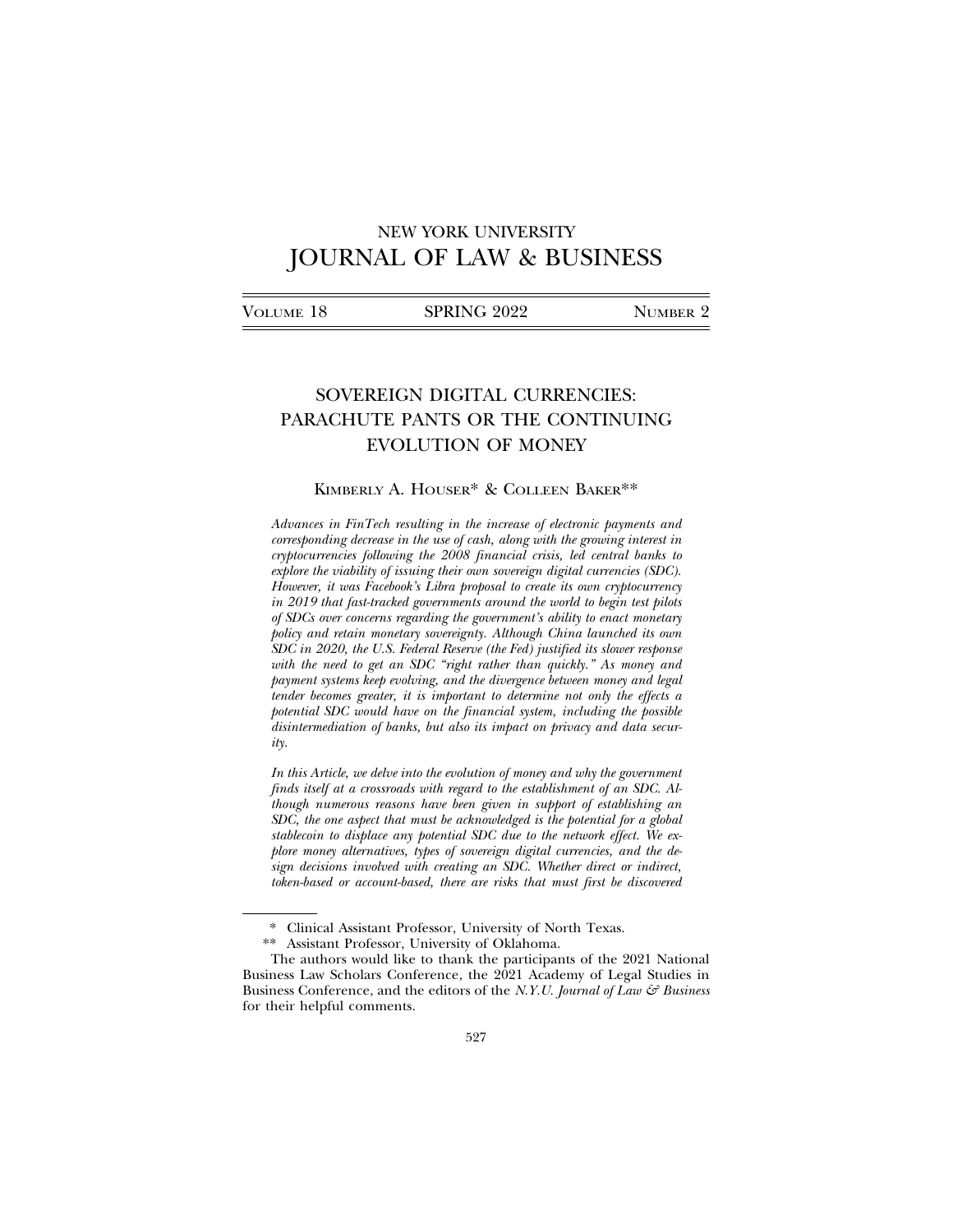*and addressed. After discussing the global impact of SDCs, including the potential first-mover advantage and impact on reserve currency status, we explore the future of money alternatives and conclude that policymakers in the United States have an unbelievably difficult series of decisions to make. This Article endeavors to highlight some of the most pressing issues.*

|      |             |                                                                                        | 528 |
|------|-------------|----------------------------------------------------------------------------------------|-----|
| L.   |             | WHAT IS MONEY?                                                                         | 531 |
|      | А.          |                                                                                        | 531 |
|      | B.          | The U.S. Federal Reserve System                                                        | 537 |
|      | C.          | Banks as Payment System Intermediaries                                                 | 541 |
| H.   |             | THE CONTINUING EVOLUTION OF MONEY                                                      | 542 |
|      | A.          | Money Alternatives                                                                     | 544 |
|      |             | Cryptocurrencies<br>1.                                                                 | 544 |
|      |             | 2.<br>Stablecoins                                                                      | 548 |
|      | В.          | Sovereign Digital Currencies                                                           | 554 |
|      |             | $\mathbf{1}$ .                                                                         | 558 |
|      |             | Synthetic CBDC<br>2.                                                                   | 560 |
| III. |             | DESIGN ISSUES WITH SDCS                                                                | 562 |
|      | $A_{\cdot}$ | Direct or Indirect Relationship                                                        | 563 |
|      | В.          | $Token- or Account-Based \dots \dots \dots \dots \dots \dots \dots$                    | 566 |
|      |             | $Token\text{-}Based \dots \dots \dots \dots \dots \dots \dots \dots \dots \dots$<br>1. | 566 |
|      |             | 2.<br>$Account-Based \dots \dots \dots \dots \dots \dots \dots \dots \dots \dots$      | 567 |
|      | C.          | Technology Design Issues                                                               | 569 |
|      |             | Updating the Ledger<br>1.                                                              | 570 |
|      |             | Validating Transactions<br>2.                                                          | 571 |
| IV.  |             | IMPACT OF DESIGN CHOICES                                                               | 573 |
|      | A.          |                                                                                        | 573 |
|      | В.          | Security Risks                                                                         | 579 |
|      | C.          | Risk of Bank Disintermediation and Runs                                                | 582 |
| V.   |             | GLOBAL IMPACT OF SDCS                                                                  | 585 |
|      | А.          | Potential First-Mover Advantage                                                        | 587 |
|      | В.          | Impact on Reserve Currency                                                             | 590 |
|      | C.          | Future of Money Alternatives                                                           | 594 |
|      | 596         |                                                                                        |     |

### **INTRODUCTION**

In a recent speech, former Federal Reserve Board Governor Randal K. Quarles talked about parachute pants, an unfor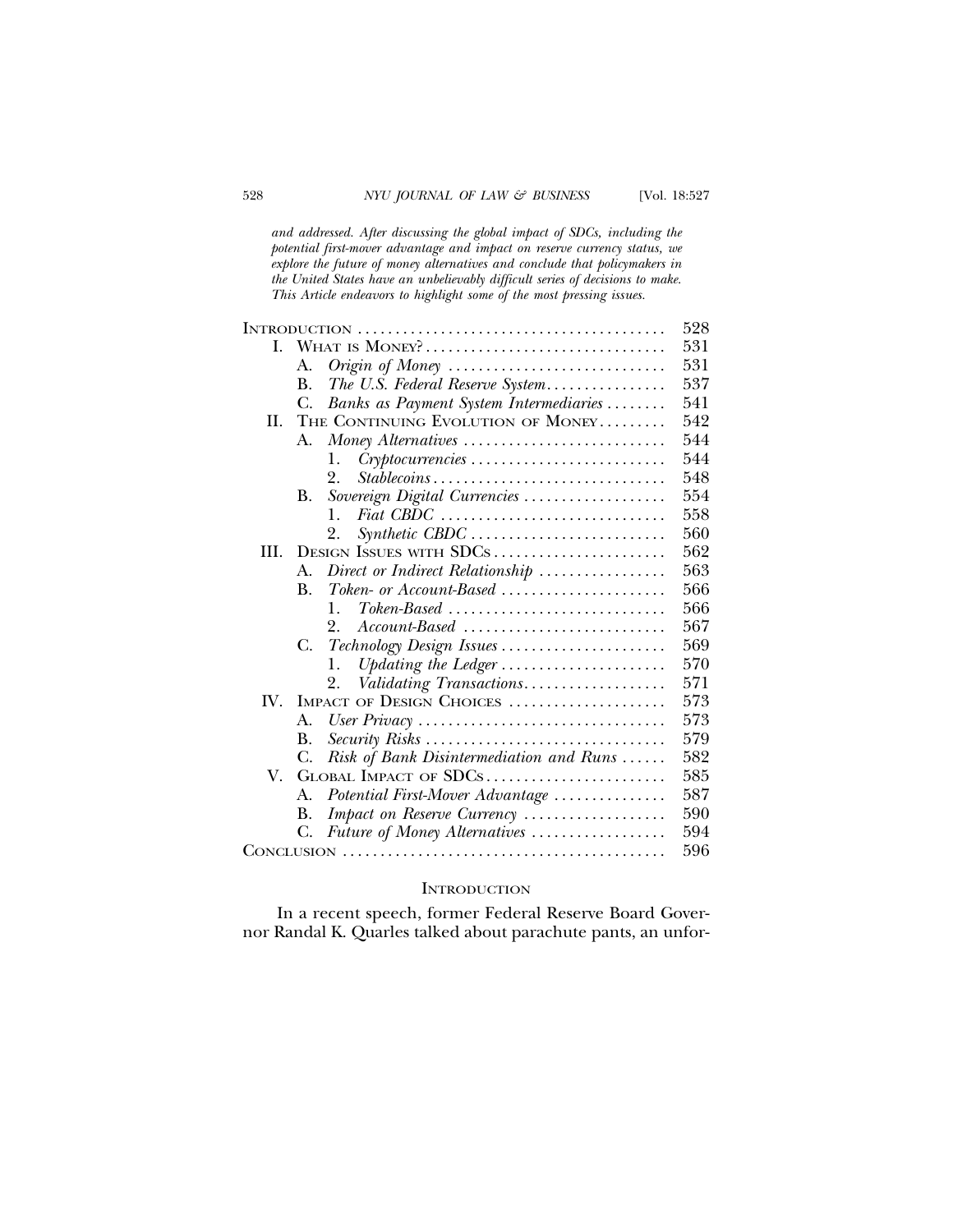tunate fashion craze of the 1980s that is, thankfully, no more.<sup>1</sup> Why? He drew a potential parallel between that craze and the current hype surrounding central bank digital currencies. In retrospect, additional caution regarding the pants was warranted. This Article focuses on sovereign digital currencies (SDCs) and discusses why some are ready to embrace this monetary novelty and others are more hesitant.

Throughout history, a plethora of physical items have served as money: shells, gold nuggets, leather, and strings of beads. Historically, the U.S. dollar was backed by gold (a commodity money), but today it is backed by the reputation of the government (fiat money).2 Western Union first introduced electronic wire transfers in 1871 that permitted money exchanges between those who were geographically dispersed.3 Today money can be transferred via mobile apps on a cell phone. Hence, the types and forms of money have evolved over time. SDCs are a next step in this evolution.

The names "cryptocurrency" and "stablecoin" suggest that cryptocurrencies and stablecoins should also be included in this monetary development. However, as this Article explains, while some stablecoins might eventually join the monetary ranks, cryptocurrencies are unlikely to do so (at least anytime soon). Nevertheless, the explosion of both has catalyzed a focus by central banks around the world on developing their own digital currencies.4 Whether central banks such as the Federal Reserve (Fed) should create their own digital currencies is a timely and tremendously important question. This Article argues that in considering this momentous policy issue, it is important to understand what money is, why this question

<sup>1.</sup> Randal K. Quarles, Vice Chair for Supervision, Bd. of Governors of the Fed. Rsrv. Sys., Parachute Pants and Central Bank Money, Remarks at the 113th Annual Utah Bankers Association Convention (June 28, 2021).

<sup>2.</sup> Maria Hasenstab, *Here's Why the U.S. No Longer Follows a Gold Standard*, FED. RSRV. BANK OF ST. LOUIS: OPEN VAULT BLOG (Nov. 8, 2017), https:// www.stlouisfed.org/open-vault/2017/november/why-us-no-longer-followsgold-standard.

<sup>3.</sup> Lawrence H. White, *Should the State or the Market Provide Digital Currency?*, 41 CATO J. 237, 239 n.4 (2021).

<sup>4.</sup> *See* Codruta Boar & Andreas Wehrli, *Ready, Steady, Go? Results of the Third BIS Survey on Central Bank Digital Currency*, 114 BANK FOR INT'L SETTLE-MENTS PAPERS 1, 3 (2021), https://www.bis.org/publ/bppdf/bispap114.pdf (noting that over 86% of central banks are exploring the possibility of a digital currency).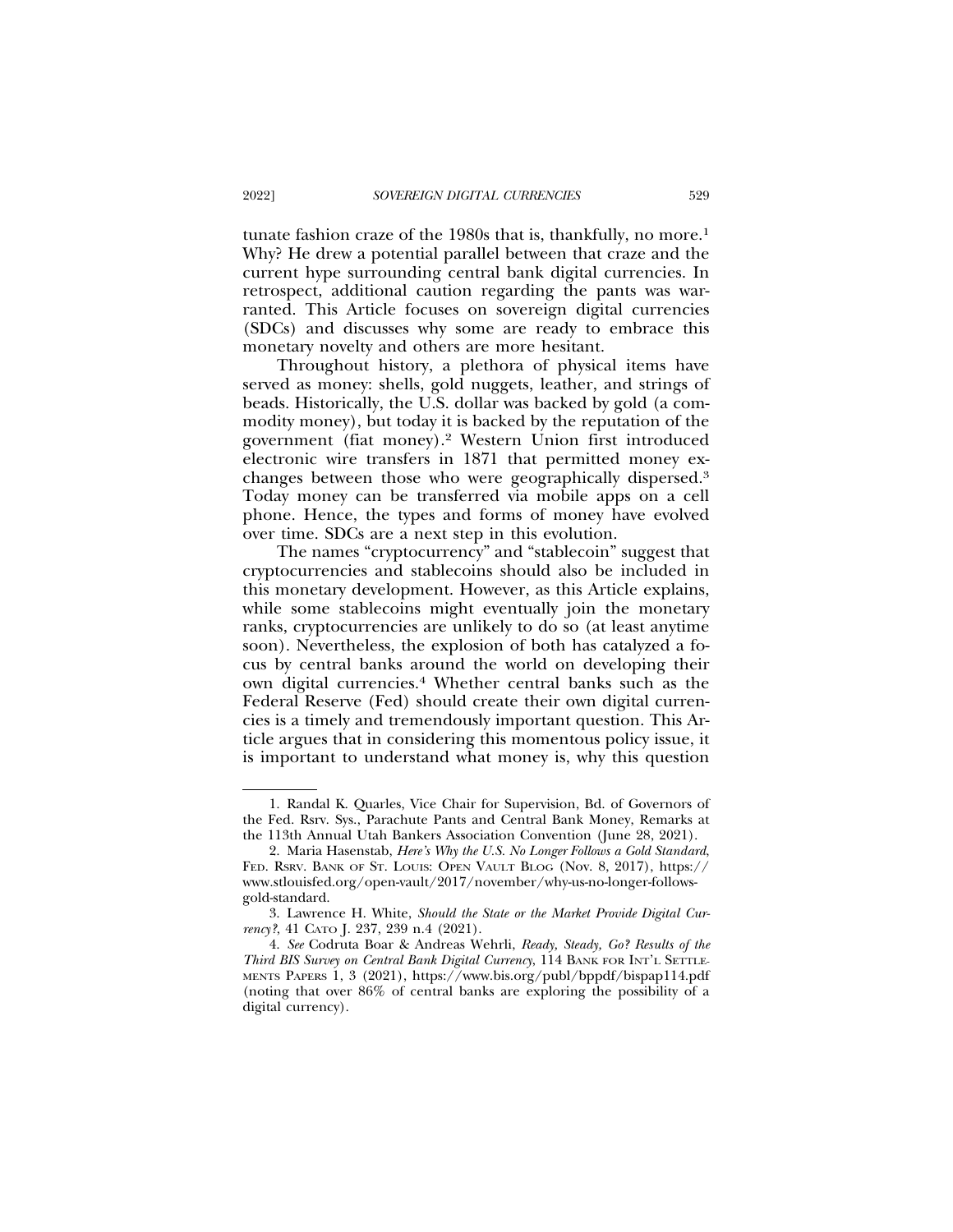has become so urgent, the plethora of design issues and choices surrounding SDCs, and the developing global landscape in this space. Hence, this Article illuminates these areas and concludes with an assessment of how such SDCs are likely to impact concerns such as privacy, security, and the structure of the banking system.

Policymakers at the Fed, understandably, seem to have conflicting viewpoints on how far the government should get involved in regulating cryptocurrencies, stablecoins, or in creating an SDC. While Fed Governor Lael Brainard has pressed for a "digital dollar" backed by the Fed,5 Fed Chair Jerome Powell has been more hesitant to move forward,<sup>6</sup> though this might be changing.7 Former Fed Governor Randal K. Quarles has asked, "what problem would an [SDC] solve?"8 In January 2022, the Federal Reserve released its much anticipated discussion paper on a potential U.S. central bank digital currency.9

In this Article, we first delve into the evolution of money and the growing influence of money alternatives, including cryptocurrencies and stablecoins. We then explore the question posed by Quarles as to what problems the establishment of an SDC would address. Although proponents of a U.S. SDC have provided numerous reasons for its creation, we explain

<sup>5.</sup> Jeff Cox, *Fed's Lael Brainard Pushes Digital Dollar as Central Bank Currency Race Heats Up*, CNBC (May 24, 2021), https://www.cnbc.com/2021/ 05/24/feds-lael-brainard-pushes-digital-dollar-as-central-bank-currency-raceheats-up.html.

<sup>6.</sup> *See* Jeff Cox, *Powell Calls Cryptocurrencies 'Not Really Useful Stores of Value' and Says Fed Will Move Slowly*, CNBC (Mar. 22, 2021), https:// www.cnbc.com/2021/03/22/cryptocurrencies-are-not-useful-stores-of-valuesays-feds-powell.html.

<sup>7.</sup> *See* Ann Saphir & Dan Burns, *Fed's Powell 'Legitimately Undecided' on Central Bank Digital Currency*, REUTERS (Jul. 15, 2021), https:// www.reuters.com/business/finance/feds-powell-says-hes-undecided-centralbank-digital-currency-2021-07-15/ (noting that Powell is undecided and weighing the pros and cons).

<sup>8.</sup> Quarles, *supra* note 1.

<sup>9.</sup> BD. OF GOVERNORS OF THE FED. RSRV. SYS., MONEY AND PAYMENTS: THE U.S. DOLLAR IN THE AGE OF DIGITAL TRANSFORMATION (2022), https:// www.federalreserve.gov/publications/files/money-and-payments-20220120.pdf (explaining that an SDC could result in greater financial inclusion and easier cross border payments helping to maintain the U.S. dollar's role as an international reserve currency, and detailing the potential downsides, including risks involving privacy, money laundering, financial stability, cybersecurity and the disintermediation of commercial banks).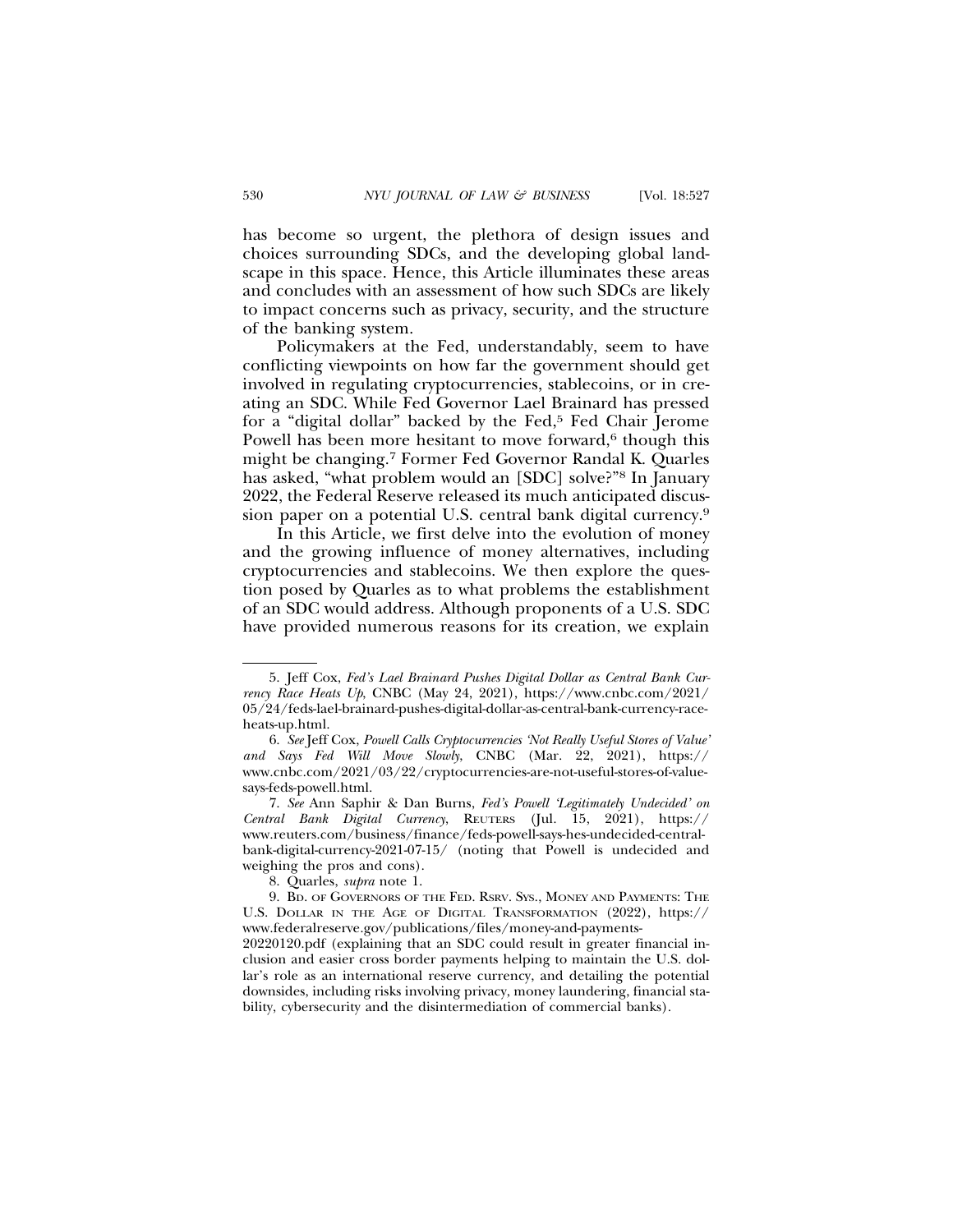why a global stablecoin could potentially displace any prospective SDC that looms large. We then investigate the main types of SDCs, and the primary design decisions involved. After discussing the global impact of SDCs, including the potential first-mover advantage and impact on reserve currency status, we look at the future of money alternatives, concluding that policymakers in the United States have an unbelievably difficult series of decisions to make.

### I.

### WHAT IS MONEY?

In its most basic form, money is anything that can be used as a medium of exchange. However, the *function of money* goes beyond this definition of money as a medium of exchange; requiring money to serve as a unit of measure and a store of value.10 While most economists rely on the three functions of money as its definition (i.e., medium of exchange, unit of measure, and store of value), the concept of money is still difficult to grasp. When you consider a dollar bill, it is simply a piece of paper that you trust will be accepted as a medium of exchange. You receive it for your work (primarily in digital form directly deposited into your bank account) or spend it through any number of ways (cash, debit card, or peer-to-peer app). While some argue money only has value because the government says it has value, others are of the view that it has value because the community agrees that it has value and is willing to accept it in exchange for goods or services.<sup>11</sup> In exploring the origin of money in this next section, we shed some light on how money and value are related.

### A. *Origin of Money*

Anthropologists and archaeologists have argued that the concept of money began as an idea, not a token—that money

<sup>10.</sup> *See* The Economic Lowdown Podcast Series, *Functions of Money*, FED. RSRV. BANK OF ST. LOUIS, https://www.stlouisfed.org/education/economiclowdown-podcast-series/episode-9-functions-of-money (last visited Feb. 1, 2022).

<sup>11.</sup> *See* Brendan Greeley, *Let's All Please Stop Calling Dollars 'Fiat Money'*, FIN. TIMES (July 3, 2021), https://www.ft.com/content/5e5b2afb-c689-4faf-9b47-92c74fc07e66.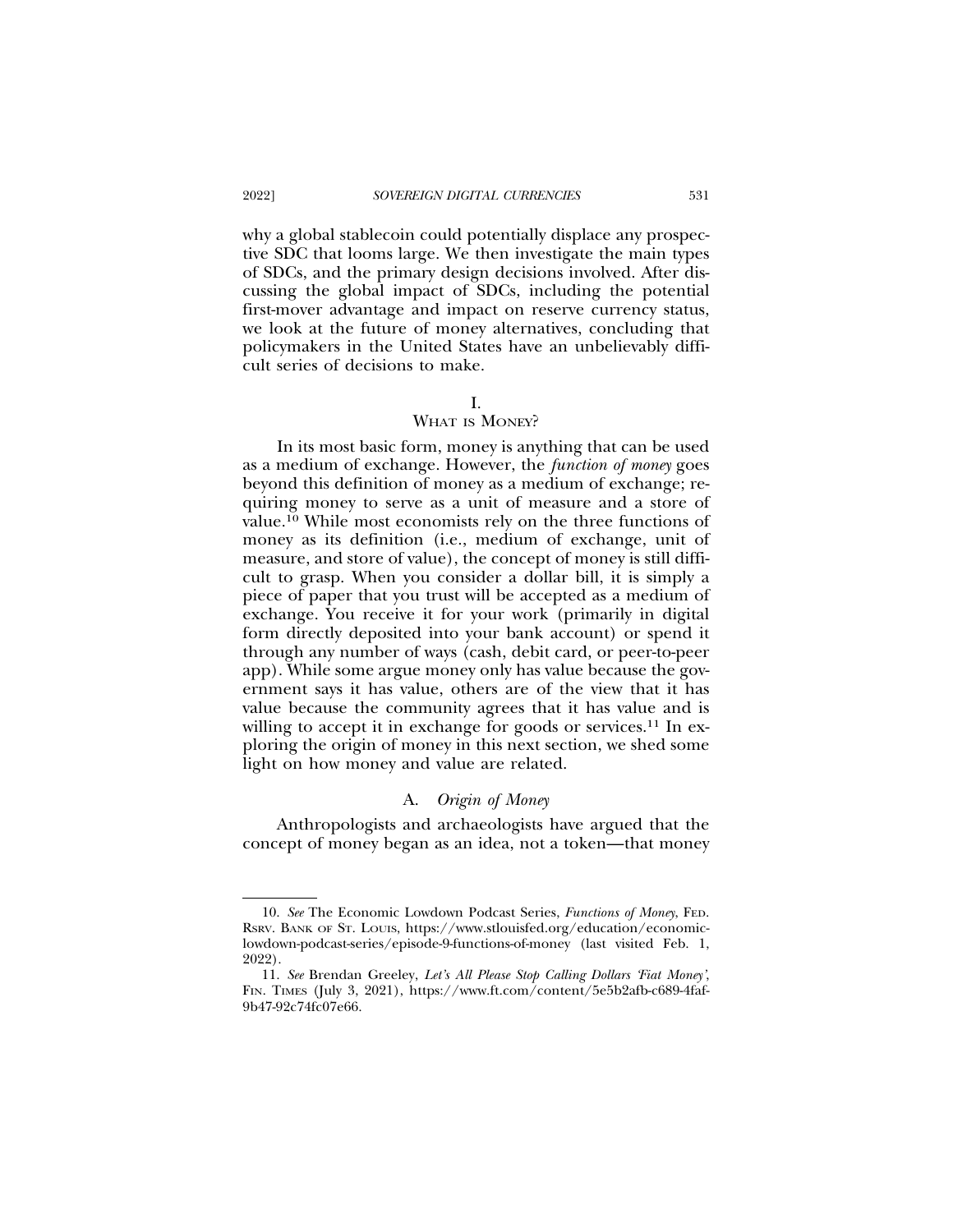was a journal entry before it ever became a tangible thing.<sup>12</sup> Economists, on the other hand, have long suggested that money evolved from the self-interest of people as a way to obtain most efficiently that which they desire, through the use of a token.13 This theory evolved from historical accounts of ancient Mesopotamia and its bartering system.14 While initially, people within a community used a bartering system for obtaining goods, they quickly discovered that the "double coincidence" of wants was not sustainable.15 It works if Kathryn has a cow and wishes to trade milk for eggs and Jamillah has chickens and wishes to trade eggs for milk, but it is incredibly unlikely that everything that Kathryn wants can be exchanged for milk. What was needed was a third token to serve as a medium of exchange. Carl Menger, founder of the Austrian school of economics, described this phenomenon in his work *The Origins of Money*, explaining that using this token eliminated the inefficiency of bartering, made the division of labor desirable, and the satisfaction of wants attainable.16 These tokens could be anything: nuggets of gold, slabs of salt, or even cowrie shells.17 It was not required that the token have an intrinsic value, just that the community agreed that it had value in serving as a token.

In exploring the origin of money, Menger sought to answer the question: Why would someone accept an item which they did not need, like a shell, in exchange for something of value that they brought to the marketplace, like a liter of

17. MENGER, *supra* note 16, at 12.

<sup>12.</sup> Bruce Bower, *Money's Murky Origins*, SCIENCE NEWS, Aug. 4, 2018, at 16 ("[M]oney grew out of older systems of credit and debt . . . .").

<sup>13.</sup> *See id.* At least those economists adhering to the Austrian school of economics like Mises and Hayek.

<sup>14.</sup> *See id.* at 17 (describing how in Mesopotamia, shekels were used as a basic monetary measure, equivalent to a bushel of barley).

<sup>15.</sup> See W. STANLEY JEVONS, MONEY AND THE MECHANISM OF EXCHANGE 3-4 (New York, D. Appleton & Co. 1875).

<sup>16.</sup> *See* Douglas E. French, *Foreword* to CARL MENGER, THE ORIGINS OF MONEY 8–9 (C.A. Foley trans., Ludwig von Mises Inst. 2016) (1892). For an alternative view, see Cameron Harwick, *Money and Its Institutional Substitutes: The Role of Exchange Institutions in Human Cooperation*, 14 J. INSTITUTIONAL ECON. 689, 690 (2018), http://dx.doi.org/10.2139/ssrn.2707833 ("This paper offers an alternative approach both evolutionary and historical, unlike the evolutionary-but-ahistorical Mengerian approach and the historical-butconstructivist state money approach.").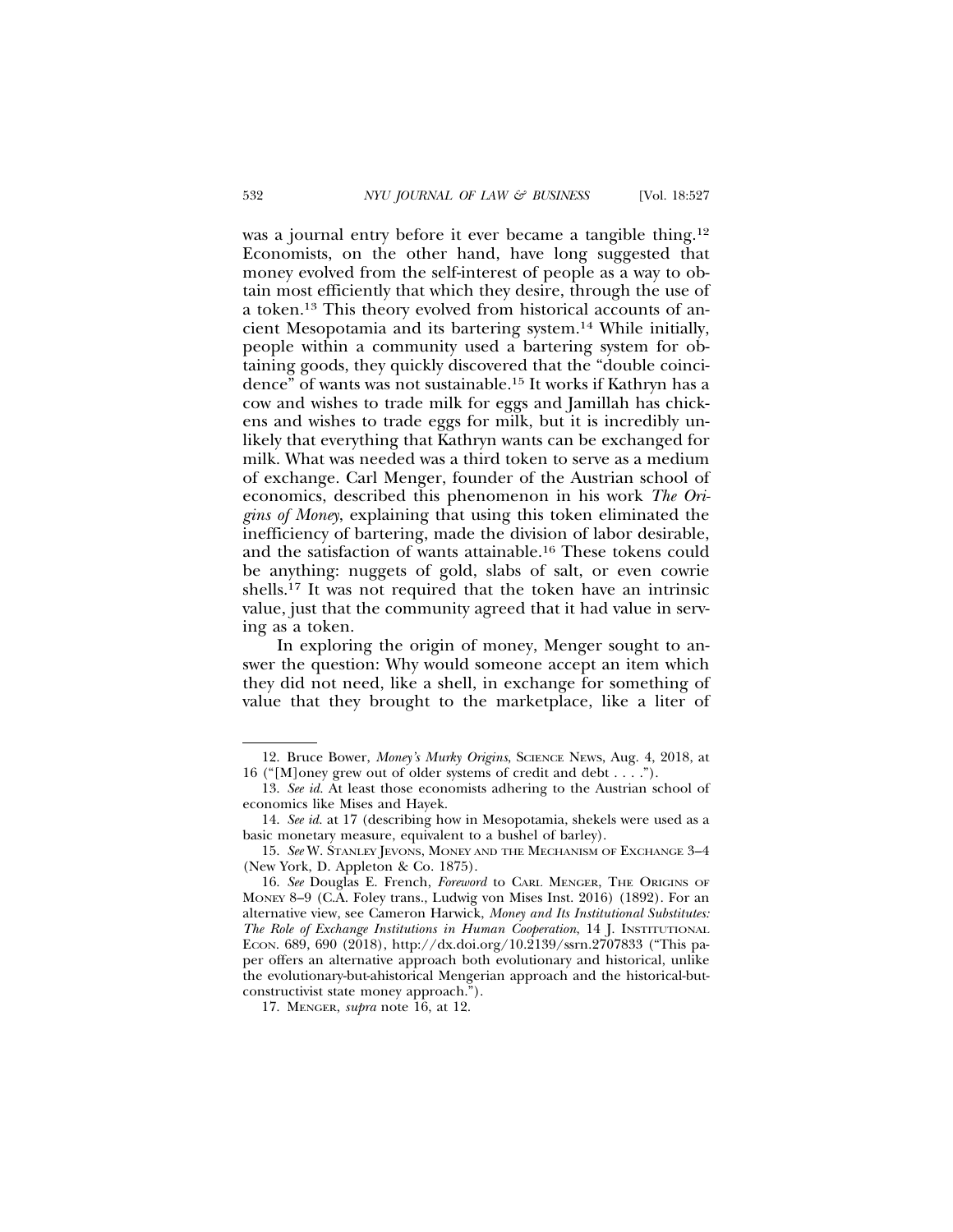milk?18 He posited that it was the acknowledgement that the token, the shell, could be exchanged for something of value contributed by someone else.19 Menger argued against the idea that the token itself had to be a valuable item, such as a precious metal.20 He speculated how the barter system most likely evolved.21 If Kathryn brings her milk to the marketplace and Jamillah does not need milk that day, Kathryn would have to find a third party who wanted milk and could exchange it for something Jamillah would be willing to trade her eggs for. Menger named this a "mediate exchange."22 Menger described the third party's goods as "more saleable" than Kathryn's goods.23 Those attending the marketplace each day would eventually learn from their own "economic interest" to barter their less "saleable goods" for the "more saleable" goods to purchase something.24 Goods that had the quality of "superior saleableness" became tokens, mediums of exchange, over a period of time.25 Menger speculated that this discovery of money would arise naturally.<sup>26</sup> He concluded that "[i]n its origin [money] is a social, and not a state institution."27

Today there is some disagreement on whether cryptocurrencies qualify as money. For example, if Kathryn wants to trade her old car for a new car, but the dealership does not want her old car, she would need a token that the dealership

<sup>18.</sup> *See id*. at 12–13.

<sup>19.</sup> *See id.* at 20.

<sup>20.</sup> *See id.* at 11–12.

<sup>21.</sup> *See id.* at 19–21.

<sup>22.</sup> *Id.* at 34.

<sup>23.</sup> *Id.* at 34–36.

<sup>24.</sup> *Id.* at 35. ("These wares would be qualified by their costliness, easy transportability, and fitness for preservation (in connection with the circumstance of their corresponding to a steady and widely distributed demand), to ensure to the possessor a power, not only 'here' and 'now' but as nearly as possible unlimited in space and time generally, over all other market-goods at economic prices.").

<sup>25.</sup> *Id*. at 35–36.

<sup>26.</sup> *Id.* at 38. Menger then explains how precious metals became money due not only to their utility, but also because they are scarce, fungible, and divisible. *See id.* at 45–50.

<sup>27.</sup> *Id.* at 51. Interestingly, some scholars argue that central bank money, discussed *infra*, should be considered "social equity." *See* Michael Kumhof et al., *Central Bank Money: Liability, Asset, or Equity of the Nation?* 1 (Cornell L. Sch. Rsch. Paper, Paper No. 20-46, 2020), https://papers.ssrn.com/sol3/papers.cfm?abstract\_id=3730608.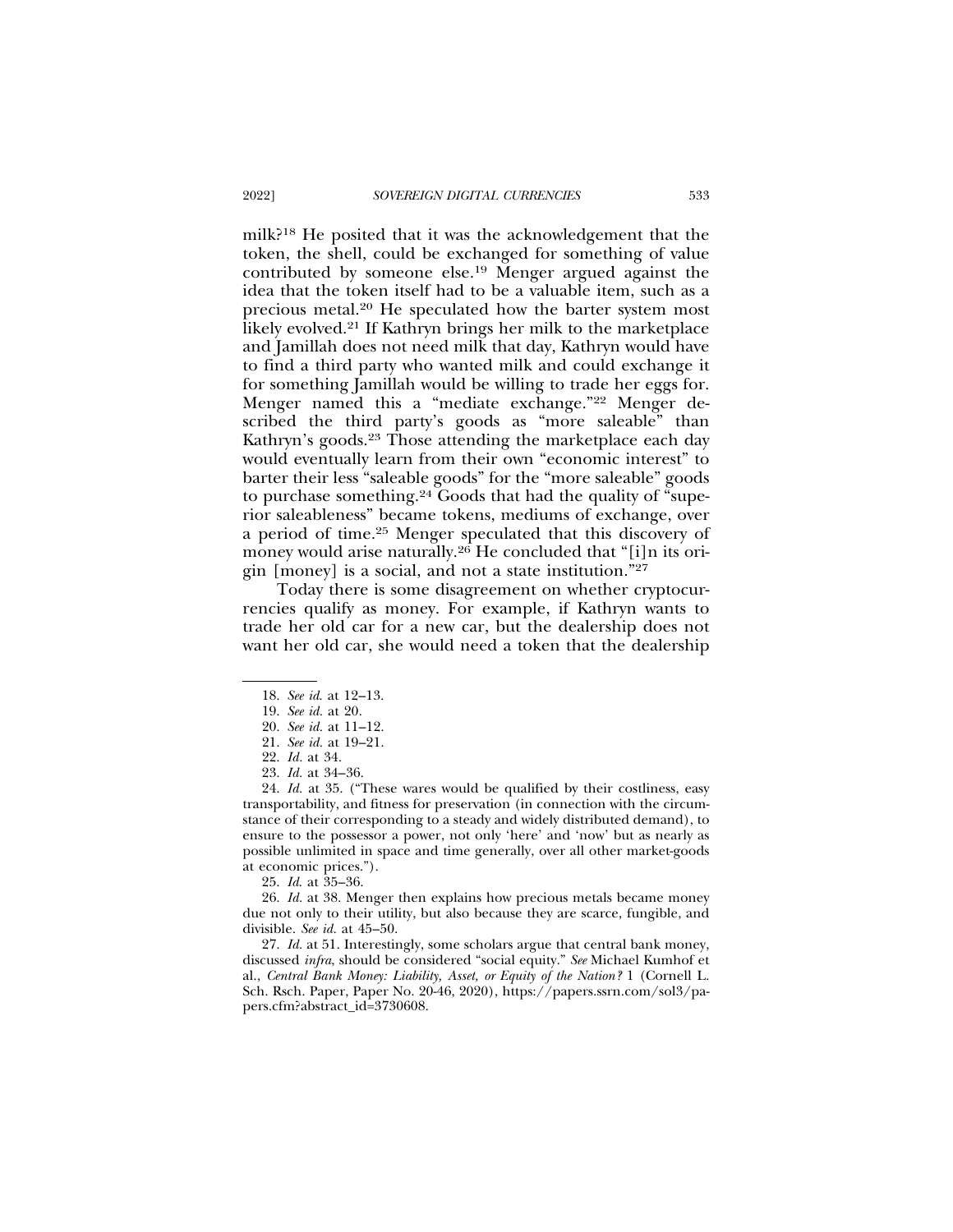does want. That token could be a bag of cash she physically hands to the salesperson at the dealership, an electronic transfer from her bank account to the dealership's bank account, or the transfer of Bitcoin from her wallet to the car dealership's wallet. The key is what the dealership will accept.28 The dealership knows that the cash, the electronic transfer, and/or the Bitcoin can be used by it to pay its rent, hire a new employee, or purchase more cars. The dealership can also choose to hold onto the cash, the electronic transfer (a ledger entry in the dealership's bank account), or the Bitcoin. However, unlike the cash and the journal entry showing a credit in the dealership's bank account, both of which maintain their value over time absent inflation, the Bitcoin does not serve as a store of value. The generally accepted definition of money relies on its three functions—that it is a medium of exchange, store of value, and unit of measure<sup>29</sup>-can be used as a test to see whether Bitcoin qualifies as such. Although Bitcoin can be used as a medium of exchange to purchase a car, it does not work as a unit of measure. First, Kathryn would have difficulty comparing the price of one car to another in terms of how many Bitcoins it would require, because the car would be priced differently from moment to moment due to Bitcoin's fluctuation in value.30 It also does not function well as a store of value because its volatility puts it at risk of being worth less in the future, making it undesirable as a "super saleable" token.

Chicago School economists Milton Friedman and Anna Jacobson Schwartz define money as "the sum of currency held by the public plus adjusted deposits of commercial banks, both

<sup>28.</sup> There are a number of dealerships that do accept Bitcoin. *See* Clifford Atiyeh, *Tesla Backtracked on Accepting Bitcoin, but There Are Car Dealers That Take It*, CAR & DRIVER (May 16, 2021), https://www.caranddriver.com/news/ a36434628/tesla-bitcoin-wont-accept/.

<sup>29.</sup> The Economic Lowdown Podcast Series, *supra* note 10.

<sup>30.</sup> On May 22, 2010, Lazlo Hanyecz purchased two pizzas for 10,000 Bitcoins (approximately \$41). On May 22, 2021, those 10,000 Bitcoins were worth \$380 million. Mark DeCambre, *Bitcoin Pizza Day? Laszlo Hanyecz Spent \$3.8 Billion on Pizzas in the Summer of 2010 Using the Novel Crypto*, MKT. WATCH (May 22, 2021), https://www.marketwatch.com/story/bitcoin-pizza-daylaszlo-hanyecz-spent-3-8-billion-on-pizzas-in-the-summer-of-2010-using-thenovel-crypto-11621714395.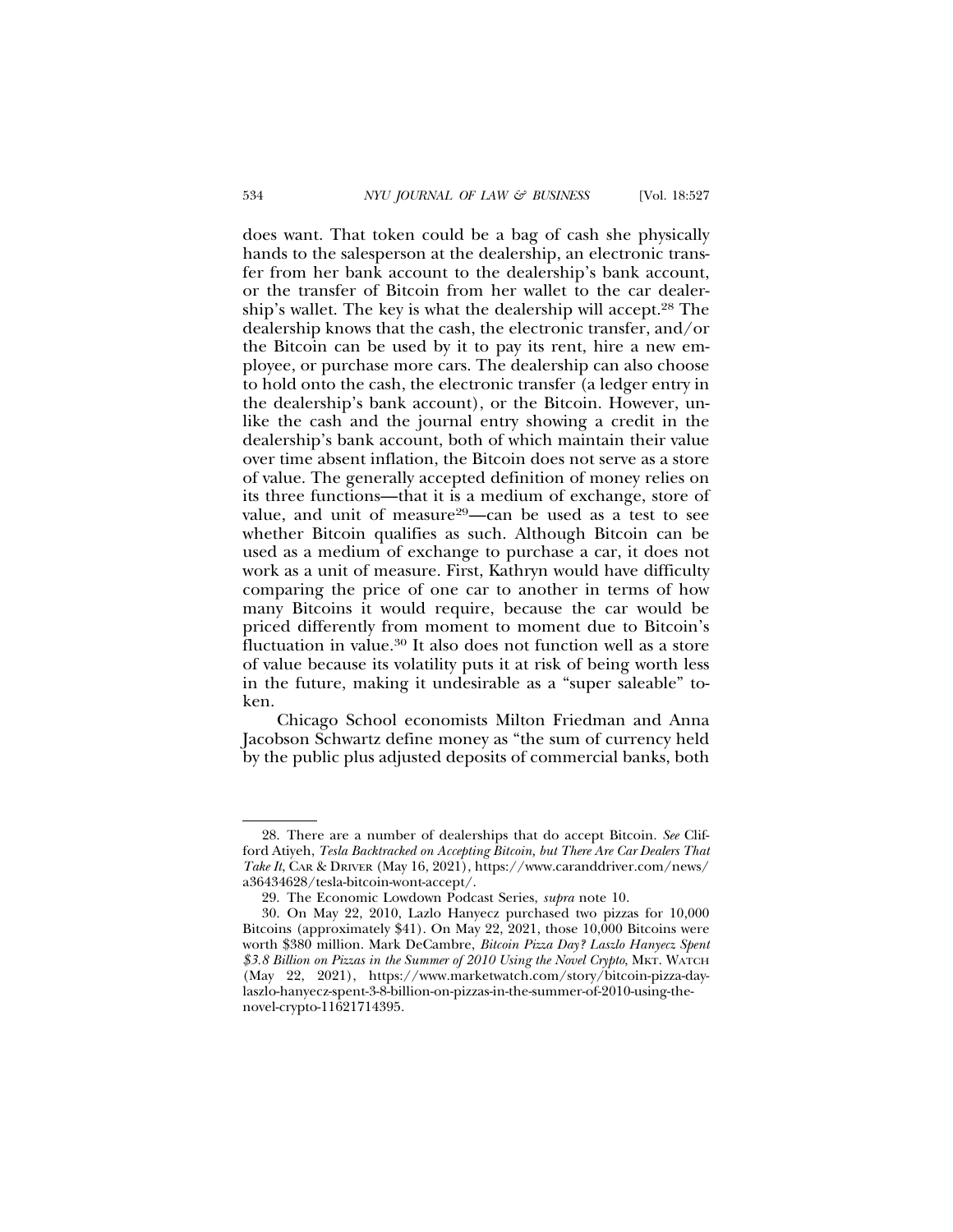demand and time [deposits]."31 By contrast, behavioral economists such as Richard Thaler, focus on how the subjective value of money impacts financial decision making, challenging the classical economic theory that one dollar is the same as any other dollar.32 However, behavioral economists would argue that the psychology behind how people view money demonstrates that one dollar (in one form or from one source) can be viewed as more or less valuable than another dollar (in a different form or from a different source).<sup>33</sup> This viewpoint suggests that the adoption of a money alternative or SDC may depend on trust *in the issuer* rather than assuming a new digital currency from any source would be widely accepted.

The terms "money" and "currency" are often used interchangeably but are technically distinct. Economists consider currency to be "a tangible aspect of money when in actual use as a medium of exchange, especially in the form of circulating notes and coins."34 Currency or cash is a bearer instrument, meaning that the possession implies ownership.35 Cash contains no information about its owner and is anonymous, and its transfer can be anonymous.<sup>36</sup> Anonymity is one of the primary advantages of using cash. A disadvantage of cash is that if it is misplaced, an individual or business cannot recreate it. In addition, it can be very heavy.37 Currency is also fungible,

33. *Id.* at 196–97.

<sup>31.</sup> MILTON FRIEDMAN & ANNA JACOBSON SCHWARTZ, MONETARY STATIS-TICS OF THE UNITED STATES: ESTIMATES, SOURCES, METHODS 92 (Nat'l Bureau of Econ. Rsch. 1970), https://www.nber.org/system/files/chapters/c5279/ c5279.pdf.

<sup>32.</sup> *See* Richard H. Thaler, *Mental Accounting Matters*, 12 J. BEHAV. DECI-SION MAKING 183 (1999) (arguing that due to bias-inducing heuristics, people do not consider money as fungible (that one dollar is the same as any other dollar)). While other economists view people as rational decision makers, Thaler, relying on findings by Daniel Kahneman and Amos Tversky, notes that in fact many decisions regarding money are illogical. *Id.*

<sup>34.</sup> Ferdinando M. Ametrano, Hayek Money: The Cryptocurrency Price Stability Solution 4 (Aug. 13, 2016), https://ssrn.com/abstract=2425270.

<sup>35.</sup> Mitch Cohen, *CBDC and Privacy Concerns*, ECURRENCY (Sept. 21, 2020), https://www.ecurrency.net/post/cbdc-and-privacy-concerns.

<sup>36.</sup> *See* Charles M. Kahn, James McAndrews & William Roberds, *Money Is Privacy*, 46 INT'L ECON. REV. 377, 377 (2005) ("Without cash, purely anonymous transactions are not possible.").

<sup>37. \$1,000,000</sup> in \$1 bills would weigh over 900 kilograms or 2,000 pounds and, if stacked, would reach the height of a 30–35 story building. *How Much Does One Million Dollars Weigh?*, REFERENCE (July 23, 2020), https:/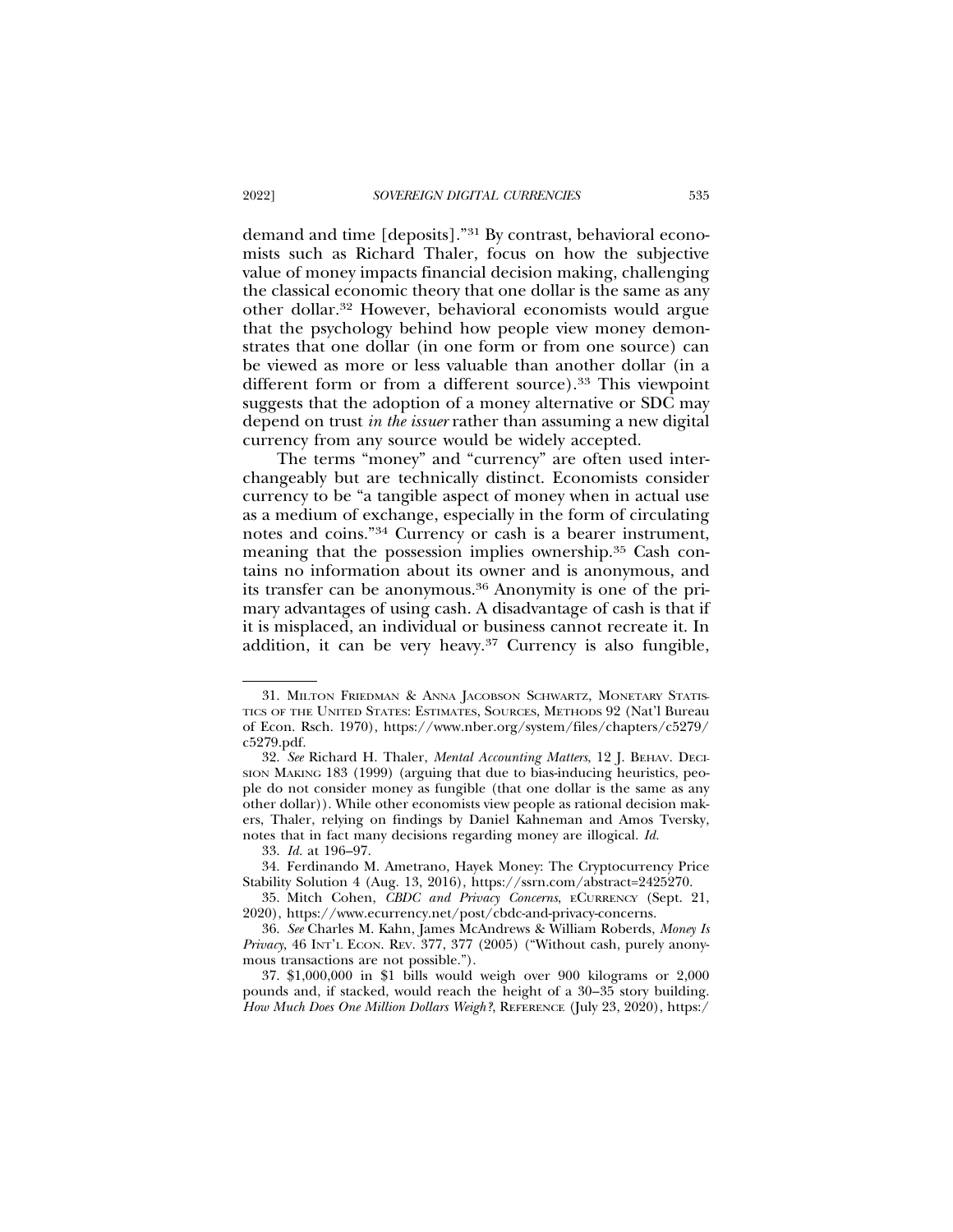meaning my dollar bill can be exchanged for your dollar bill. There is no difference in value.

Both the U.S. dollar and the euro are sovereign currencies; the Fed issues the U.S. dollar and the European Central bank issues the euro. A sovereign currency is money issued by a government which serves as legal tender within that jurisdiction. Legal tender is money that has been identified by the law of a particular jurisdiction that must be accepted for the payment of debts.38 In the United States, however, persons, private businesses, and organizations are generally free to decide whether to accept cash or coins as payment for goods or services.39 Sovereign money can be cash, a coin or bank note, or non-cash reserves held by the central bank. An SDC is a digital form of money which is legal tender in the jurisdiction issuing it and backed by the central bank.

Although cryptocurrencies are not legal tender in the United States, the Financial Crimes Enforcement Network (FinCEN) has stated that cryptocurrency exchanges are legally money transmitters subject to the Bank Secrecy Act (BSA), because cryptocurrency tokens are a type of other "value that substitutes for currency."40 Interestingly, although the Internal Revenue Service (IRS) indicates that cryptocurrency is "a digital representation of value that functions as a medium of exchange, a unit of account, and/or a store of value," which is the definition of money, the IRS actually classifies cryptocurrencies as property, not money, and is taxing it as such.41 Even though cryptocurrency is not considered legal tender in the United States, its use has not been prohibited.42 States, on the

<sup>/</sup>www.reference.com/science/much-one-million-dollars-weigh-7ab82498c203efdb.

<sup>38.</sup> *See generally Legal Tender Status*, U.S. DEP'T OF THE TREASURY, https:// www.treasury.gov/resource-center/faqs/currency/pages/legal-tender.aspx (last visited July 12, 2021).

<sup>39.</sup> *Id.* No federal statute mandates the acceptance of cash or coins by such entities, but a state law conceivably could. *Id.*

<sup>40.</sup> FIN. CRIMES ENF'T NETWORK, U.S. DEP'T. OF THE TREASURY, FIN-2019- G001, FINCEN GUIDANCE: APPLICATION OF FINCEN'S REGULATIONS TO CER-TAIN BUSINESS MODELS INVOLVING CONVERTIBLE VIRTUAL CURRENCIES 7, 12 (May 9, 2019), https://www.fincen.gov/sites/default/files/2019-05/ FinCEN%20CVC%20Guidance%20FINAL.pdf.

<sup>41.</sup> I.R.S. Notice 2014-21, 2014-16 I.R.B. 938.

<sup>42.</sup> El Salvador, on the other hand, has made Bitcoin legal tender in addition to the U.S. dollar. Nelson Renteria, Tom Wilson & Karin Strohecker,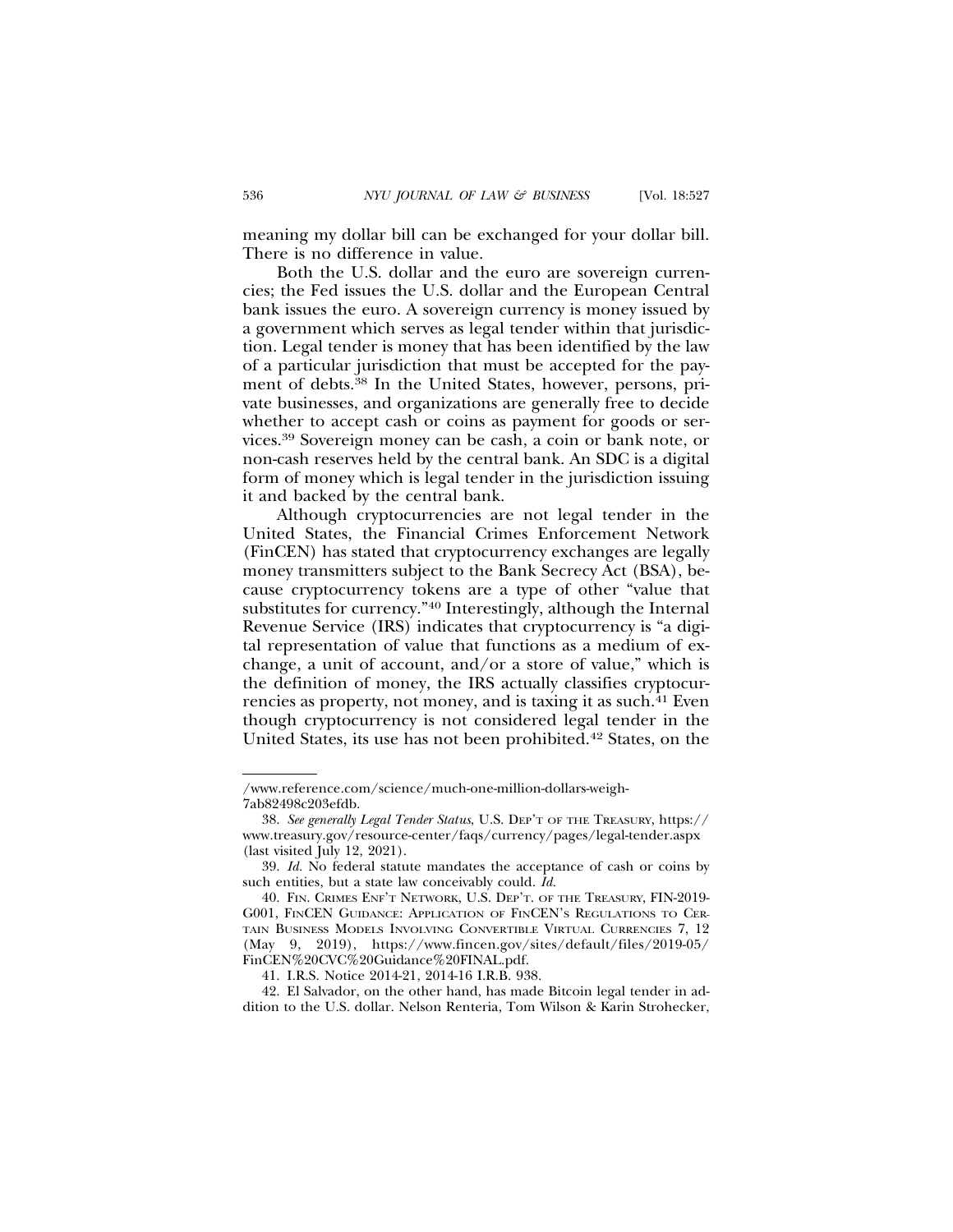other hand, have been more active in defining cryptocurrencies. Wyoming, for example, recognizes cryptocurrencies as a "new asset class," exempts them from money transmitter regulations, and permits state banks to hold cryptocurrencies on behalf of their customers.43

#### B. *The U.S. Federal Reserve System*

As discussed, the U.S. dollar is "fiat money," and, therefore, a "fiat currency," meaning that rather than being backed by a valuable asset, such as a precious metal like gold, it is backed by the reputation of the federal government. Commodity money has an intrinsic value derived from the material from which it is made, such as with a gold coin. Most fiat currencies have a floating value, although some, such as the Chinese yuan, do not. Fiat money provides the Fed and other central banks with control over the money supply, which impacts interest rates and the availability of credit.<sup>44</sup>

Although the United States Constitution dates back to 1789, the Fed's birth occurred only in 1913 with the Federal Reserve Act of 1913.45 One reason why the United States did not create a central bank until 1913 was a wariness by some,

45. Federal Reserve Act, Pub. L. No. 63-43, 38 Stat. 251 (1913) (codified as amended in scattered sections of 12 U.S.C.).

*In a World First, El Salvador Makes Bitcoin Legal Tender*, REUTERS (June 9, 2021), https://www.reuters.com/world/americas/el-salvador-approves-firstlaw-bitcoin-legal-tender-2021-06-09/. Some speculate that El Salvador's decision "may change global finance." Stuart Russell, *Coercion and Coexistence: How El Salvador's Bitcoin Law May Change Global Finance*, COINTELEGRAPH MAG. (July 20, 2021), https://cointelegraph.com/magazine/2021/07/20/ how-el-salvadors-bitcoin-law-change-global-finance?.

<sup>43.</sup> Tho Bishop, *Wyoming Is Challenging the Fed, Can It Become America's "Crypto Valley"?*, MISES INST. (Mar. 27, 2018), https://mises.org/power-market/wyoming-challenging-fed-can-it-become-americas-crypto-valley. The Wyoming Money Transmitters Act provides an exemption for virtual currency. WYO. STAT. ANN. § 40-22-104(a) (2018) (amended 2021).

<sup>44.</sup> *See* Laurence H. Meyer, Member of the Bd. of Governors of the Fed. Rsrv. Sys., The Future of Money and of Monetary Policy, Remarks at the Distinguished Lecture Program (Dec. 5, 2001), https://www.federalreserve. gov/boarddocs/speeches/2001/20011205/. In the United States, monetary policy consists of "the Federal Reserve's actions and communications to promote maximum employment, stable prices, and moderate long-term interest rates—the economic goals the Congress has instructed the Federal Reserve to pursue." *Monetary Policy*, FED. RSRV., https://www.federalreserve.gov/ monetarypolicy.htm (last visited July 21, 2021).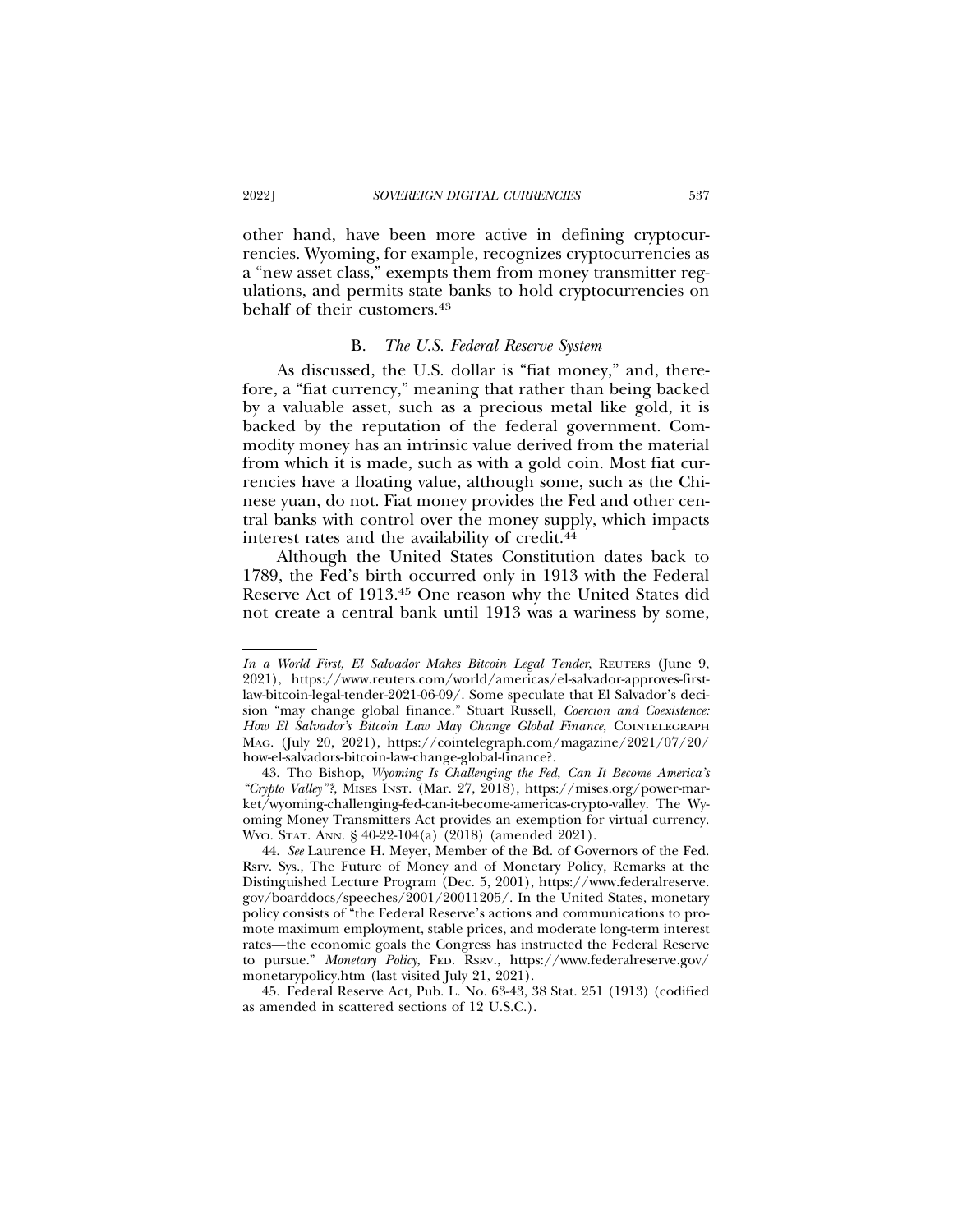that continues to this day, about such a significant centralization of government power.46 The Fed primarily consists of the Board of Governors, an independent federal administrative agency, twelve regional Federal Reserve banks, and the Federal Open Market Committee (FOMC), which is responsible for monetary policy.47 Each Reserve Bank encompasses a specific geographic region, operates independently, and is overseen by the Board of Governors.<sup>48</sup> The Fed has five primary responsibilities: monetary policy, financial market stability, supervision of certain financial institutions, specific payment and settlement systems, and "consumer protection and community development."49

Most countries have a central bank or a "bankers' bank." A core function of a central bank, such as the Fed, is to act as a lender of last resort; that is, to lend to banks in need of emergency funding.50 To be a bank in the United States, an institution must apply for and be granted a charter by the Office of the Comptroller of Currency (national banks) or by a state government (state banks).51 In the United States, only institutions that have been granted a federal or state banking charter are legally "banks." Central banks generally play additional roles in the financial system, such as in the payments, regulatory, or financial stability arenas. However, individual central

<sup>46.</sup> *See* Colleen Baker, *The Federal Reserve as Last Resort*, 46 U. MICH. J.L. REFORM 69, 80–82 (2012) (providing a brief history of the Federal Reserve System).

<sup>47.</sup> For a detailed discussion of the Federal Reserve System, see FED. RSRV. SYS., THE FEDERAL RESERVE SYSTEM PURPOSES & FUNCTIONS 2–3, 15 (10th ed. 2016), https://fraser.stlouisfed.org/title/federal-reserve-system-5298 [hereinafter PURPOSES & FUNCTIONS].

<sup>48.</sup> *Id.* at 3 fig.1.3. These Reserve Banks are in Boston, New York, Philadelphia, Cleveland, Richmond, Chicago, Atlanta, Kansas City, Dallas, Minneapolis, St. Louis, and San Francisco. *Federal Reserve Banks*, BD. OF GOVERNORS OF THE FED. RSRV. SYS., https://www.federalreserve.gov/aboutthefed/federal-reserve-system.htm (last modified Apr. 24, 2017).

<sup>49.</sup> *See About of the Federal Reserve System*, BD. OF GOVERNORS OF THE FED. RSRV. SYS., https://www.federalreserve.gov/aboutthefed/structure-federalreserve-system.htm (last modified Sep. 10, 2021).

<sup>50.</sup> Baker, *supra* note 46, at 84–86.

<sup>51.</sup> *How Can I Start a Bank?*, BD. OF GOVERNORS OF THE FED. RSRV. SYS., https://www.federalreserve.gov/faqs/banking\_12779.htm (last modified Aug. 2, 2013).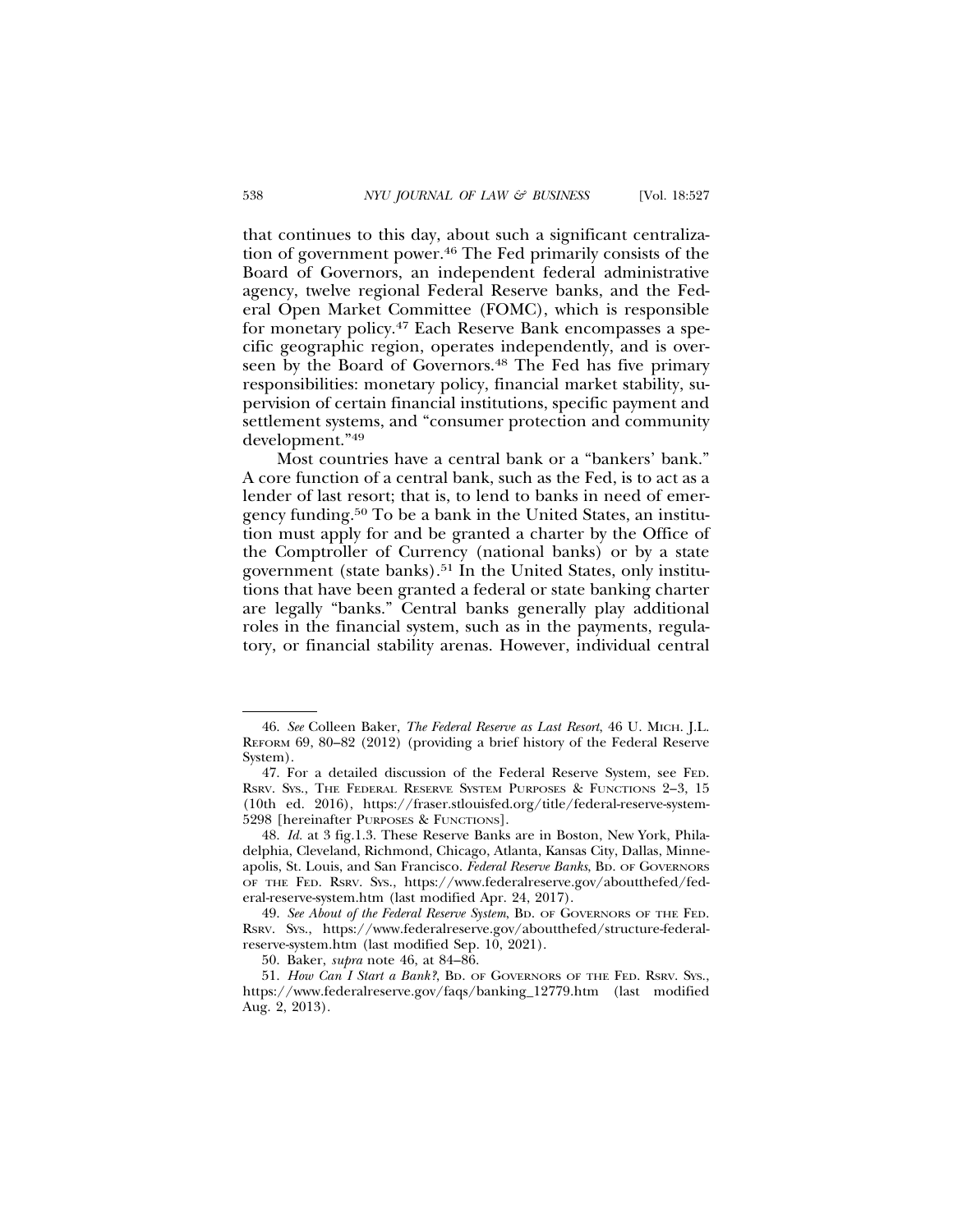bank mandates, which provide for the extent of their powers, vary.52

A global bank for central banks also exists: the Bank for International Settlements (BIS).53 Unlike national central banks, the BIS does not act as a lender of last resort. Instead, its "mission is to support central banks' pursuit of monetary and financial stability through international cooperation, and to act as a bank for central banks."54

The Fed provides accounts and services, primarily to banks (also termed "depository institutions"), and oversees certain payment systems. To facilitate payments, the Fed creates money, distributes paper currency and coins to commercial banks, and provides check clearing, ACH services (an automated electronic clearinghouse payment system for interbank operations), and wholesale payment services through FedWire (a wire transfer mechanism for large transactions on behalf of commercial banks).<sup>55</sup> The Fed's role in the payment system is set to expand with the advent of its FedNow Service, which "will be available to depository institutions in the United States and will enable individuals and businesses to send instant payments through their depository institution accounts."56 This new payment system is the first innovation by the Fed in more than 40 years.57 The Fed also acts as banker to the U.S. government.

Legal scholars have referred to the U.S. financial system as a "franchise" arrangement.58 This is because both the Fed and commercial banks create money. In the United States, money exists in physical form (cash or currency) and digital

<sup>52.</sup> *See generally* Christina Parajon Skinner, *Central Banks and Climate Change*, 74 VAND. L. REV. 1301 (2021).

<sup>53.</sup> *See About BIS - Overview*, BANK FOR INT'L SETTLEMENTS, https:// www.bis.org/about/index.htm.

<sup>54.</sup> *Id.*

<sup>55.</sup> *See* PURPOSES & FUNCTIONS, *supra* note 47, at 119 fig.6.1.

<sup>56.</sup> *FedNowSM Service*, BD. OF GOVERNORS OF THE FED. RSRV. SYS., https:// www.federalreserve.gov/paymentsystems/fednow\_about.htm (last modified Apr. 28, 2021).

<sup>57.</sup> *Real-Time Payments: Everything You Need to Know*, PAYMENTSJOURNAL (Mar. 23, 2021), https://www.paymentsjournal.com/real-time-payments-everything-you-need-to-know/.

<sup>58.</sup> Robert C. Hockett & Saule T. Omarova, *The Finance Franchise*, 102 CORNELL L. REV. 1143, 1147 (2017).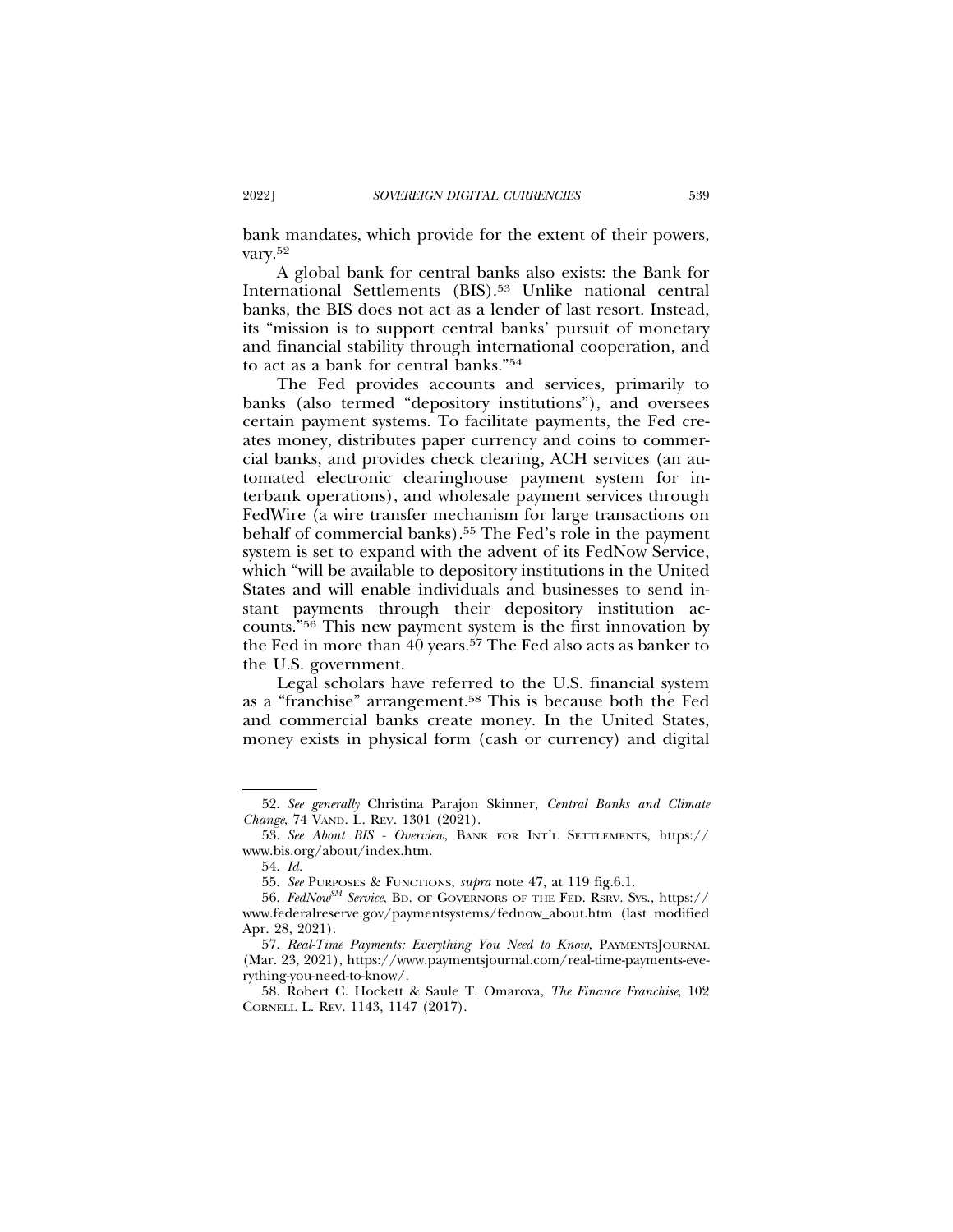form (central bank money and commercial bank money).59 The U.S. Mint produces coins, and the Bureau of Engraving and Printing (part of the U.S. Treasury) produces paper cash.60 The Fed buys the currency at cost and distributes it to banks, exchanging it for worn currency and selling it.61 It also accepts cash deposits from banks, which increases the bank's reserve account balance at the Fed.62

The Fed creates money by making an accounting entry on its balance sheet. To do this, it electronically credits (increases) the balance of an account holder such as a bank and makes a corresponding asset entry such as for a loan or a U.S. Treasury security.63 For example, if the Fed loaned money to Bank A, it would record a loan on the asset side of its balance sheet and increase Bank A's account balance (a liability<sup>64</sup> for the Fed) by a corresponding amount. Or, if the Fed bought U.S. Treasury securities from Bank A, it would record these securities as an asset and increase Bank A's account balance by a corresponding amount.

Similarly, banks (depository institutions) also create money (commercial bank money) via electronic accounting entries by crediting a customer deposit account (a deposit liability) and recording a corresponding asset (such as a loan). For example, to make a loan, Bank A would record a loan to a borrower on the asset side of its balance sheet and increase the balance in the borrower's account by a corresponding amount. When an account holder deposits/withdraws cash,

<sup>59.</sup> Aleksander Berentsen & Fabian Schär, *The Case for Central Bank Electronic Money and the Non-Case for Central Bank Cryptocurrencies*, 100 FED. RSRV. BANK ST. LOUIS REV. 97, 97–98 (2018).

<sup>60.</sup> *How Currency Gets into Circulation*, FED. RSRV. BANK OF N.Y., https:// www.newyorkfed.org/aboutthefed/fedpoint/fed01.html (July 2013).

<sup>61.</sup> *Id.*

<sup>62.</sup> *Id.*

<sup>63.</sup> *See, e.g.*, William J. Luther, *How the Federal Reserve Literally Makes Money*, CATO INST. (June 10, 2020), https://www.cato.org/publications/commentary/how-federal-reserve-literally-makes-money. For a snapshot of the Fed's balance sheet, see FED. RSRV., STATISTICAL RELEASE H.4.1, FACTORS AFFECTING RESERVE BALANCES OF DEPOSITORY INSTITUTIONS AND CONDITION STATEMENT OF FEDERAL RESERVE BANKS (last modified Jan. 27, 2022), https:// www.federalreserve.gov/releases/h41/current/h41.htm.

<sup>64.</sup> *But see* Kumhof et al., *supra* note 27, at 2 (noting that central bank money is generally regarded as a liability of the central bank and challenging this traditional characterization).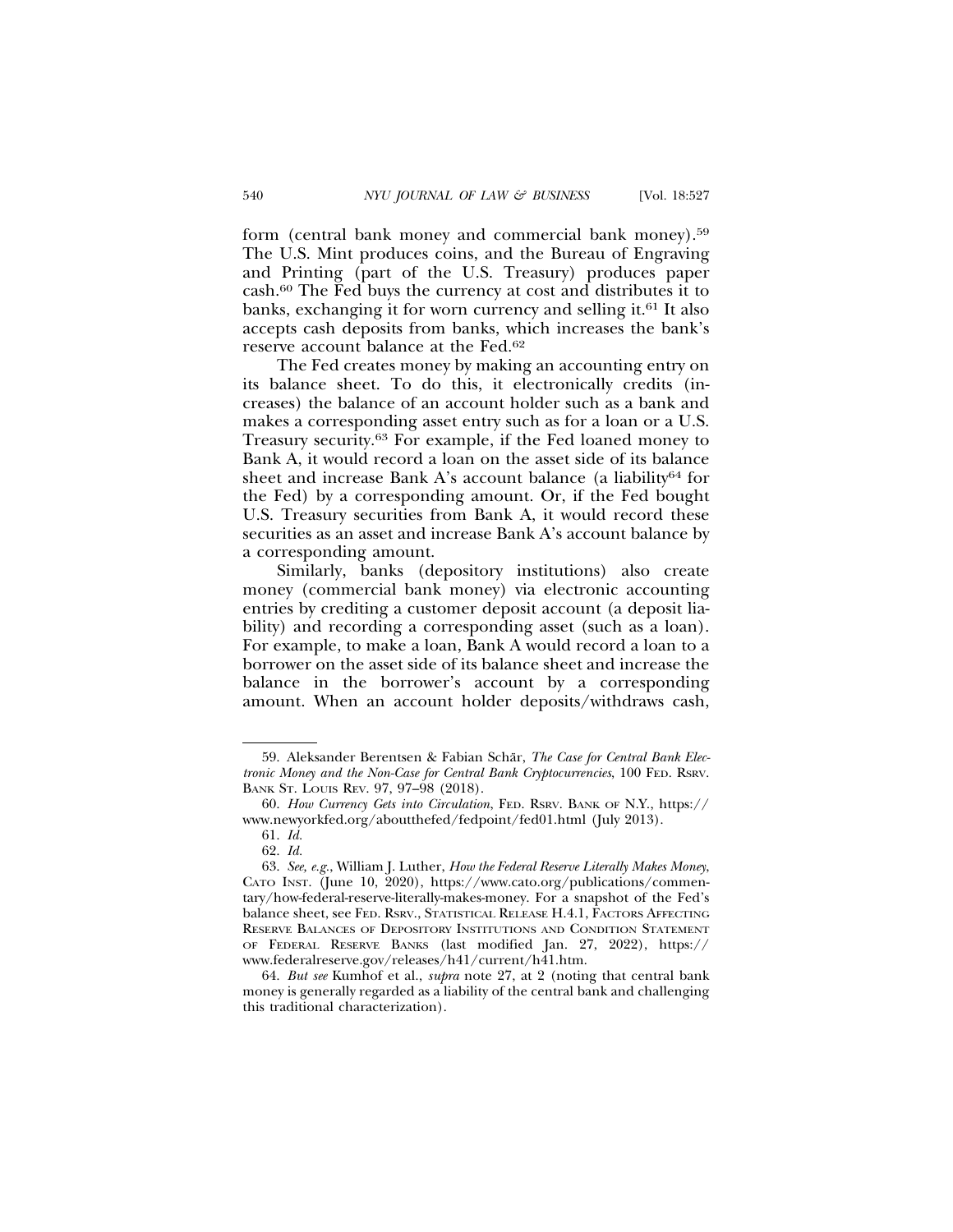Bank A would increase/decrease its cash assets and increase/ decrease the account holder's balance. Bank A's deposit balances are only backed by the bank itself. However, almost all banks have Federal Deposit Insurance Corporation (FDIC) deposit insurance, which guarantees that amounts up to \$250,000 "are as sound as a central bank liability."<sup>65</sup>

#### C. *Banks as Payment System Intermediaries*

The rise in the use of electronic transfers of money coincides with the decrease in the use of cash. Over the past decade, developments in FinTech have made it easier and less costly to buy things without leaving your home or by waving your phone in front of a payment terminal. For the most part, these electronic transfers rely on the banking system where users hold accounts. Banks are able to verify users (and the funds available to them), permitting merchants and others to rely on these electronic payments. No longer are people regularly handing over dollar bills to one another.<sup>66</sup> The pandemic saw the increased use of contactless payments.67 In the United States, in the third quarter of 2020, digital retail sales were 37% higher than in 2019.68 Cash use over that same period declined from 26% to 19%.69 These electronic payments work through the banking system using legal tender. In other words, although it is classified as a peer-to-peer (P2P) payment system, there is no currency on your phone. Before you can send anyone money from a P2P account (like Venmo), you would need to link the Venmo account to your bank account and transfer money from your bank account to your Venmo account. It can then be sent to the recipient's Venmo account.

<sup>65.</sup> *See* Quarles, *supra* note 1.

<sup>66.</sup> *See* Laura French, *A Money Evolution*, WORLD FIN. (Feb. 12, 2021), https://www.worldfinance.com/special-reports/a-money-evolution (explaining that the use of cash has been declining since the 1960s).

<sup>67.</sup> Andrew P. Scott, *Pandemics, Payments, and (Digital) Property*, CONG. RSCH. SERV. (Mar. 10, 2021), https://crsreports.congress.gov/product/pdf/ IN/IN11632.

<sup>68.</sup> Harriet Torry, *Don't Bank on Covid-19 Killing Off Cash Just Yet*, WALL ST. J. (Jan. 31, 2021), https://www.wsj.com/articles/dont-bank-on-covid-19 killing-off-cash-just-yet-11612105200.

<sup>69.</sup> KELSEY COYLE, LAURA KIM & SHAUN O'BRIEN, 2021 FINDINGS FROM THE DIARY OF CONSUMER PAYMENT CHOICE 6 (2021), https://www.frbsf.org/cash/ publications/fed-notes/2021/may/2021-findings-from-the-diary-of-consumer-payment-choice/.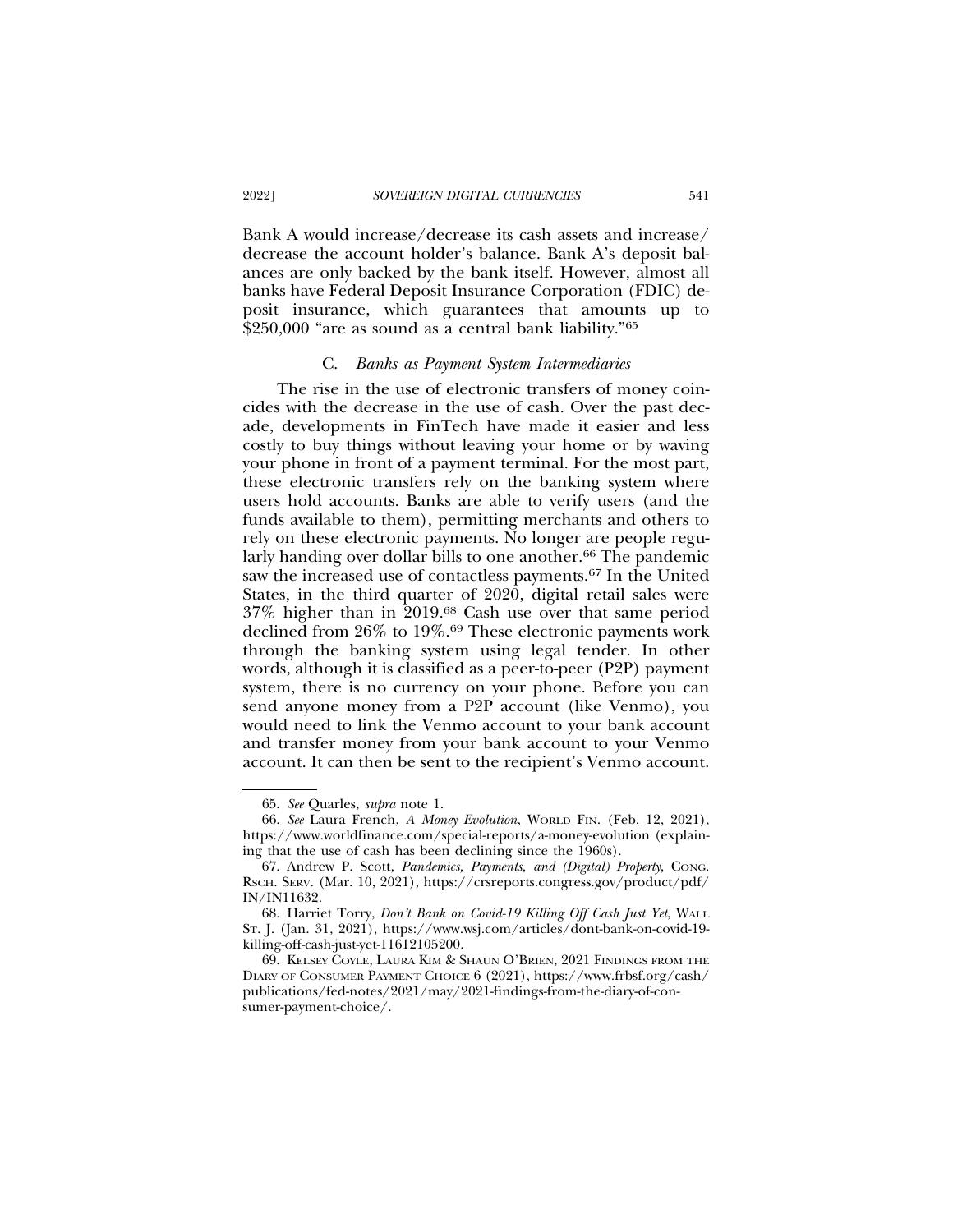Once the money is in the recipient's Venmo account, it can either be forwarded on to someone else (or, in the case of college students, back and forth between two roommates in a never-ending loop) or transferred into the recipient's bank account. Although some do not see any difference between a P2P payment system and a cryptocurrency transfer, there is a significant difference. The P2P payment system works through the banking system, and a cryptocurrency transfer does not. A P2P cryptocurrency transaction requires no intermediary. The next Part examines the evolution of money in terms of money alternatives and potential forms of sovereign digital currencies in the United States.

### II.

#### THE CONTINUING EVOLUTION OF MONEY

As discussed, money continues to evolve. Each time a new form appears, governments worry how it will impact monetary policy and monetary sovereignty. For example, in a 2001 speech, Fed Governor Meyer describes how an increase in emoney (electronic money),<sup>70</sup> such as "stored-value cards" like a Barnes & Noble gift card, could result in a decline in demand for currency which could reduce reserve balances and the interest earnings received by the Fed, and increase the volatility of the funds rate.71 We hear these same arguments today regarding newer money alternatives.

Unlike the emergence of gift cards, cryptocurrencies came about to address a specific concern with the current monetary system. The financial crisis of 2007–200872 cost the U.S. economy over \$22 trillion.73 Not only did this crisis result in a massive loss of trust in banks and in the Fed, it also brought into question the legitimacy of the U.S. monetary sys-

<sup>70.</sup> At the time, in 2001, electronic money referred to stored-value cards, but Governor Meyer also included automated clearing house (ACH), debit cards, and ATM machines. *See* Meyer, *supra* note 44.

<sup>71.</sup> *See id.* (concluding that none of the worries discussed were likely to happen and the ability to control monetary policy would not be impacted by the potential use of gift cards).

<sup>72.</sup> For an overview of the financial crisis and its causes, see generally Anjan V. Thakor, *The Financial Crisis of 2007–2009: Why Did It Happen and What Did We Learn?*, 4 REV. CORP. FIN. STUD. 155 (2015).

<sup>73.</sup> John Taskinsoy, *Bitcoin Mania: An End to the US Dollar's Hegemony or Another Cryptocurrency Experiment Destined to Fail?*, RSCH. GATE, Dec. 2018, at 2.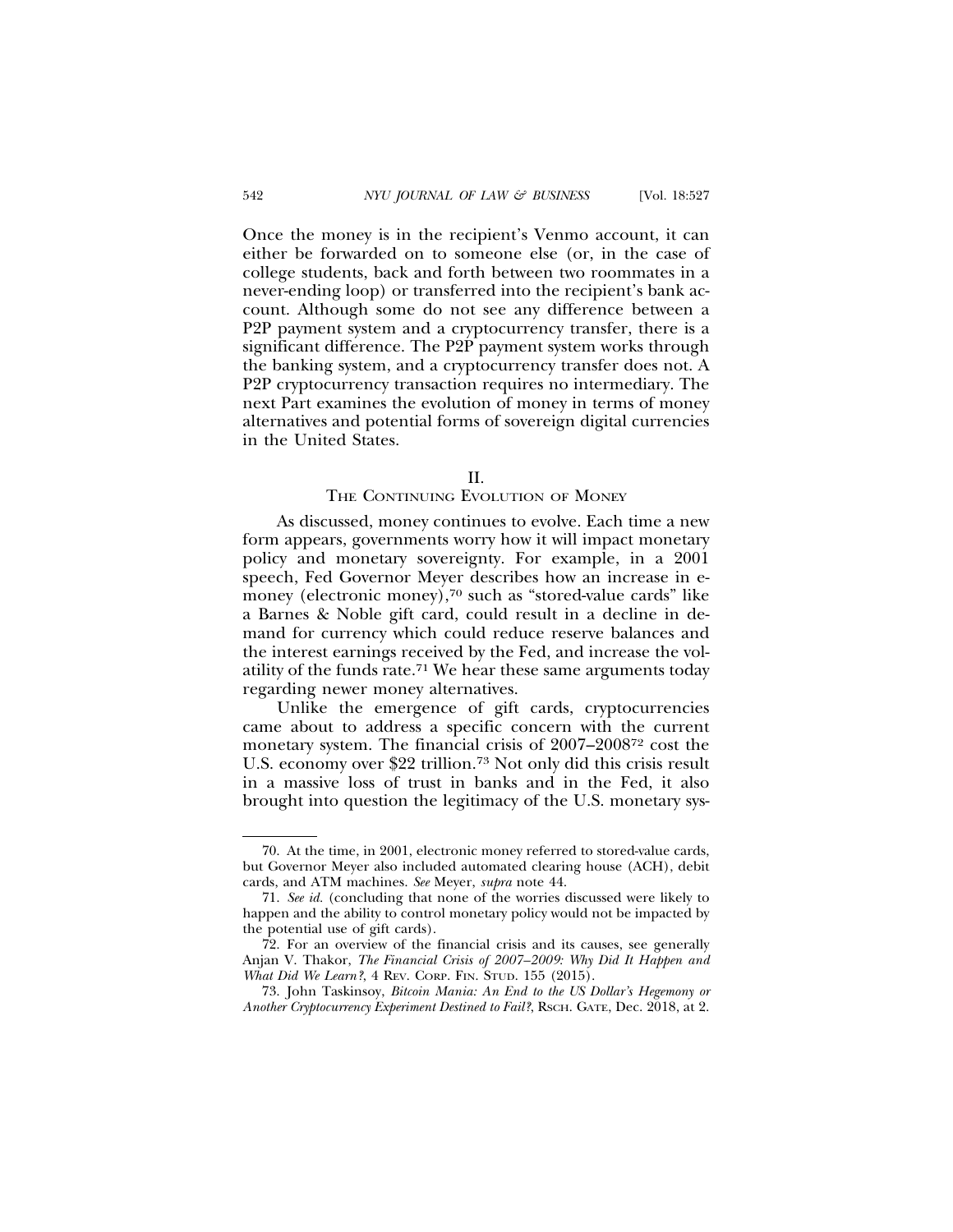tem itself.74 As individuals lost their retirement savings, large financial institutions were being "bailed out," and their executives were awarding themselves multimillion-dollar bonuses paid for with taxpayer-provided funds despite nearly collapsing the U.S. economy.75 As a result, many felt disillusioned with the financial system and an intense dissatisfaction with the status quo. The development of Bitcoin was perhaps one of the most consequential examples of this ethos.

"The theoretical roots of Bitcoin can be found in the Austrian school of economics and its criticism of the current fiat money system and interventions undertaken by governments and other agencies  $(\ldots)$ ." It is close to the concept of ideal money advocated by the right libertarians, namely Friedrich von Hayek, who argued in favor of ending the monopoly of central banks in producing, distributing, and managing money.76

In his 2009 blog post, Satoshi Nakamoto (pseudonym), the creator of Bitcoin, states:

The root problem with conventional currency is all the trust that's required to make it work. The central bank must be trusted not to debase the currency, but the history of fiat currencies is full of breaches of that trust. Banks must be trusted to hold our money and transfer it electronically, but they lend it out in waves of credit bubbles with barely a fraction in reserve. We have to trust them with our privacy, trust them not to let identity thieves drain our accounts. Their massive overhead costs make micropayments impossible. . . . With e-currency based on cryptographic proof, with-

<sup>74.</sup> Beat Weber, *Bitcoin and the Legitimacy Crisis of Money*, 40 CAMBRIDGE J. ECON. 17, 18 (2016).

<sup>75.</sup> Phillip Inman, *Wall Street Bonuses Under Fire*, GUARDIAN (July 30, 2009), https://www.theguardian.com/business/2009/jul/31/wall-street-bonuses-bailout (describing how, after receiving bailout money, Citigroup paid out \$5.3 billion in bonuses, Goldman Sachs paid out \$4.8 billion in bonuses, and JP Morgan Chase paid 1,626 employees million-dollar bonuses).

<sup>76.</sup> Paulo Rupino Cunha, Paulo Melo & Helder Sebastiao, ˜ *From Bitcoin to Central Bank Digital Currencies: Making Sense of the Digital Money Revolution*, 13 FUTURE INTERNET 165, 169 (2021) (alteration in original) (footnote omitted) (quoting EUR. CENT. BANK, VIRTUAL CURRENCY SCHEMES 22 (2012), https:// www.ecb.europa.eu/pub/pdf/other/virtualcurrencyschemes201210en.pdf).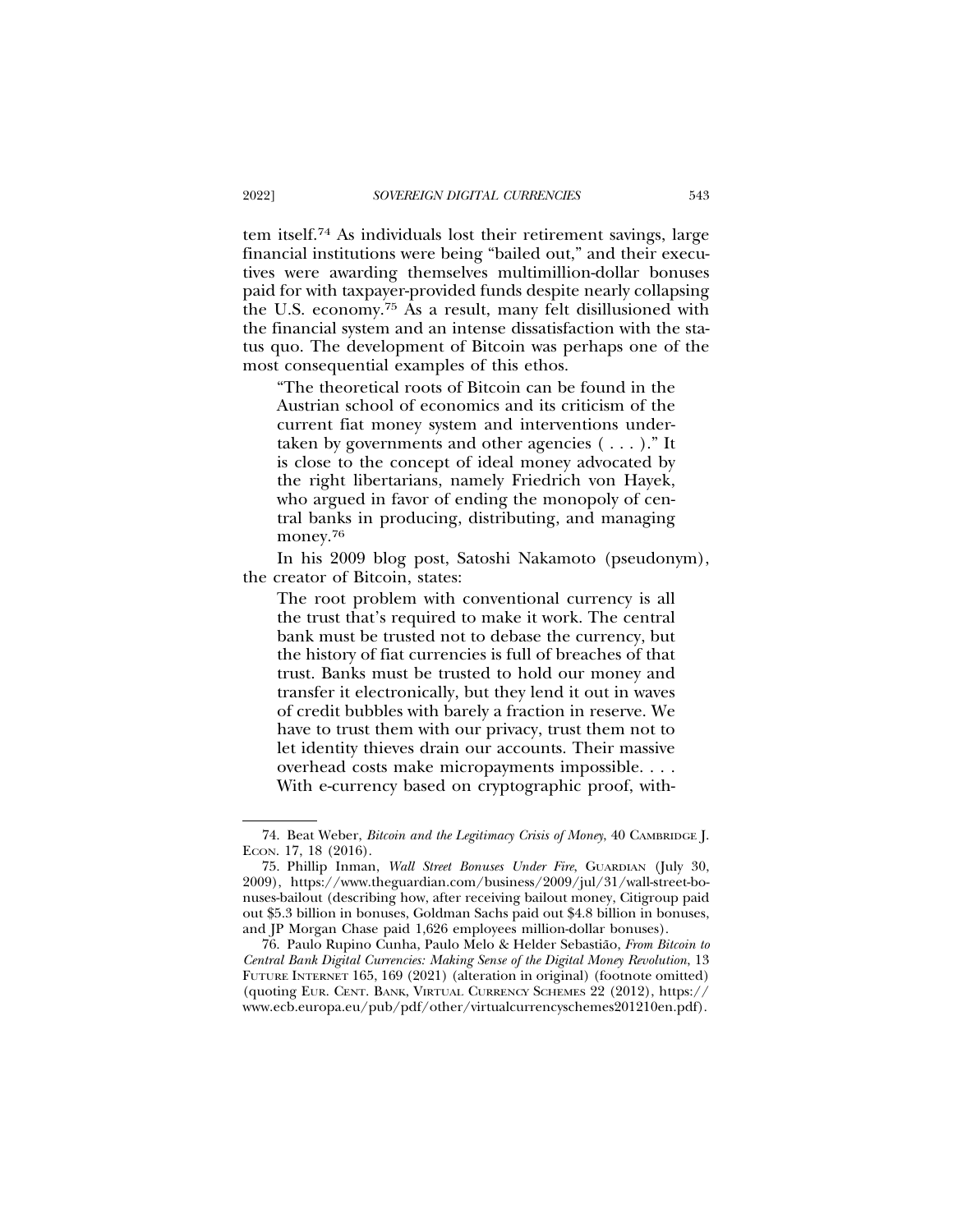out the need to trust a third party middleman, money can be secure and transactions effortless.77

Although Bitcoin first became available in 2009, few people outside of the tech industry knew what it was when it was valued at less than a penny. It did not see a major price jump until 2017 when it went from \$939.70 on March 23rd to \$19,345.49 on December 15th,78 invoking massive interest in cryptocurrencies generally, and distributed ledger technology specifically. In 2020, because the pandemic led to the substantial increase of electronic payments as people for the most part stayed home and transacted their purchases online, interest in cryptocurrencies also blossomed.79 In this Part, we first explore the money alternative of cryptocurrencies and the later emergence of stablecoins. We conclude this Part with a discussion of the potential forms that a new SDC issued by the Fed could take.

#### A. *Money Alternatives*

Using the term "money alternative" to discuss cryptocurrencies and stablecoins is meant to examine this concept in terms of its viability as a form of money. As indicated earlier, cryptocurrencies are not legal tender in the United States, but several federal agencies appear to consider them to be money. A major obstacle to cryptocurrencies ever becoming legal tender is their extreme volatility. Stablecoins were created to address this problem.

### 1. *Cryptocurrencies*

"At its simplest, a cryptocurrency can be thought of as a digital asset that is constructed to function as a medium of exchange, premised on the technology of cryptography, to se-

<sup>77.</sup> Satoshi Nakamoto, *Bitcoin Open Source Implementation of P2P Currency*, P2P FOUND. (Feb. 11, 2009), http://p2pfoundation.ning.com/forum/topics/bitcoin-open-source.

<sup>78.</sup> *Bitcoin* (BTC), BLOCKCHAIN.COM , https://www.blockchain.com/ prices/BTC?from=1483290000&to=1514739600&timeSpan=custom&scale=0 &style=line (last visited Feb. 25, 2022).

<sup>79.</sup> Mastercard, ATMs, and online payment processors like PayPal and Venmo, for example, started to accept cryptocurrencies as payment. Dondi Black, *Digital Currencies Skyrocket During Pandemic*, FIS GLOB. (Jan. 11, 2021), https://www.fisglobal.com/en/insights/what-we-think/2021/january/digital-currencies-skyrocket-during-pandemic.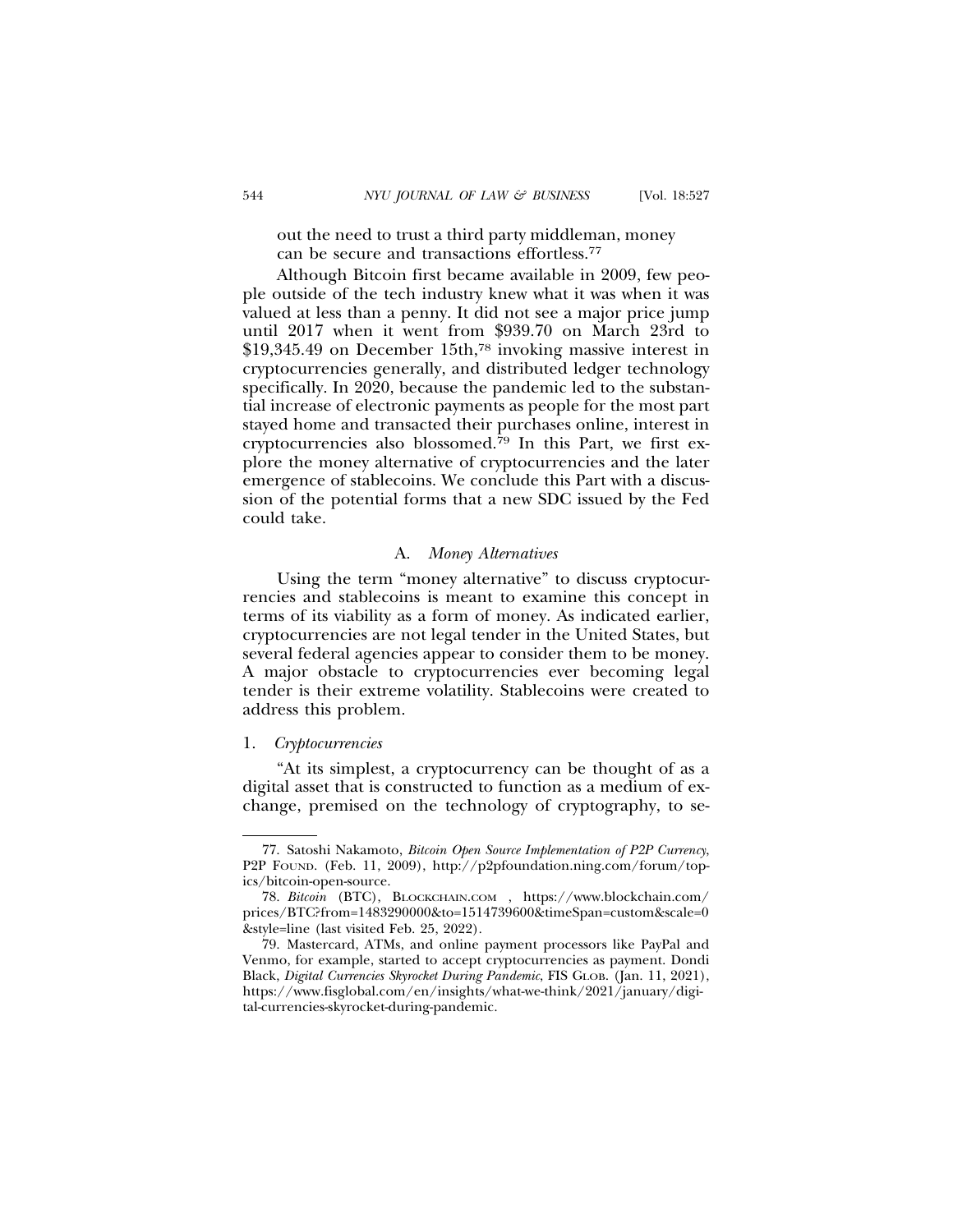cure the transactional flow, as well as to control the creation of additional units of the currency."80 The first digital alternative, Bitcoin, was envisioned in a white paper authored pseudonymously by Satoshi Nakamoto, famously known for creating blockchain technology, a type of distributed ledger technology.81 A blockchain is a permanent, immutable distributed ledger that records data in blocks that are linked together to form a chain and cryptographically validated.82 Because each block is linked with the previous block, data cannot be inserted in between them later.<sup>83</sup> Each block contains a unique digital identifier, or hash.84 Because data cannot be altered or deleted, a blockchain can provide a permanent, immutable record of transactions.85 Although the terms are sometimes used interchangeably, a blockchain is a type of distributed ledger technology (DLT).<sup>86</sup> Not all DLTs use blocks.<sup>87</sup>

Kimberly A. Houser & John T. Holden, Navigating the Non-Fungible Token 6–7 (Feb. 25, 2022) (footnotes omitted) (unpublished manuscript) (on file with authors).

82. *See* Colleen Baker & Kevin Werbach, *Blockchain in Financial Services*, *in* FINTECH: LAW AND REGULATION 148, 150 (Jelena Madir ed., 2021).

83. Satoshi Nakamoto, *Bitcoin: A Peer-to-Peer Electronic Cash System*, BITCOIN.ORG 1 (last visited July 6, 2021), https://bitcoin.org/bitcoin.pdf.

86. DLT is a decentralized database which exists across multiple nodes or computing devices where each node in a network has access to an identical copy of the ledger. Bronwyn E. Howell, Petrus H. Potgieter & Bert M. Sadowski, Governance of Blockchain and Distributed Ledger Technology Projects 1 (Feb. 2019) (unpublished manuscript), https://papers.ssrn.com/sol3/papers.cfm?abstract\_id=3365519; *see generally* Baker & Werbach, *supra* note 82, at 150.

87. *See* Baker & Werbach, *supra* note 82, at 150–51.

<sup>80.</sup> Usman W. Chohan, Cryptocurrencies: A Brief Thematic Review 1 (Aug. 4, 2017) (unpublished manuscript), https://ssrn.com/abstract=3024330.

<sup>81.</sup> A blockchain is a database or ledger that is distributed among and verified by its users. It is distributed in the sense that there are multiple participants (known as nodes) who, through cryptography and consensus mechanisms, verify transactions to be added to the blockchain, and it is typically decentralized, in the sense that there is no one central authority. With a decentralized distributed ledger, such as with most blockchain configurations, any verified additions are immediately shared across all network members (nodes). Once the shared data on the blockchain is verified by the majority of the nodes, it becomes permanent. The verification process is known as the consensus mechanism.

<sup>84.</sup> *Id.*

<sup>85.</sup> *Id.*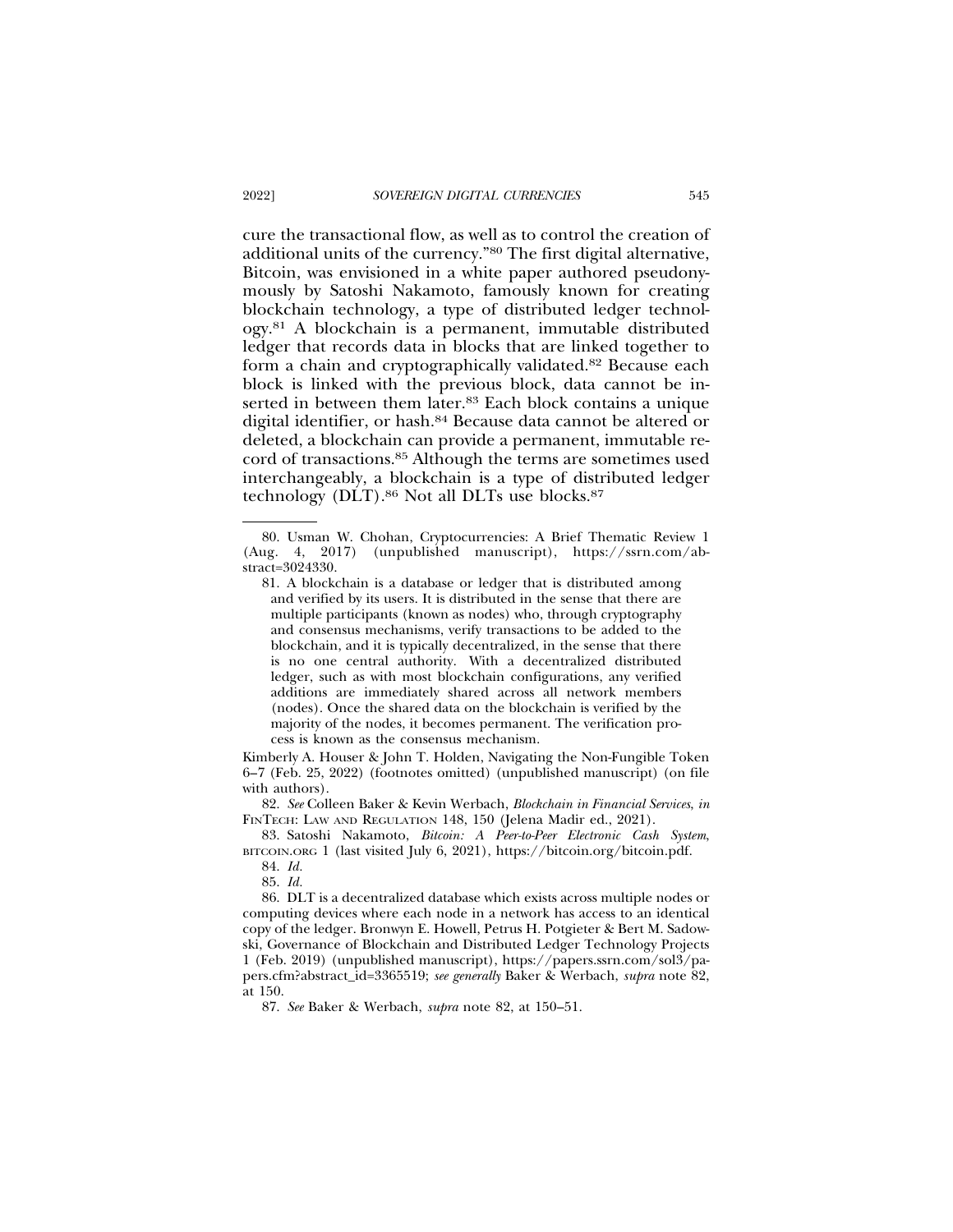This type of payment system was designed to permit P2P transactions without the need for a trusted intermediary (such as a bank).88 When Bitcoin came out in 2009, it was primarily seen as a medium of exchange to be used in place of the dollar to facilitate electronic payments. Later in 2015, the Ethereum blockchain further advanced this technology by creating a way for computer code in addition to transaction data to be stored on the blockchain.89 Neither Bitcoin nor Ether, the cryptocurrency associated with the Ethereum blockchain, are backed by either a government or an asset such as gold. Hence, they fluctuate in value. As a result, today they serve less as a medium of exchange and more as a potentially appreciable investment vehicle. Typically issued by non-profits or corporations,<sup>90</sup> they are considered digital alternatives to the U.S. dollar, although most do not meet the economic definition of money.

A digital wallet is required to store, receive, and send cryptocurrency.91 There are two types of wallets: non-custodial and custodial.92 In July of 2020, the Office of the Comptroller of the Currency (OCC) authorized national banks to provide cryptocurrency custody services to their customers.93 This would be in the form of a custodial wallet. Although FinTech companies in the United States have jumped at the opportu-

<sup>88.</sup> Nakamoto, *supra* note 77, at 1 (explaining the need for "an electronic payment system based on cryptographic proof instead of trust, allowing any two willing parties to transact directly with each other without the need for a trusted third party").

<sup>89.</sup> Vitalik Buterin, A Next Generation Smart Contract & Decentralized Application Platform 13 (Jan. 14, 2014) (unpublished manuscript), http:// blockchainlab.com/pdf/Ethereum\_white\_paper-a\_next\_generation\_smart\_ contract\_and\_decentralized\_application\_platform-vitalik-buterin.pdf.

<sup>90.</sup> Ether was created by the Ethereum Foundation, a non-profit.

<sup>91.</sup> Sarah Allen et al., *Design Choices for Central Bank Digital Currency: Policy and Technical Considerations* 9 (Glob. Econ. & Dev. at Brookings, Working Paper No. 140, 2020), https://www.brookings.edu/wp-content/uploads/ 2020/07/Design-Choices-for-CBDC\_Final-for-web.pdf.

<sup>92.</sup> Iwa Salami, *Decentralised Finance: The Case for a Holistic Approach to Regulating the Crypto Industry,* 35 J. INT'L BANKING & FIN. L. 496, 496 (2020). A wallet connected to the internet, such as an app on your phone, is known as a hot wallet. If the cryptocurrency is stored on a hardware device that is not connected to the internet, this is known as cold storage.

<sup>93.</sup> Office of the Comptroller of the Currency, Interpretive Letter No. 1170 (July 22, 2020), https://www.occ.treas.gov/topics/charters-and-licensing/interpretations-and-actions/2020/int1170.pdf.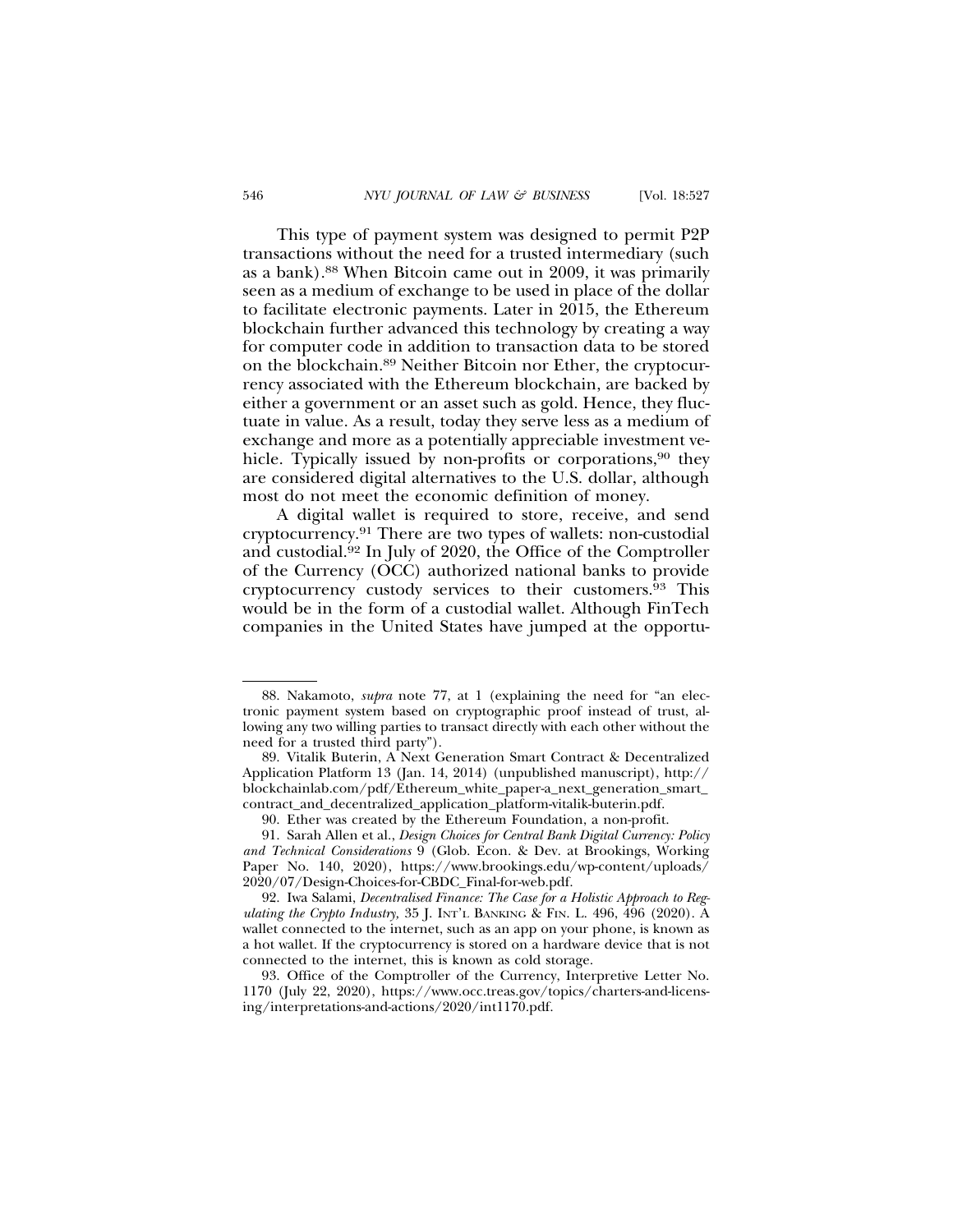nity, traditional banks have held back.94 Providers of this service include Kraken, Binance.US, and Coinbase, among others.95 A non-custodial wallet is one that a user solely controls.96 The user, alone, has access to the private key, which is needed to access the wallet's contents.97 If the user forgets or loses the private key, the funds within the wallet are lost and are not retrievable until the key is found again by the user.98 On the other hand, custodial wallets are those where a trusted third party manages the private key to a user's wallet.99 Most cryptocurrency wallets are custodial wallets.100 The benefit of a custodial wallets is that there is less user responsibility and more convenience.101 Lost passwords can generally be reset and therefore funds are not lost forever.102

In determining whether cryptocurrencies qualify as money, we evaluate the three functions of money. First, as a medium of exchange, cryptocurrencies could technically be used to conduct transactions for goods and services,<sup>103</sup> but in practice appear to be purchased primarily for their potential as an appreciating asset. For example, it is estimated that 80% of available Bitcoins are held as an investment.104 Second, cryptocurrencies do not work as a unit of measure. Even

<sup>94.</sup> *See* Ron Shevlin, *The Coming Bank–Bitcoin Boom: Americans Want Cryptocurrency from Their Banks*, FORBES (Apr. 19, 2021), https:// www.forbes.com/sites/ronshevlin/2021/04/19/the-coming-bank-bitcoinboom-americans-want-cryptocurrency-from-their-banks/?sh=716473c94908.

<sup>95.</sup> *See* Taylor Tepper & John Schmidt, *The Best Crypto Exchanges of 2022*, FORBES (Jan. 2, 2022), https://www.forbes.com/advisor/investing/bestcrypto-exchanges/.

<sup>96.</sup> *Custodial vs. Non-Custodial Wallets*, CRYTOPEDIA (May 6, 2021), https:// www.gemini.com/cryptopedia/crypto-wallets-custodial-vs-noncustodial.

<sup>97.</sup> *Id.*

<sup>98.</sup> *Id.*

<sup>99.</sup> *Id.*

<sup>100.</sup> *Id.*

<sup>101.</sup> *Id.*

<sup>102.</sup> *Id.*

<sup>103.</sup> *See* Cameron Harwick, *Cryptocurrency and the Problem of Intermediation*, 20 INDEP. REV. 569, 573 (2016) (arguing that economist Ludwig von Mises's regression theorem stands for the proposition that "something is money when people *use it* as money—that is, as a medium of indirect exchange. In this sense, cryptocurrency clearly qualifies as money.").

<sup>104.</sup> Mark DeCambre, *Who Owns Bitcoin? Roughly 80% Are Held by Long-Term Investors: Report*, MARKETWATCH (Feb. 11, 2021), https:// www.marketwatch.com/story/who-owns-bitcoin-roughly-80-are-held-by-longterm-investors-report-11612998740.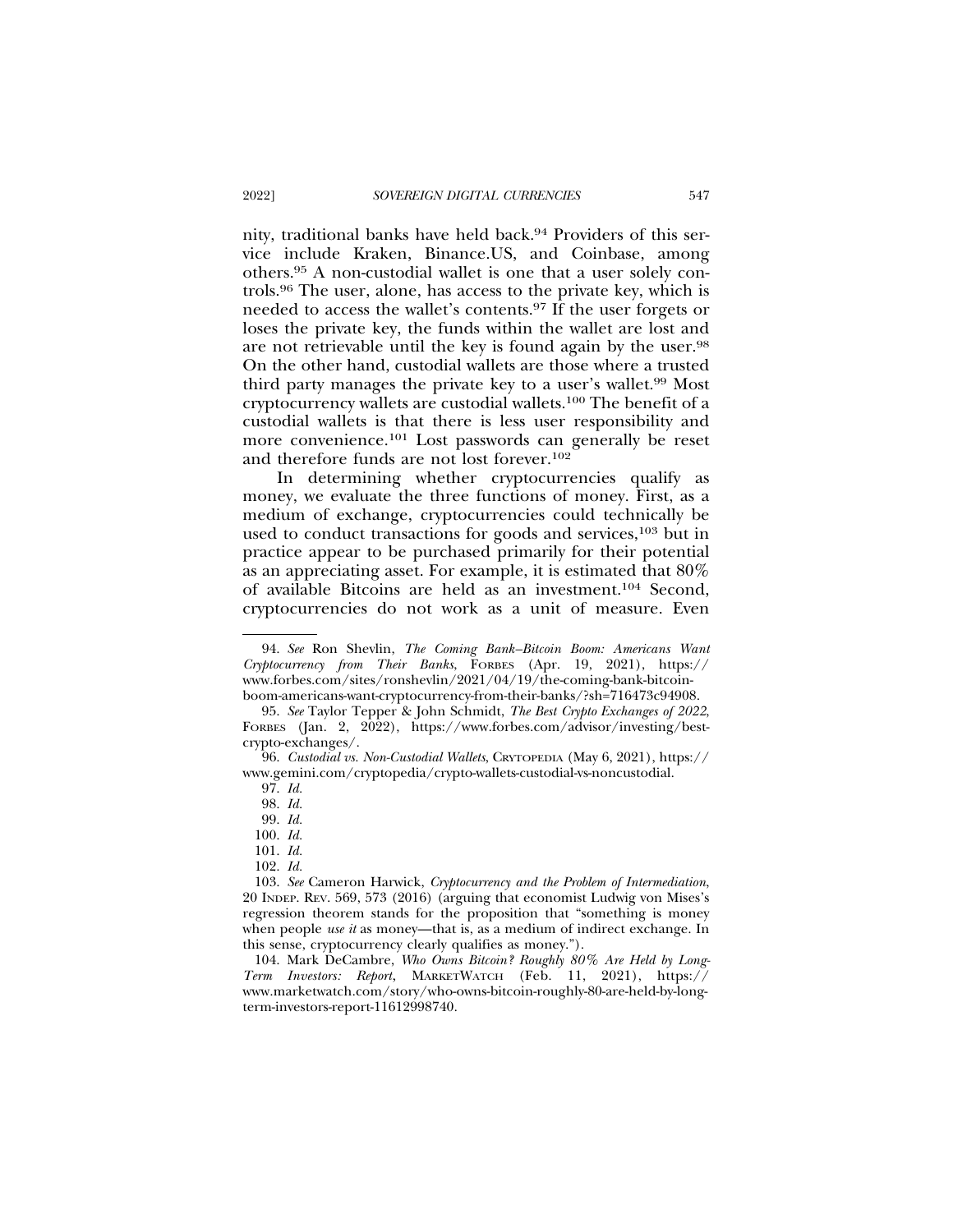though some merchants may list prices in a cryptocurrency, the price they charge would have to fluctuate based on changes in the cryptocurrency's price. Third, as a store of value, cryptocurrencies also fall short because of their potential to rapidly decrease in value. The major reason why cryptocurrencies have not been able to function as "money" is volatility. This is due to several factors including uncertainty around its future due to the vague regulatory landscape,<sup>105</sup> supply and demand, as well as the public's reactions to the alternating positive and negative press. While some cryptocurrencies have built in scarcity (due to the limit on the number to be released), others simply are at risk of deflation if too many are released at one time. According to Steve Forbes, Chairman and Editor-in-Chief of Forbes Media:

For cryptocurrencies to seriously challenge existing currencies, they must be as easy to use as money is today and must have a fixed value, being tied to gold or something like the Swiss franc so that they can be used for contracts. Unless both conditions are met, they won't be genuine alternatives to the dollar and other government-manufactured money.106

Given these factors, cryptocurrencies do not qualify as money.

### 2. *Stablecoins*

Stablecoins were designed to address the extreme volatility of cryptocurrencies.<sup>107</sup> On May 19, 2021, for example, Bitcoin plunged 30% in less than 24 hours.<sup>108</sup> Although tech-

<sup>105.</sup> *See, e.g.*, Siddharth Venkataramakrishnan*, Cryptocurrency Markets Slide as Yellen Leads Mounting Regulatory Scrutiny*, FIN. TIMES (July 20, 2021), https:/ /www.ft.com/content/9685a2e0-e8d5-48f5-9c1f-66aea8cb1597.

<sup>106.</sup> Steve Forbes, *Bitcoin Is Not Money – Yet*, FORBES (Feb. 2, 2021), https:/ /www.forbes.com/sites/steveforbes/2021/02/02/bitcoin-is-not-money-yet/ ?sh=5452080e971c.

<sup>107.</sup> For an excellent overview of different stablecoins, their characteristics, and their regulation, see generally Gary B. Gorton & Jeffery Y. Zhang, Taming Wildcat Stablecoins (Sept. 30, 2021) (unpublished manuscript), https://papers.ssrn.com/sol3/papers.cfm?abstract\_id=3888752.

<sup>108.</sup> Ryan Browne & Arjun Kharpal, *Bitcoin Plunges 30% to \$30,000 at One Point in Wild Session, Recovers Somewhat to \$38,000*, CNBC (May 19, 2021), https://www.cnbc.com/2021/05/19/bitcoin-btc-price-plunges-but-bottomcould-be-near-.html.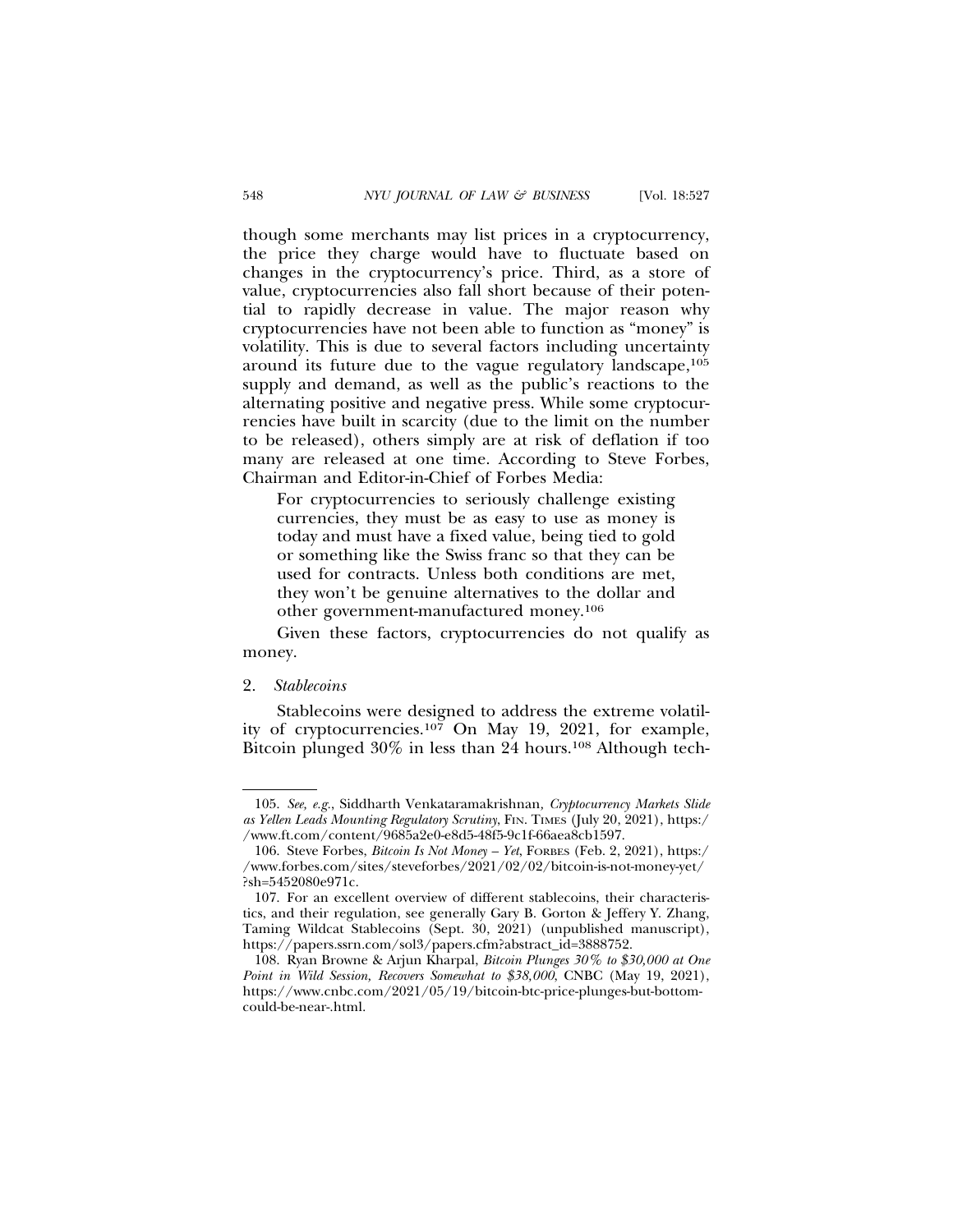nically a cryptocurrency, stablecoins were designed to mitigate these wild fluctuations by pegging them to stable assets, making them a better choice as a money alternative. According to the Financial Stability Board, a stablecoin is "[a] crypto-asset that aims to maintain a stable value."109 A stablecoin's value can be moderated in the following ways. First is the depository receipt model where the stablecoin is a direct claim on a single currency.110 The issuer not only agrees to redeem the stable coin at face value, but they must also keep reserves backing the value of all issued stablecoins.111 Second, the stablecoin can be tied to a "currency basket."112 This could include multiple fiat currencies or other stable assets. The four main types of stablecoins are: 1) fiat-backed stablecoins, pegged one-to-one with a fiat currency or basket of fiat currencies, 2) commoditybacked stablecoins pegged to gold or another commodity, 3) crypto-backed stablecoins pegged to a cryptocurrency usually with reserves larger than the value of the outstanding stablecoin, and 4) algo-backed stablecoins which are not pegged to any asset but rather use embedded smart contracts to control the supply to keep the value stable.113

Tether (USDT) is a stablecoin with the largest market value.114 Launched in 2014, it did not initially draw much attention from regulators. The OCC has more recently issued several interpretive letters regarding stablecoins.115 An October 2020 letter authorizes national banks to hold stablecoin

<sup>109.</sup> FIN. STABILITY BD., Addressing the Regulatory, Supervisory and Oversight Challenges Raised by "Global Stablecoin" Arrangements 4 (2020), https://www.fsb.org/wp-content/uploads/P140420-1.pdf.

<sup>110.</sup> *See* G7 WORKING GROUP ON STABLECOINS, BANK FOR INT'L SETTLE-MENTS, INVESTIGATING THE IMPACT OF GLOBAL STABLECOINS 24 (2019) [hereinafter G7 REPORT ON STABLECOINS].

<sup>111.</sup> *See id.*

<sup>112.</sup> Garth Baughman & Jean Flemming, *Global Demand for Basket-Based Stablecoins* 1 (Bd. of Governors of the Fed. Rsrv. Sys., Working Paper. No. 2020- 48, 2020).

<sup>113.</sup> *3 Things to Know About Stablecoins*, FINRA (Apr. 17, 2020), https:// www.finra.org/investors/insights/3-things-stablecoins.

<sup>114.</sup> Jamie Crawley, *Tether Passes \$50B Market Cap*, COINDESK (Apr. 26, 2021), https://www.coindesk.com/tether-passes-50b-market-cap.

<sup>115.</sup> *See, e.g.*, Office of the Comptroller of the Currency, Interpretive Letter No. 1174 (Jan. 4, 2021), https://www.occ.gov/news-issuances/news-releases/2021/nr-occ-2021-2a.pdf [hereinafter Interpretive Letter No. 1174].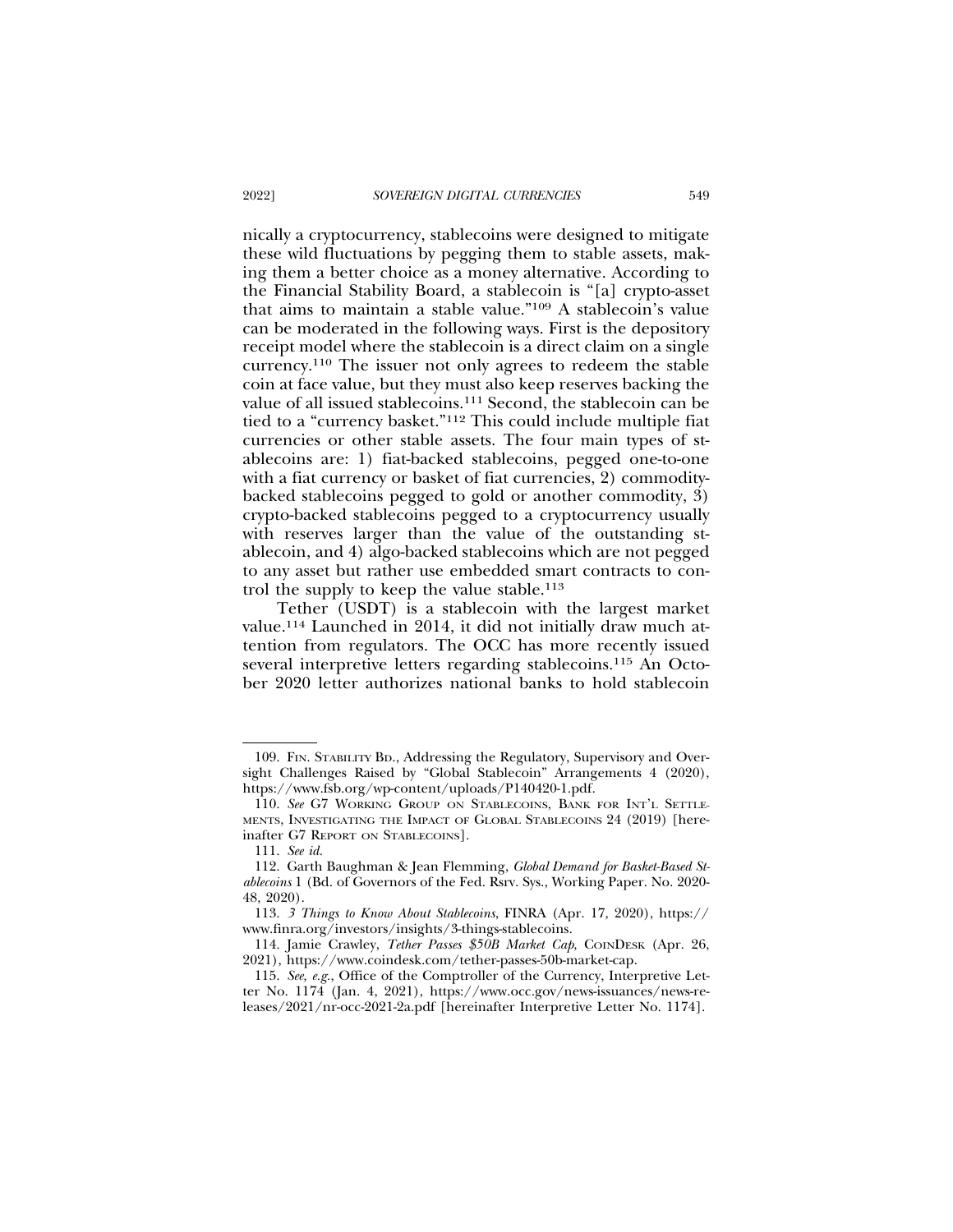reserves as a service to their customers.116 By placing assets in a reserve account with a national bank, a stablecoin issuer is able to provide assurance that it has sufficient assets to back the stablecoin. The OCC issued a January 2021 letter confirming that national banks could additionally serve as independent nodes (a computer connected to a network that can validate transactions) for stablecoin DLT ledgers.117 Transactions on a DLT are recorded on shared ledgers after the transaction is validated by the nodes using a consensus mechanism.<sup>118</sup>

Although former Fed Vice Chair, Randal K. Quarles, has argued that stablecoins pose no threat to the U.S. financial system, others disagree.119 Quarles maintains that any risks could be addressed in a way that "might *support* the role of the dollar in the global economy."120 In fact, Quarles argues that "properly structured stablecoins could well make superfluous any effort to develop [an SDC]."121 He also argues that a privately issued stablecoin would present *less* of a systemic risk than an SDC.122 However, were stablecoin holders to redeem their claims en masse, a bank-like run could ensue, triggering financial market instability.123 Bank-like runs on non-bank financial institutions were at the heart of the 2007–2008 financial crisis.124 Stablecoin detractors, such as Boston Fed President Eric

<sup>116.</sup> Office of the Comptroller of the Currency, Interpretive Letter No. 1172 (Sept. 21, 2020), https://www.occ.gov/topics/charters-and-licensing/ interpretations-and-actions/2020/int1172.pdf.

<sup>117.</sup> Interpretive Letter No. 1174, *supra* note 115, at 1.

<sup>118.</sup> See *infra* Section III.C for a detailed explanation.

<sup>119.</sup> *See, e.g.*, G7 REPORT ON STABLECOINS, *supra* note 110; Tobias Adrian, Fin. Couns. and Dir. of the Monetary & Cap. Mkts. Dep't of the IMF, Stablecoins, Central Bank Digital Currencies, and Cross-Border Payments: A New Look at the International Monetary System, Remarks at the IMF–Swiss National Bank Conference, Zurich (May 14, 2019) (explaining the threat that stablecoins make to fiat currencies); Gorton & Zhang, *supra* note 107.

<sup>120.</sup> Quarles, *supra* note 1 (emphasis in original).

<sup>121.</sup> *Id.*

<sup>122.</sup> *See id.*

<sup>123.</sup> *See* Gorton & Zhang, *supra* note 107 (arguing that privately created money is susceptible to bank-like runs); *see also* Usman W. Chohan, Are Stable Coins Stable? 4 (Mar. 29, 2020) (unpublished manuscript), https://papers.ssrn.com/sol3/papers.cfm?abstract\_id=3326823.

<sup>124.</sup> *See* Gary Gorton & Andrew Metrick, *Securitized Banking and the Run on Repo*, 104 J. FIN. ECON. 425, 425 (2012).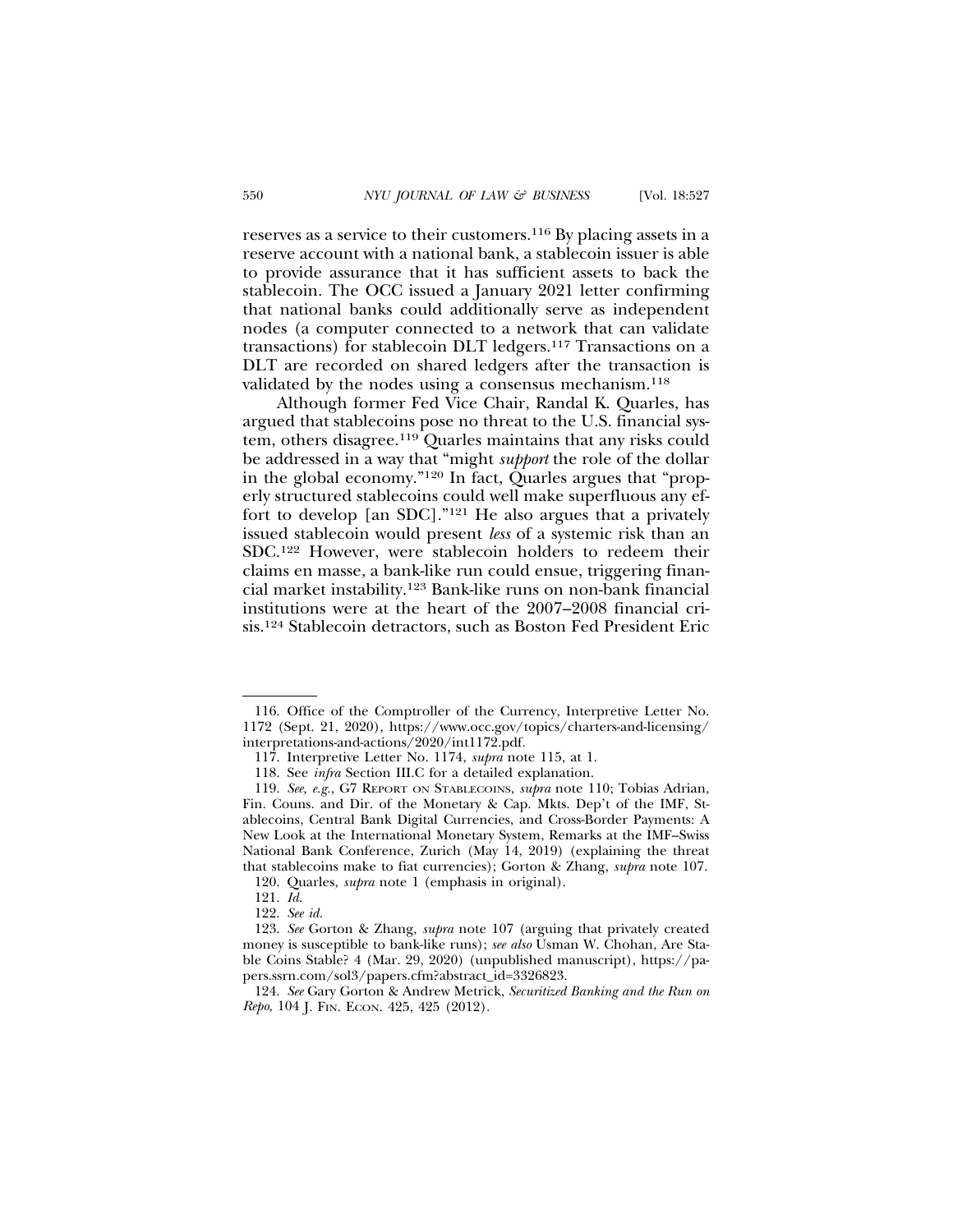Rosengren, specifically named Tether as a possible challenge to financial stability.125

Despite the OCC letters of guidance, it is unclear that the existing regulatory framework is adequate for managing the risk of stablecoins.126 U.S. Treasury Secretary Janet Yellen is working with the President's Working Group on Financial Markets, OCC, and FDIC to discuss stablecoins and their potential impact on the monetary system.127 Acknowledging that they are less volatile than cryptocurrencies in general, there is still a concern about the true stability of the assets that back them. It seems likely that a regulatory system similar to that regarding bank deposits will be created for stablecoins.128 Interestingly, Fed Chair Powell has indicated that the issuance of an SDC would eliminate the need for cryptocurrencies and stablecoins.129 However, people purchase, mine, and use cryptocurrencies—including stablecoins—for a variety of reasons such as for privacy, a hedge against inflation, and investment purposes; these motives would not necessarily be eliminated by the issuance of an SDC.130

In determining whether a stablecoin meets the definition of money, we again explore the three functions of money. First, as a medium of exchange, stablecoins can be used to conduct transactions for goods and services. Second, as a unit of measure, due to their stable value, stablecoins can be used

<sup>125.</sup> Venkataramakrishnan, *supra* note 105.

<sup>126.</sup> *See* Isabelle Lee, *Fed Chair Jerome Powell Says Cryptocurrencies and Stablecoins Won't Be Needed Once the US Has a Digital Currency*, BUS. INSIDER (July 14, 2021), https://markets.businessinsider.com/currencies/news/jeromepowell-cryptocurrencies-cbdc-stablecoins-digital-currency-testimony-2021-7 (quoting Chair Powell as stating that "if [stablecoins are] going to be a significant part of the payments universe . . . then we need an appropriate framework, which frankly we don't have") (second alteration in original).

<sup>127.</sup> *See* Press Release, U.S. Dep't of the Treasury, Readout of the Meeting of the President's Working Group on Financial Markets to Discuss Stablecoins (July 19, 2021), https://home.treasury.gov/news/press-releases/ jy0281.

<sup>128.</sup> For one description of how such a regulatory framework could function, see Gorton & Zhang, *supra* note 107, at 33–35.

<sup>129.</sup> Jonnelle Marte, *Powell Says a Fed Digital Currency Could Undercut Need for Cryptocurrencies*, REUTERS (July 14, 2021), https://www.reuters.com/business/feds-powell-says-stablecoins-need-appropriate-regulatory-framework-2021-07-14/.

<sup>130.</sup> *See, e.g.*, *What Are Stablecoins? Research Report*, CB INSIGHTS (Feb. 16, 2021), https://www.cbinsights.com/research/report/what-are-stablecoins/.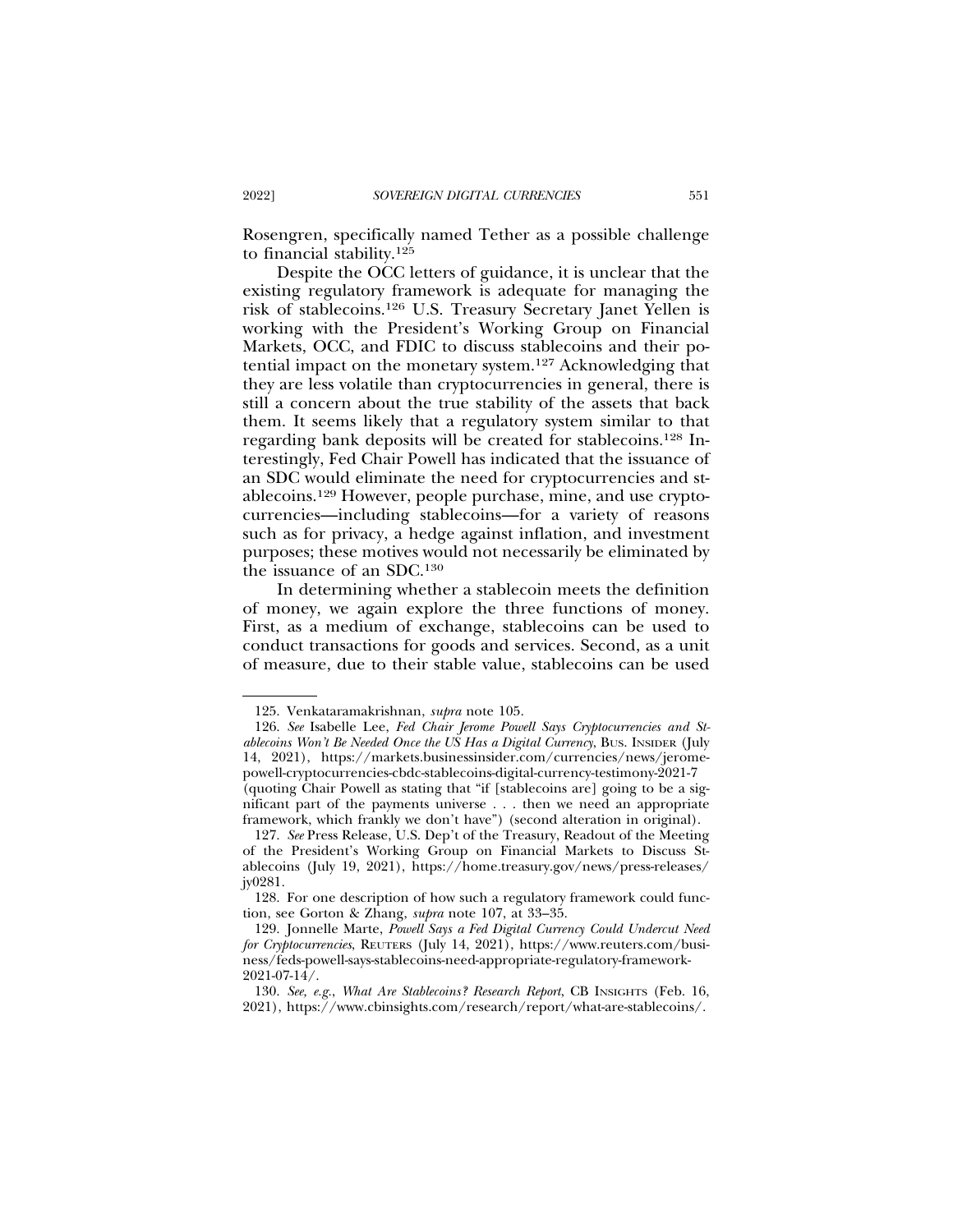to compare the prices of different goods and services. Third, as a store of value, unlike cryptocurrencies, stablecoins can be stored and used at a later time without a huge risk of loss of value. However, some note that stablecoins are not guaranteed by law to be convertible to a currency and that insufficient regulation does create some risk as to value.131 Boston Fed President Eric Rosengren recently called out Tether due to its breakdown of the collateral backing it, noting that 49% of its reserves were in commercial paper.132 Although stablecoins may technically be classified as money, they are not widely accepted by merchants nor are there any current regulations regarding the safety of the assets backing them.

It was not until Facebook (now known as Meta) published a white paper on its blueprint for Libra, a potential global stablecoin, in 2019, that a huge (and unfriendly) response from regulators was triggered worldwide.133 In response to the backlash, Facebook reconfigured their stablecoin and rebranded it Diem. Facebook's 2020 white paper on Diem (Libra 2.0) proposed both single and multicurrency backed stablecoins, and a permissioned system of validation using DLT.134 In order to provide strong protections for the Diem reserve, it indicated that it would hold at least "80% of its reserves in low-risk shortterm government securities  $\dots$  [and the] remaining  $20\% \dots$ in cash, with overnight sweeps into MMFs [money market funds] that invest in short-term government securities with the

<sup>131.</sup> Anton N. Didenko & Ross P. Buckley, *The Evolution of Currency: Cash to Cryptos to Sovereign Digital Currencies*, 42 FORDHAM INT'L L.J. 1041, 1081–82 (2019).

<sup>132.</sup> Eric S. Rosengren, President, Fed. Rsrv. Bank of Bos., Remarks at the Official Monetary and Financial Institutions Forum Fed Week Financial Stability Session (Jun. 25, 2021), https://www.bostonfed.org/news-and-events/ speeches/2021/official-monetary-and-financial-institutions-forum-fed-weekfinancial-stability-session.aspx.

<sup>133.</sup> Ross P. Buckley et al., *Sovereign Digital Currencies: Reshaping the Design of Money and Payments Systems*, 15 J. PAYMENTS STRATEGY & SYS. 7, 9 (2021) ("A number of features of Libra—a combination of a crypto-currency, global electronic payment system and framework of accounts and identification give it the potential to be particularly disruptive for payment systems and particularly sovereign fiat currencies.").

<sup>134.</sup> LIBRA ASS'N, WHITE PAPER 1–3 (2020), https://www.diem.com/enus/white-paper/. For an explanation of permissioned systems of validation, see *infra* Section III.C.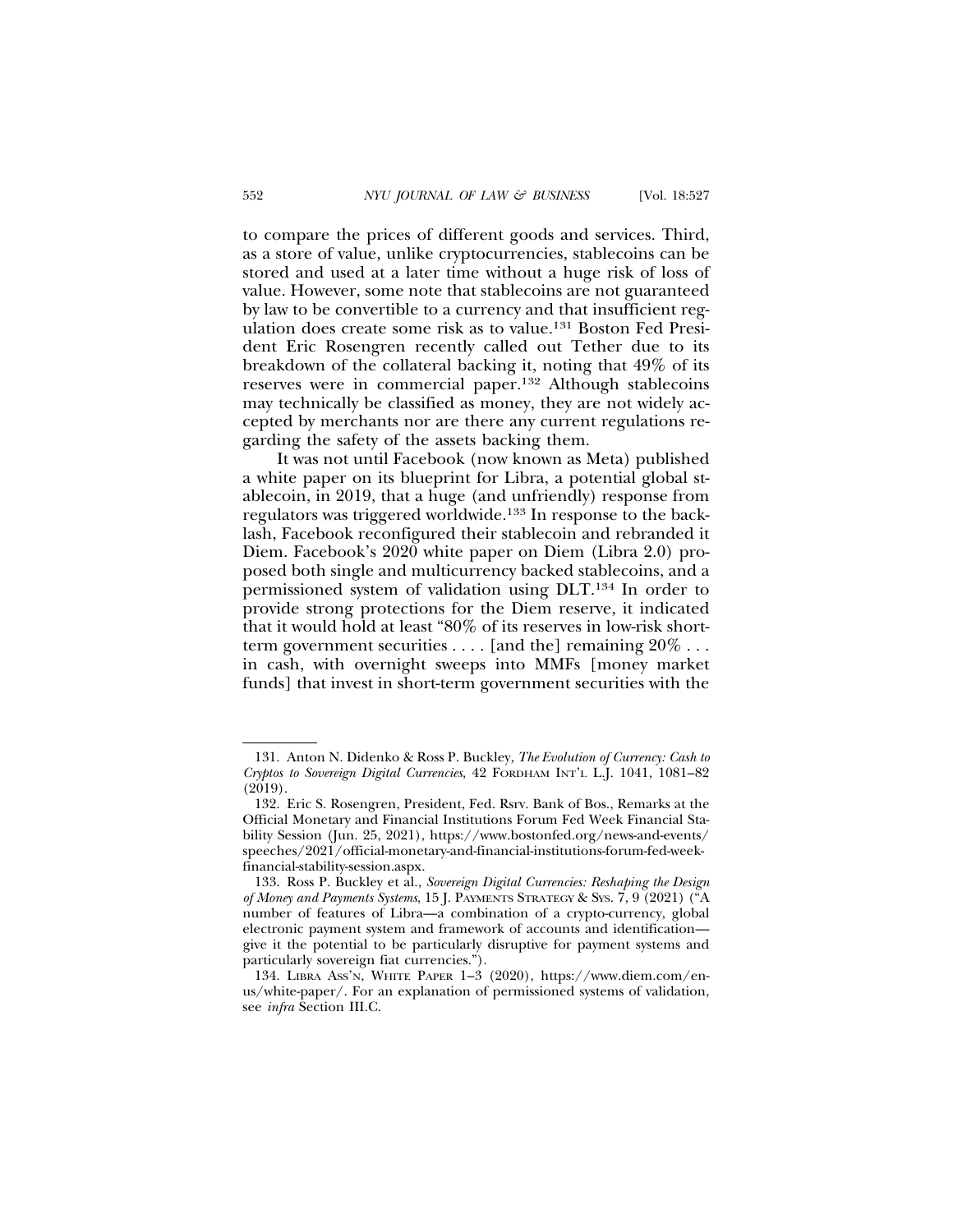same risk and liquidity profiles."135 In 2021, Diem Networks US contracted with Silvergate Bank, a California-chartered bank to be the exclusive issuer of Diem.136 What made Diem a bit different, and more concerning than a stablecoin like Tether, was that it was the first proposed digital currency that had the potential to become systemic, facilitating cross-border transactions with Facebook's 3 billion users. It also named very stable pegged assets as the collateral supporting its value.137

In addition to regulators' apparent dislike for Facebook, it was the immediate scale of its proposed operation that triggered a number of governments to move more quickly with their own SDC.138 At a 2020 hearing Fed Chair Powell admitted that "Libra [the initial iteration of Diem] really lit a fire . . . and it was a bit of a wakeup call that this is coming fast, and could come in a way that is quite widespread and systemically important, fairly quickly, if you use one of these big tech [networks] like Libra did."139 Although stablecoins in and of themselves do not present a material risk to the Fed, a widely adopted *global stablecoin* would affect the Fed's ability to create monetary policy and have the dollar serve as a reserve currency.140 According to the G7 Report on Stablecoins:

Stablecoins offered by large existing platforms (such as big techs) could scale rapidly due to their estab-

<sup>135.</sup> Stablecoins Could Pose New Short-Term Credit Market Risks, FITCHRATINGS (July 1, 2021), https://www.fitchratings.com/research/fund-asset-managers/stablecoins-could-pose-new-short-term-credit-market-risks-01-07-2021.

<sup>136.</sup> *Diem Announces Partnership with Silvergate and Strategic Shift to the United States,* PR NEWSWIRE (May 12, 2021), https://www.prnewswire.com/news-releases/diem-announces-partnership-with-silvergate-and-strategic-shift-to-theunited-states-301290201.html (Diem Networks US is a subsidiary of the Diem Association).

<sup>137.</sup> *See generally* Andrew Morse, *Executive Behind Facebook-Backed Novi Crypto Wallet to Leave Company*, CNET (Nov. 30, 2021), https://www.cnet.com/personal-finance/crypto/executive-behind-facebook-backed-novi-crypto-walletto-leave-company/.

<sup>138.</sup> *See* Christian Barontini & Henry Holden, *Proceeding with Caution—A Survey on Central Bank Digital Currency*, 101 BANK FOR INT'L SETTLEMENTS PA-PERS (2019), https://www.bis.org/publ/bppdf/bispap101.pdf.

<sup>139.</sup> *Monetary Policy and the State of the Economy: Hearing Before the H. Comm. on Fin. Servs.*, 116th Cong. 32 (2020) (statement of Jerome Powell, Chairman, Board of Governors of the Federal Reserve System).

<sup>140.</sup> ALINA IANCU ET AL., IMF, RESERVE CURRENCIES IN AN EVOLVING INTER-NATIONAL MONETARY SYSTEM 24 (2020); *see* G7 REPORT ON STABLECOINS, *supra* note 110, at 2.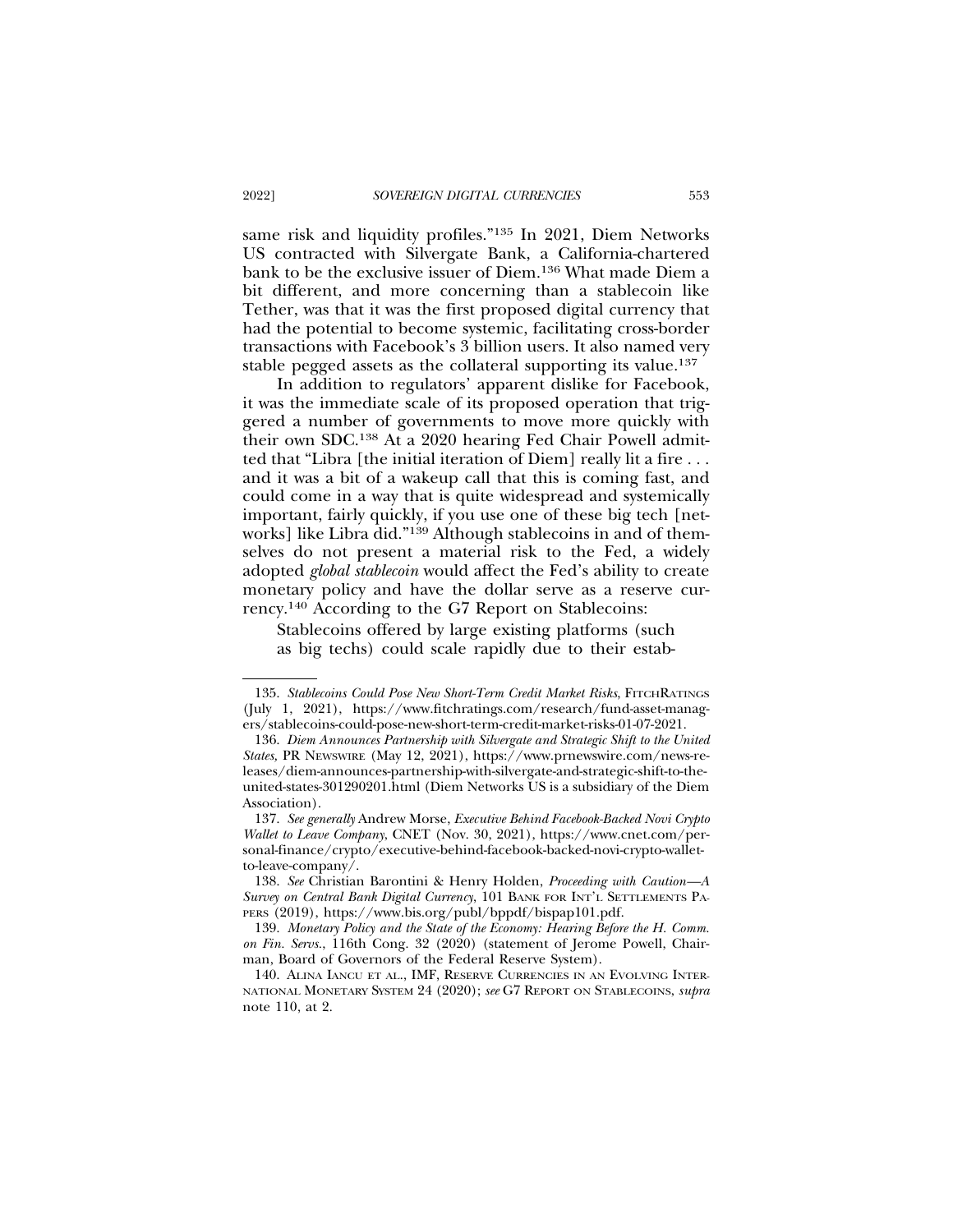lished global customer bases and links to platforms that offer an easily accessible interface. Such arrangements that have the potential to become global pose risks beyond those of small-scale stablecoin arrangements and therefore present additional public policy challenges – including those to the safety and efficiency of the overall payment system, competition policy, financial stability, monetary policy transmission and longer term implications for the international monetary system . . . .141

Some of the concerns raised by the IMF, FSB, and the G7 Working Group have also been echoed by the U.S. government.142 Duke Professor Steven Schwarcz also raises the concern that a global stablecoin could threaten *international* monetary and financial stability.143

#### B. *Sovereign Digital Currencies*

In the United States, the Fed is responsible for setting and implementing monetary policy and, as such, has an interest in monitoring the creation of and understanding the impact of money alternatives. Unlike other countries that have rapidly moved to create an SDC, the U.S. Federal Reserve is taking a more measured approach, stating the focus is on getting the SDC "right rather than [getting it] quickly."144 Fed Chair Powell has stated that any SDC "needs to coexist with cash and other types of money in a flexible and innovative payment sys-

<sup>141.</sup> G7 REPORT ON STABLECOINS, *supra* note 110, at 5.

<sup>142.</sup> *See* PRESIDENT'S WORKING GRP. ON FIN. MKTS., STATEMENT ON KEY REG-ULATORY AND SUPERVISORY ISSUES RELEVANT TO CERTAIN STABLECOINS 2, 4 (2020), https://home.treasury.gov/system/files/136/PWG-Stablecoin-Statement-12-23-2020-CLEAN.pdf ("U.S. authorities will continue to engage in cooperative oversight arrangements for effective information sharing and oversight of multi-jurisdictional stablecoin arrangements.").

<sup>143.</sup> *See* Steven L. Schwarcz, *Regulating Digital Currencies: Towards an Analytical Framework*, 102 B.U. L. REV. (forthcoming 2022), https://ssrn.com/abstract=3775136 (recommending a way for global stablecoins to be supervised and regulated).

<sup>144.</sup> Greg Thomson, *US Fed: CBDC a 'Very High Priority' to Combat Bad Private Sector Money*, COINTELEGRAPH (Jan. 15, 2021), https://cointelegraph.com /news/us-fed-cbdc-a-very-high-priority-to-combat-bad-private-sector-money.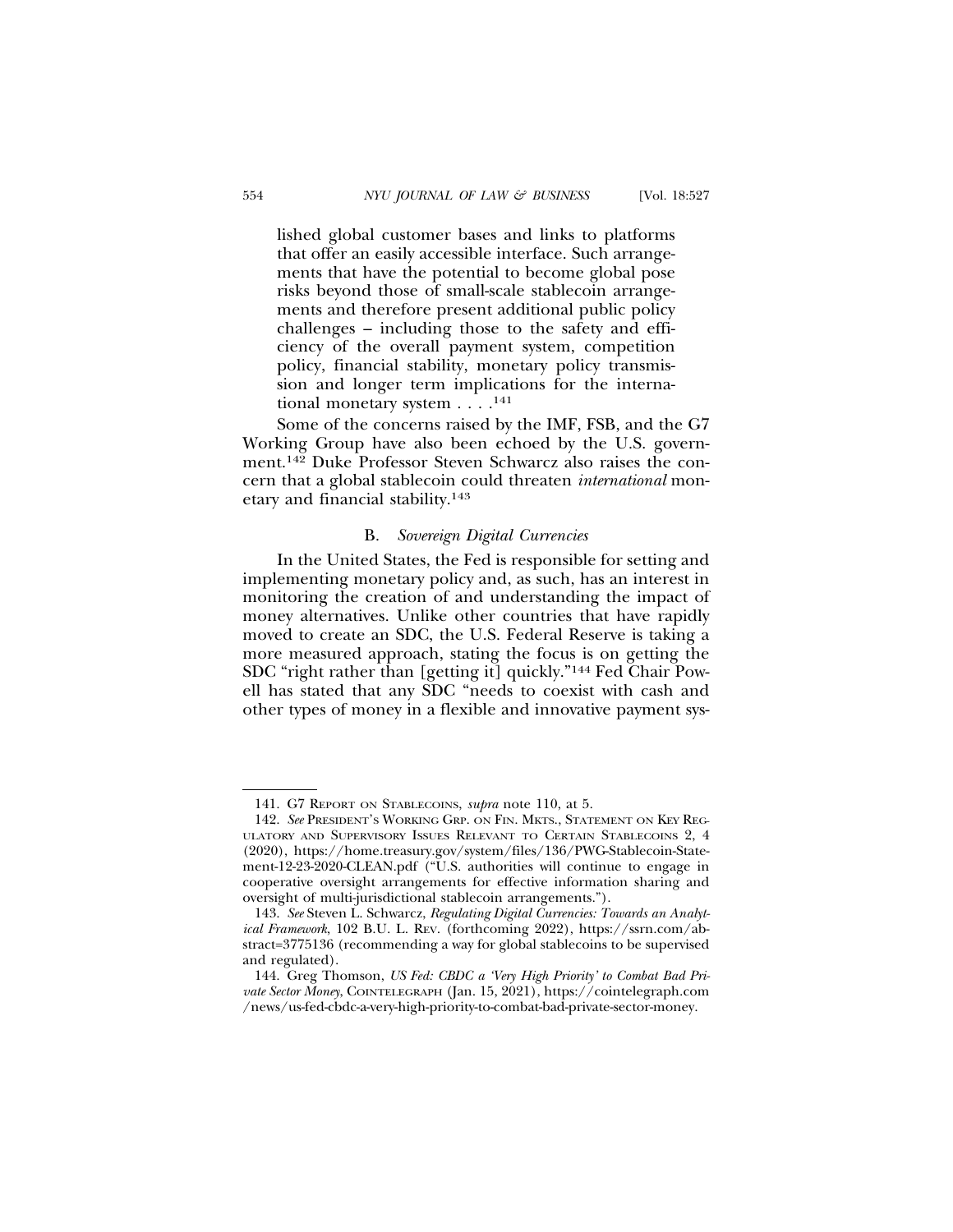tem."145 Fed Governor Lael Brainard has indicated that the Fed has experimented with SDCs, despite the relative quiet about the project.146 According to MIT's Digital Currency Initiative, the team at MIT has been working with the Federal Reserve Bank of Boston since 2016 to develop a hypothetical SDC, emphasizing that they are starting with a "clean slate" and are "not tied to any particular technology or approach."147

Proponents of an SDC answer the question posed by former Fed Governor Quarles, "What problem do SDCs solve?" with the following.<sup>148</sup> First, there are higher costs to managing physical money, thus using technology that is solely digital can reduce costs and fees.149 Second, having an SDC which can be safely and easily accessed on a phone or computer could bring in customers and users who do not have a bank account, assuming they have a smartphone.<sup>150</sup> Third, financial crime can be more easily detected due to increased levels of transparency.151 Fourth, in some countries, consumers have shifted away from using physical cash. SDCs, being purely digital, can act as an alternative.152 Fifth, there is the concern that large tech companies' involvement in payment systems represent a

<sup>145.</sup> Benjamin Pirus, *CBDCs Won't Entirely Replace Cash if the US Fed Gets Its Way*, COINTELEGRAPH (Mar. 18, 2021), https://cointelegraph.com/news/ cbdcs-won-t-entirely-replace-cash-if-the-us-fed-gets-its-way.

<sup>146.</sup> *See* Joshua Stoner, *U.S. Federal Reserve to Collaborate with MIT in Development of CBDC (Digital Dollar)*, SECURITIES.IO (Aug. 15, 2020), https:// www.securities.io/federal-reserve-developing-cbdc-digital-dollar/.

<sup>147.</sup> *Building a Hypothetical Central Bank Digital Currency*, MIT DIGIT. CUR-RENCY INITIATIVE, https://dci.mit.edu/building-a-hypothetical-cbdc (last visited Jan. 30, 2022).

<sup>148.</sup> Quarles, *supra* note 1.

<sup>149.</sup> *See Building a Hypothetical Central Bank Digital Currency*, *supra* note 147.

<sup>150.</sup> Approximately 63.7% of unbanked households have smartphones whereas  $86.6\%$  of banked households have smartphones. Jesse Leigh Maniff, *Inclusion by Design: Crafting a Central Bank Digital Currency to Reach All Americans*, FED. RSRV. BANK OF KAN. CITY (Dec. 2, 2020), https:// www.kansascityfed.org/documents/7583/psrb20maniff1202.pdf.

<sup>151.</sup> *See* Joe Robinson, *Commentary: Central Banks Are Pondering the Privacy/ Transparency Balance of CBDCs*, DIGIT. TRANSACTIONS (Apr. 8, 2021), https:// www.digitaltransactions.net/commentary-central-banks-are-pondering-theprivacy-transparency-balance-of-cbdcs/.

<sup>152.</sup> *See World's Central Banks Moving Toward Digital Currencies*, PYMNTS (Feb. 12, 2021), https://www.pymnts.com/cryptocurrency/2021/worldscentral-banks-moving-toward-digital-currencies/.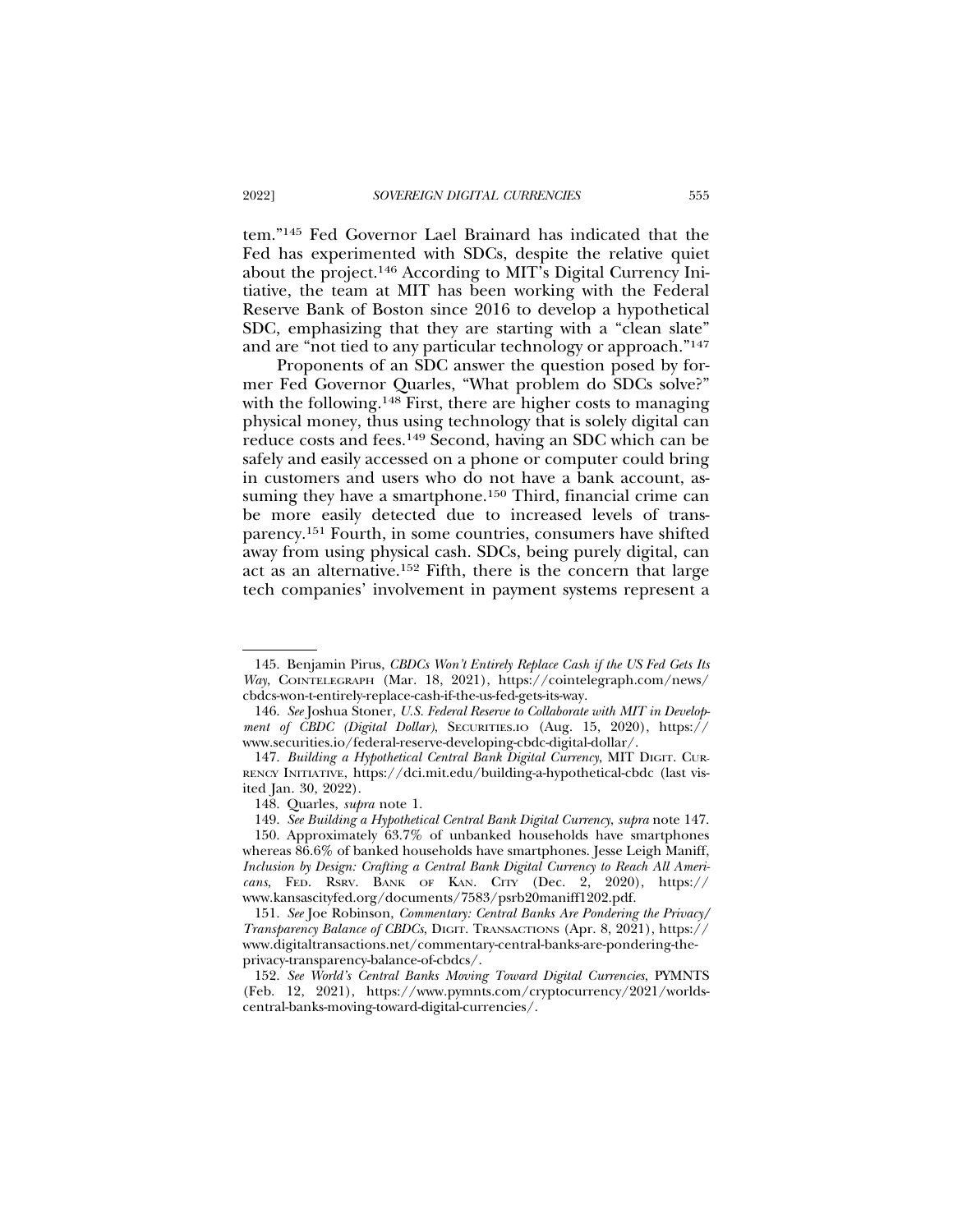threat to a central bank's ability to implement monetary pol $icv$ .<sup>153</sup>

However, opponents of the issuance of an SDC indicate that the Fed has already begun to improve their payment systems with the development of new methods such as the "'FedNow' initiative" and that SDCs present certain unanticipated risks.154

According to the BIS, 86% of central banks were exploring SDCs in 2020.155 China began exploring its own SDC in 2014 after noting the risks that cryptocurrencies presented: capital leaving the country, tax evasion, financial instability due to fluctuating prices, and the reduced ability for the government to implement monetary policy.156 The People's Bank of China (PBOC) launched its SDC—the DC/EP (or digital yuan)—for trial use in four cities in 2020.157 Since that time there have been approximately \$5 billion in digital yuan transactions through 20 million wallets.158 The European Central Bank (ECB), which represents the Eurozone (the monetary union of 19 countries) and which issues and maintains the euro,159 launched an investigation into the potential creation of a digital euro in October 2021 which is anticipated to take two years to complete.160 The first phase of this launch would

<sup>153.</sup> *See* Tobias Adrian & Tommaso Mancini-Griffoli, *Central Bank Digital Currencies: 4 Questions and Answers*, IMF BLOG (Dec. 12, 2019), https:// blogs.imf.org/2019/12/12/central-bank-digital-currencies-4-questions-andanswers/. This is the oft cited reason for China's fast implementation of a test SDC.

<sup>154.</sup> *See id.* For a discussion of these risks, see *infra* Part IV.

<sup>155.</sup> *See* Boar & Wehrli, *supra* note 4, at 3.

<sup>156.</sup> *See* Martin Chorzempa, *China, the United States, and Central Bank Digital Currencies: How Important Is It to Be First?*, 14 CHINA ECON. J. 102, 104 (2021).

<sup>157.</sup> *See id.* at 105.

<sup>158.</sup> *See* Charlotte Hu, *What Exactly Is a Digital Dollar, and How Would It Work?*, POPULAR SCI. (Sep. 7, 2021), https://www.popsci.com/technology/ central-bank-digital-currencies-explained/ ("Since [the rollout of the digital yuan in 2020], more than 20 million digital yuan wallets were created, fielding over £3.6 billion in CBDC transactions.").

<sup>159.</sup> *See About*, EUR. CENT. BANK, https://www.ecb.europa.eu/ecb/html/ index.en.html (last visited Jan. 30, 2022).

<sup>160.</sup> *See A Digital Euro*, EUR. CENT. BANK, https://www.ecb.europa.eu/ paym/digital\_euro/html/index.en.html (last visited Jan. 30, 2022). The consultation resulted in more than 8,000 replies (a record high). Fabio Panetta, Member of the Exec. Bd. of the Eur. Cent. Bank, A Digital Euro to Meet the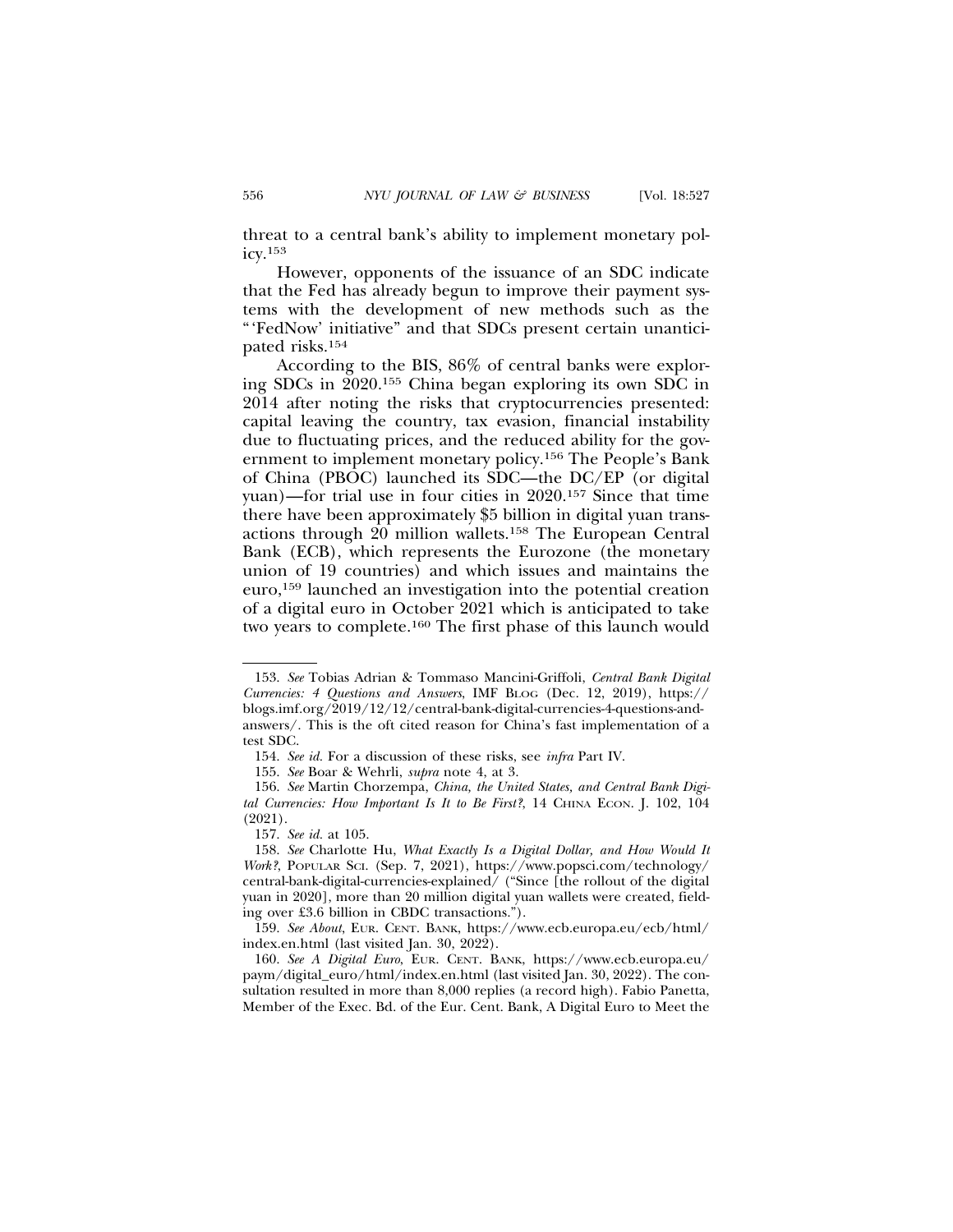involve designing and testing the digital euro, but the actual issuance would not take place for several years thereafter.161

In the United States, the issuance of any SDC is not a straightforward proposition. Fed Governor Brainard has indicated that it would be important to examine how the Federal Reserve Act's provisions on "currency issuance [would] apply to the [SDC]."162 Former Fed Governor Quarles is also skeptical that the Fed could expand the electronic dollar provision without legislation.163 There is no law in the United States that authorizes the issuance of digital currency by central banks.164 While central banks can issue banknotes, bills, and book money, they generally do not have the express authorization to issue an SDC.165 However, the lack of an express statutory authority is not necessarily dispositive. For example, the legal authority relied upon by the Fed for its central bank swap lines rests upon a combination of statutory authorities rather than direct congressional authorization.166 However, Fed Chair Powell has indicated that the Fed will not issue an SDC without Congressional authorization.167 Those opposed to the adoption of an SDC point to the myriad of legal issues concerning SDCs that must be addressed.168 As further discussed in Sec-

163. *See* Quarles, *supra* note 1.

164. Paige Pidano Paridon, *Legal Authority to Issue a U.S. Central Bank Digital Currency*, BANK POL'Y INST. (June 9, 2021), https://bpi.com/legal-authority-to-issue-a-u-s-central-bank-digital-currency/; *see also* Wouter Bossu et al., *Legal Aspects of Central Bank Digital Currency: Central Bank and Monetary Law Considerations* (Int'l Monetary Fund, Working Paper No. 2020/254, 2020), https://www.imf.org/en/Publications/WP/Issues/2020/11/20/Legal-Aspects-of-Central-Bank-Digital-Currency-Central-Bank-and-Monetary-Law-Considerations-49827.

165. *See* Bossu et al., *supra* note 164, at 16.

166. *See* Colleen Baker, *The Federal Reserve's Use of International Swap Lines*, 55 ARIZ. L. REV. 603, 610 (2013).

167. *See* Jeff Cox, *Wall Street Banks Brace for Digital Dollars as the Next Big Disruptive Force*, CNBC (Apr. 21, 2021), https://www.cnbc.com/2021/04/ 19/central-bank-digital-currency-is-the-next-major-financial-disruptor.html.

168. See, e.g., Berentsen & Schär, supra note 59.

Expectations of Europeans: Introductory Remarks (Apr. 14, 2021), https:// www.ecb.europa.eu/press/key/date/2021/html/ecb.sp210414\_1~e76b855b 5c.en.html.

<sup>161.</sup> *See* Panetta, *supra* note 160.

<sup>162.</sup> Lael Brainard, Member of the Bd. of Governors of the Fed. Rsrv. Sys., The Digitization of Payments and Currency: Some Issues for Consideration 12 (Feb. 5, 2020), https://www.federalreserve.gov/newsevents/speech/ files/brainard20200205a.pdf.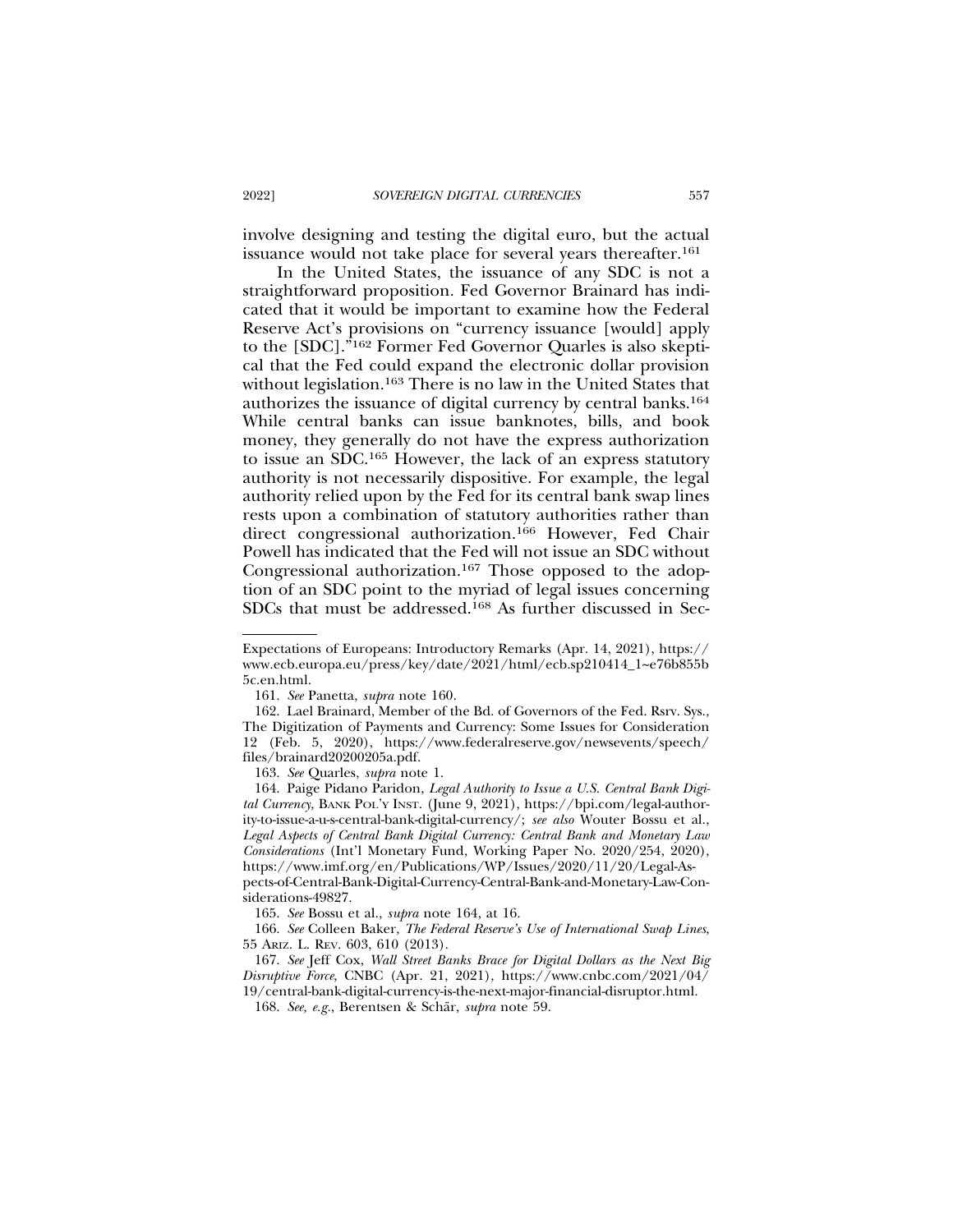tion IV.C, one of the biggest opponents is the banking industry, which is concerned about disintermediation. SDCs can take any number of forms, but the two discussed here are the fiat central bank digital currency (CBDC) and the synthetic CBDC (sCBDC).

#### 1. *Fiat CBDC*

A fiat CBDC refers to the potential for the United States to issue its own SDC as a digital form of its fiat currency.169 Using the definition provided by an IMF 2020 Working Paper on CBDCs, a "CBDC [is] a digital representation of a sovereign currency issued by and as a liability of a jurisdiction's central bank or other monetary authority."170 The Fed is in the exploratory phase regarding the issuance of a CBDC. In 2021, the Federal Reserve released a FEDS Notes bulletin detailing five preconditions needed for any type of CBDC.171 Essentially, before issuing a CBDC, there must be clear policy objectives, noting that most interests center around addressing specific present-day challenges or exploring future capabilities.172 For example, the paper highlights the inefficiencies of the current payment market in light of COVID-19, such as the slow and inconsistent distribution of stimulus funds, and how CBDC could compliment or help solve these types of issues.173 The goal is that the objectives should align with the Fed's aim of safety, efficiency, and monetary stability.174

Only recently, the Fed released a comprehensive discussion paper on the topic.<sup>175</sup> Hence, the design and operational

<sup>169.</sup> *See Central Bank Digital Currency Tracker*, ATLANTIC COUNCIL, https:// www.atlanticcouncil.org/blogs/econographics/the-rise-of-central-bank-digital-currencies/ (last visited Jan. 30, 2022).

<sup>170.</sup> John Kiff et al., *A Survey of Research on Retail Central Bank Digital Currency* 9 (Int'l Monetary Fund, Working Paper No. 20/104, 2020), https:// www.imf.org/en/Publications/WP/Issues/2020/06/26/A-Survey-of-Research-on-Retail-Central-Bank-Digital-Currency-49517.

<sup>171.</sup> *See* Jess Cheng, Angela N. Lawson & Paul Wong, *Preconditions for a General-Purpose Central Bank Digital Currency*, FED. RSRV.: FEDS NOTES (Feb. 24, 2021), https://www.federalreserve.gov/econres/notes/feds-notes/preconditions-for-a-general-purpose-central-bank-digital-currency-20210224.htm.

<sup>172.</sup> *See id.*

<sup>173.</sup> *See id.*

<sup>174.</sup> *See id.*

<sup>175.</sup> *See* BD. OF GOVERNORS OF THE FED. RSRV. SYS., *supra* note 9.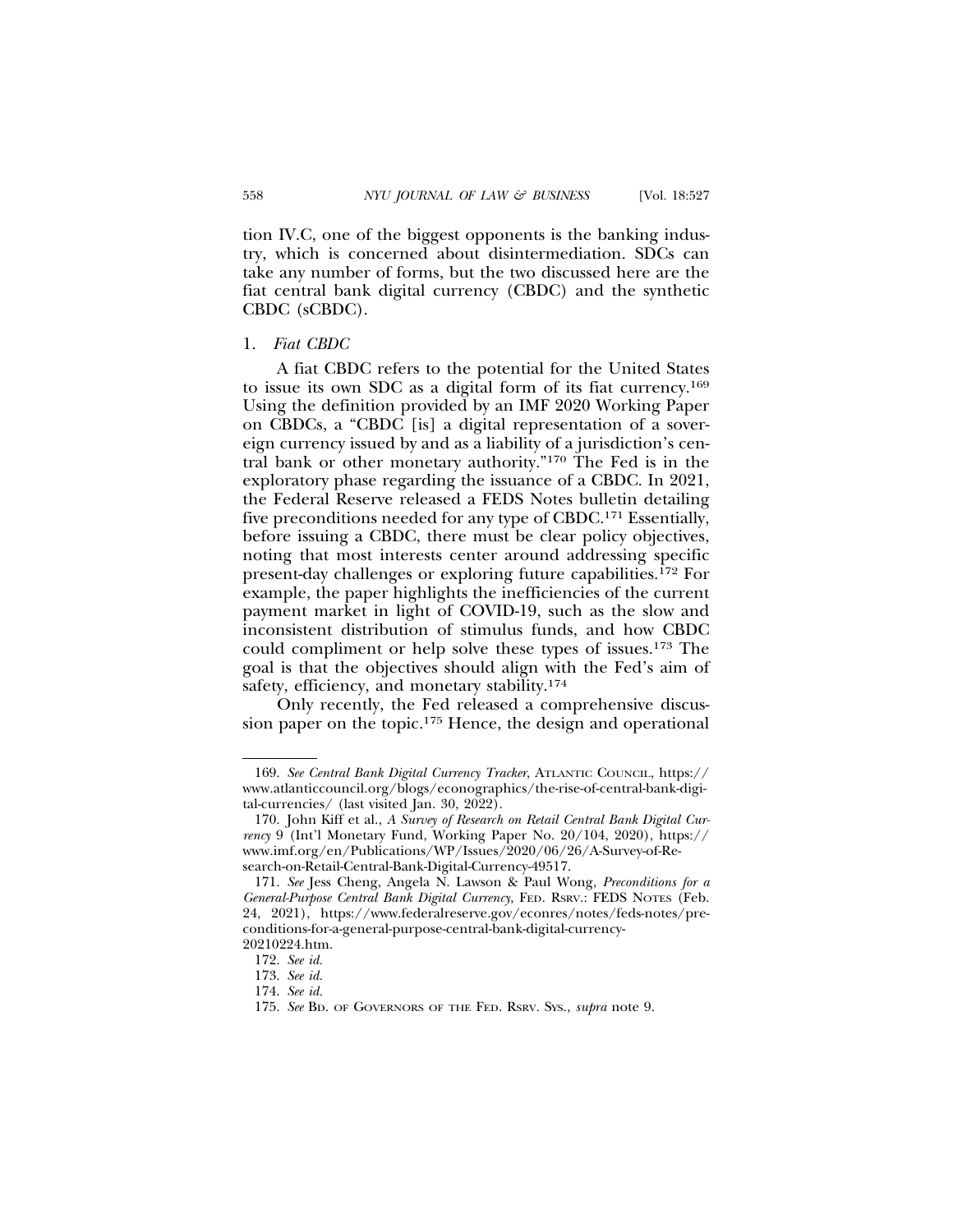features of a Fed-issued CBDC, were one to be issued, are unknown. Crawford, Menand, and Ricks comment that:

Most proposals portray CBDC as a sort of disembodied physical currency—a digital "token" that retains physical currency's properties of anonymity and direct peer-to-peer transfer. These proposals typically envision a closed system of digital "wallets" that is segregated from the existing system of money and payments and based on distributed ledger technology . . . .176

Yet they question whether central banks would want to promote fully anonymous digital tokens that could be used to facilitate illicit activity or to use a segregated payment system.177 Fed researchers have presented preconditions for178 and a case against<sup>179</sup> a central bank cryptocurrency. There is no current official push for a specific blueprint for a Fedissued CBDC at this time.180 An almost unlimited number of

<sup>176.</sup> John Crawford, Lev Menand & Morgan Ricks, *FedAccounts: Digital Dollars*, 89 GEO. WASH. L. REV. 113, 117–18 (2021) (footnote omitted).

<sup>177.</sup> *See id.* at 118.

<sup>178.</sup> *See* Cheng, Lawson & Wong, *supra* note 171.

<sup>179.</sup> *See* Berentsen & Schär, *supra* note 59.

<sup>180.</sup> However, as discussed *infra*, it is unlikely that the U.S. government could develop and issue its own CBDC. The age of the computer systems used by the federal government and the lack of technological expertise could make any transition to a CBDC very difficult, time-consuming, and expensive. Some of these systems are over 50 years old. Others run on COBOL which is no longer even taught at universities. Not only is this inefficient, it also makes the data stored on these systems incredibly insecure. *See* AJ Dellinger, *The U.S. Government Spends Hundreds of Millions of Your Tax Dollars on Outdated Tech*, MIC (June 17, 2019), https://www.mic.com/impact/ out-of-date-computer-systems-cost-the-us-government-over-300-million-peryear-to-maintain-18007754. Lack of skilled workers and tight budgets are preventing the modernization of technology in the federal government. Angus Loten, *Federal IT Experts Cite Host of Roadblocks to Tech Modernization*, WALL ST. J. (Apr. 27, 2021), https://www.wsj.com/articles/federal-it-experts-

cite-host-of-roadblocks-to-tech-modernization-11619561479; *see also* Avi Selk, *'There's so Many Different Things!': How Technology Baffled an Elderly Congress in 2018*, WASH. POST (Jan. 2, 2019), https://www.washingtonpost.com/lifestyle/style/theres-so-many-different-things-how-technology-baffled-an-elderlycongress-in-2018/2019/01/02/f583f368-ffe0-11e8-83c0-b06139e540e5\_

story.html; Max de Haldevang, *The US Desperately Needs Tech-Savvy Lawmakers but the Midterms Are Unlikely to Deliver*, QUARTZ (Nov. 4, 2018), https:// qz.com/1449521/us-needs-tech-savvy-lawmakers-midterms-unlikely-to-deliver/.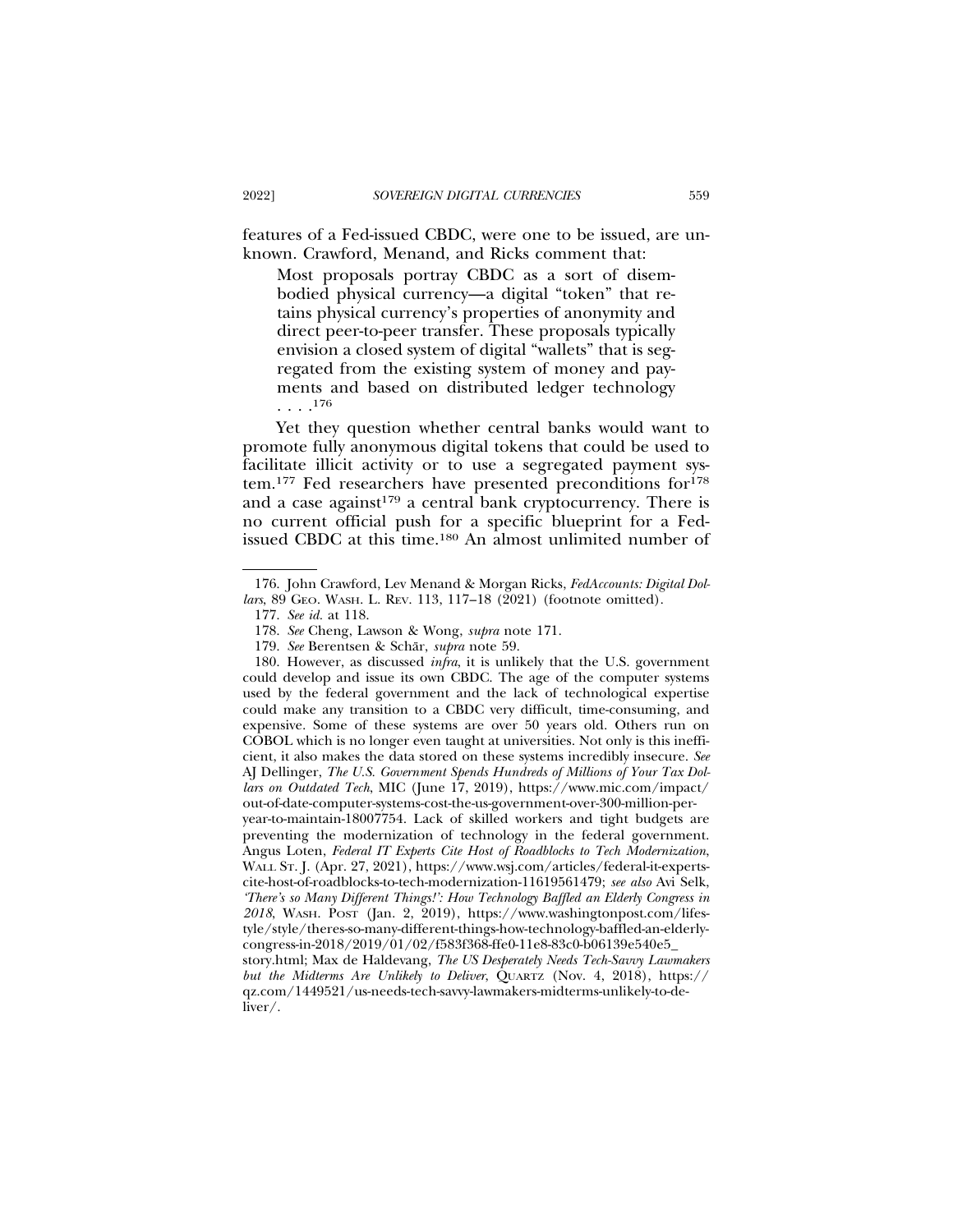design choices with different costs, benefits, and policy implications are theoretically possible.181 Some of these design features are discussed *infra* Part III.

#### 2. *Synthetic CBDC*

As envisioned by Adrian and Mancini-Griffoli of the IMF, an sCBDC is a stablecoin created by a private entity, but backed by a central bank.182 An sCBDC is considered an alternative to the CBDC described in the previous subsection in that instead of the Fed issuing its own CBDC, a stablecoin issued by a private entity could be designated legal tender with the Fed holding reserves for the issuing private entity.183 Currently, only commercial banks, and a limited number of additional institutions such as certain clearinghouses (financial market infrastructures),<sup>184</sup> can have accounts and access to services at the Fed. Although not currently permitted by law, widespread access to Fed accounts has long been theoretically and technically possible. As discussed in Part III, an SDC could be provided in account or token form and on a wholesale or retail basis. Hence, debate about a Fed SDC ultimately encompasses both the potential expansion of the existing digital money provision via Fed accounts to certain counterparties (primarily banks) to additional counterparties and also the potential issuance of the U.S. dollar in a digital token form.

The distribution of the sCBDC could be provided by the private entity or through commercial banks and/or non-bank financial institutions (NBFIs).185 If the sCBDC is issued by a

<sup>181.</sup> Design choices would be based on the policy objectives of the Fed as well as the technology, time, and cost of such implementation.

<sup>182.</sup> *See* Tobias Adrian & Tommaso Mancini-Griffoli, *The Rise of Digital Money*, INT'L MONETARY FUND: FINTECH NOTES, July 2019, at 14–15. The sCBDC is also known as an "indirect CBDC."

<sup>183.</sup> *See id*. (explaining how e-Money could serve as an sCBDC). Some refer to an sCBDC as a Private DC-CB. *See* EZECHIEL COPIC, SHAPING THE FU-TURE OF DIGITAL CURRENCIES, CLABS, INC. (2021), https://celo.org/papers/ future-of-digital-currencies.

<sup>184.</sup> *See generally* Baker, *supra* note 46 (explaining Dodd–Frank's Title VIII, which grants the Federal Reserve authority to issue accounts and services to clearinghouses that are designated as systemically important by the Financial Stability Oversight Council).

<sup>185.</sup> There are several issues with the sCBDC, including potential antitrust issues and interoperability. Marianne Ojo Delaney, *Balancing Public–Private Partnerships in a Digital Age: CBDCs, Central Banks and Technology Firms*, CISD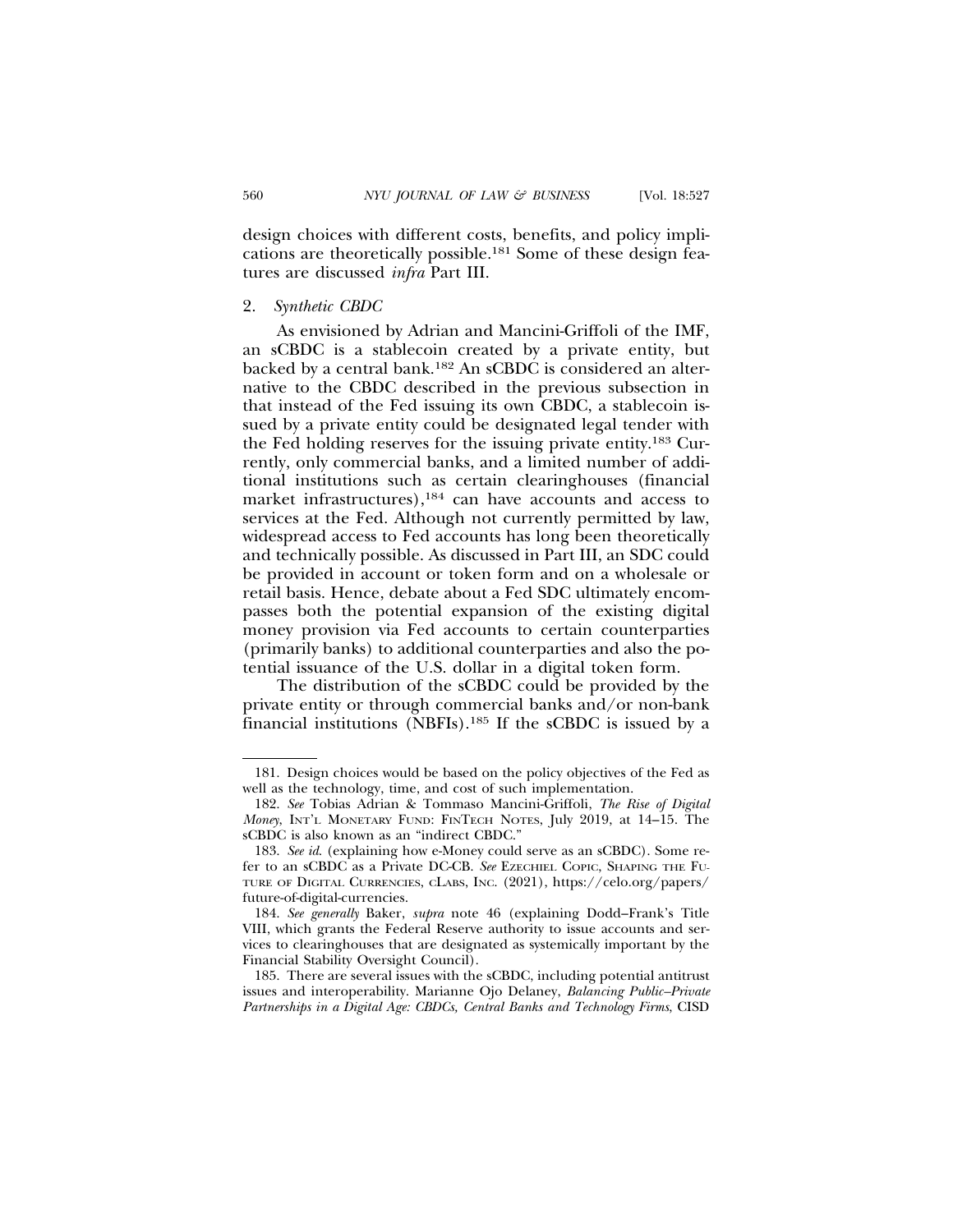private entity but is to be backed by an account at the central bank, the private entity would need to follow strict guidelines to protect the reserve accounts from the issuer's creditors or bankruptcy.186 An sCBDC would be an indirect form of SDC discussed *infra* Section III.A. The sCBDC would be a claim on the private entity who, like banks, would be legally required to perform certain background checks on potential customers, referred to as "know your customer" (KYC) requirements,<sup>187</sup> and to assist with government anti-money laundering (AML)/ combating of financing terrorism (CFT) efforts.188

One of the advantages of the sCBDC is that the Fed could avoid the incredible development costs and the time involved with creating an entirely new banking system.<sup>189</sup> This also permits the Fed to focus on its core purposes such as financial stability, leaving innovation and technology to the private sector which has a much better track record in this area honoring each's comparative advantage.190 In the sCBDC scenario, such as the one offered by Adrian and Mancini-Griffoli, the central bank would simply offer settlement services to the private sCBDC providers, leaving the retail side to these private enti-

ECON. REV., May 2021, at 6, https://ssrn.com/abstract=3821789. This would require a uniform token standard. If the token is built on the Ethereum blockchain, for example, it could only be held in an Ethereum-enabled wallet. This could be an even more complicated issue if, as EU scholars suggest, there were multiple issuers of sCBDCs to address diverse needs. ALEXANDER BECHTEL ET AL., THE FUTURE OF PAYMENTS IN A DLT-BASED EUROPEAN ECON-OMY: A ROADMAP 3 (2020), https://www.blockchain4europe.eu/wp-content/ uploads/2020/12/BC4EU-The-Future-of-Payments-in-a-DLT-based-European-Economy-A-Roadmap\_v5.1.pdf.

<sup>186.</sup> *See* Kiff et al., *supra* note 170, at 25. Although not considered an sCBDC, the PBOC requires both Alipay and WeChat Pay to maintain reserves at the central bank. *See* Adrian & Mancini-Griffoli, *supra* note 182, at 12.

<sup>187.</sup> *See* Dan Ryan, *FinCEN: Know Your Customer Requirements*, HARV. L. SCH. F. ON CORP. GOVERNANCE (Feb. 7, 2016), https://corpgov.law.harvard.edu/ 2016/02/07/fincen-know-your-customer-requirements/.

<sup>188.</sup> *See generally* Colleen Baker, *Entrepreneurial Regulatory Legal Strategy: The Case of Cannabis*, 57 AM. BUS. L. J. 913, 922 (2020) (discussing anti-money laundering laws in the banking context).

<sup>189.</sup> See discussion *supra* notes 162–68 and accompanying text regarding the federal government's ability to create an SDC.

<sup>190. &</sup>quot;The responsibilities [of the private sector] include technology choice, data management, and regulatory compliance as well as customer onboarding, management, screening, and monitoring (including KYC and AML/CFT)." BECHTEL ET AL., *supra* note 185, at 14.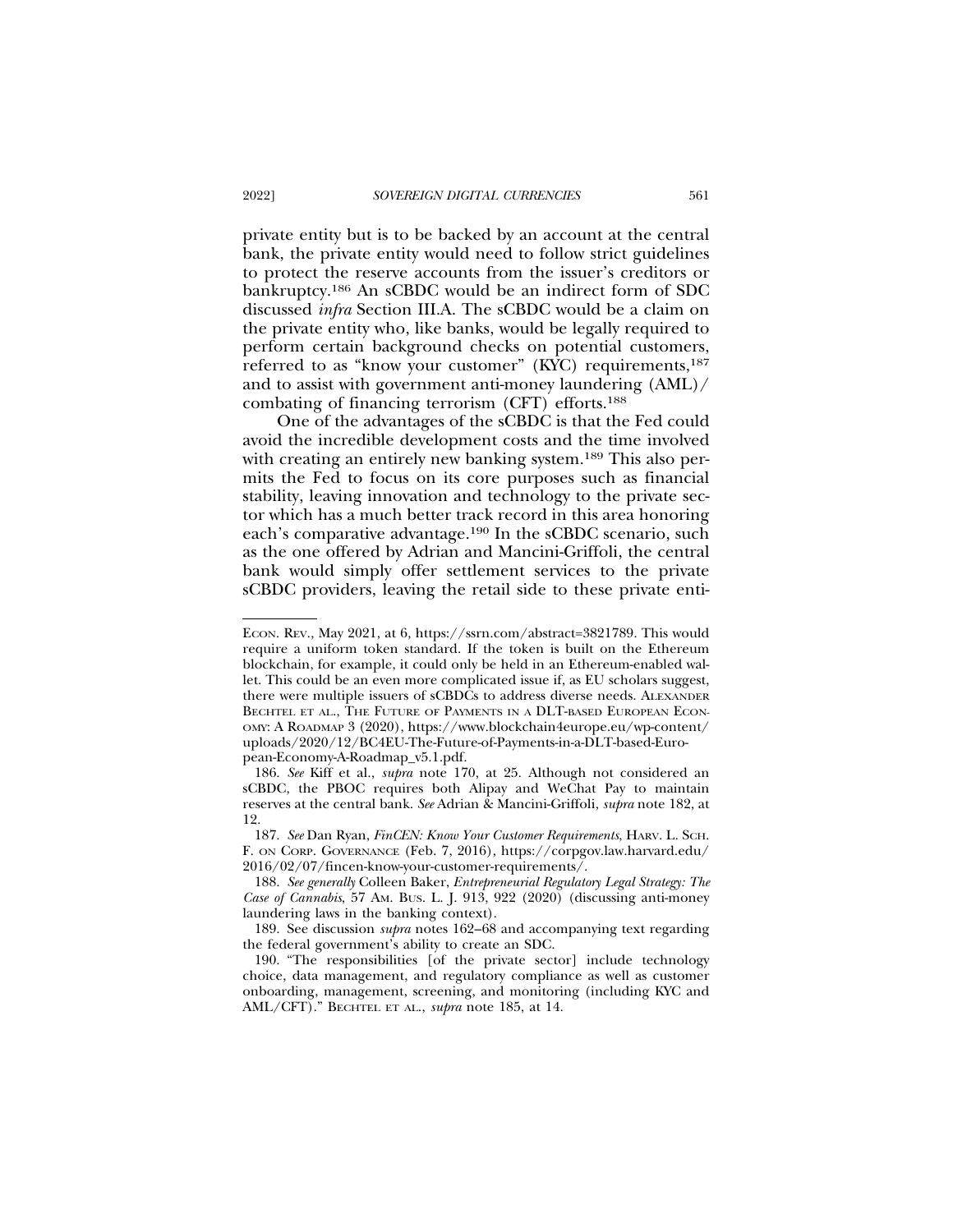ties (and/or banks and NBFIs), such as KYC, AML, and CFT obligations.191 A report on sCBDCs prepared by the Policy Department for Economic, Scientific and Quality of Life Policies Directorate-General for Internal Policies for the European Parliament's Committee on Economic and Monetary Affairs describes three advantages to the sCBDC.192 These include (i) lower initial and maintenance costs, (ii) the ability to regulate private tech companies, and (iii) decreased reputational risk for central banks.193 Some of the issues involved with a private entity creating an sCBDC are discussed *infra* Part IV. The following Part discusses some of the major design decisions which the Fed would need to make with respect to a potential SDC.

### III.

### DESIGN ISSUES WITH SDCS

As previous articles have discussed, there are many design considerations for an SDC. Some of these decisions will depend on policy objectives, while others will be limited by former design decisions and current technology. Due to the complexity of these decisions, despite the efforts of other researchers, it is difficult to do a one-to-one comparison between types of SDCs.194 We will focus on the two most significant decisions: how they interact with one another and how they impact the risks involved in issuing an SDC. The first design decision involves whether and how the central bank would interact with the public: directly or indirectly (one-tier system vs. two-tier system). The second design decision is whether the SDC would be account- or token-based. We will also endeavor to clear up some of the inconsistent terminology used in prior literature that also makes comparisons among the different forms and designs of SDCs difficult.

<sup>191.</sup> *See* Adrian & Mancini-Griffoli, *supra* note 182, at 14.

<sup>192.</sup> *See* Alexander Kriwoluzky & Chi Hyun Kim, *Public or Private? The Future of Money*, MONETARY DIALOGUE PAPERS 18 (Dec. 2019), https:// www.europarl.europa.eu/cmsdata/207653/13.%20PE%20642.356%20DIW %20final%20publication-original.pdf.

<sup>193.</sup> *See id.*

<sup>194.</sup> We also do not include "hybrid systems" as a distinct category due to the unlimited combinations that could comprise such a system.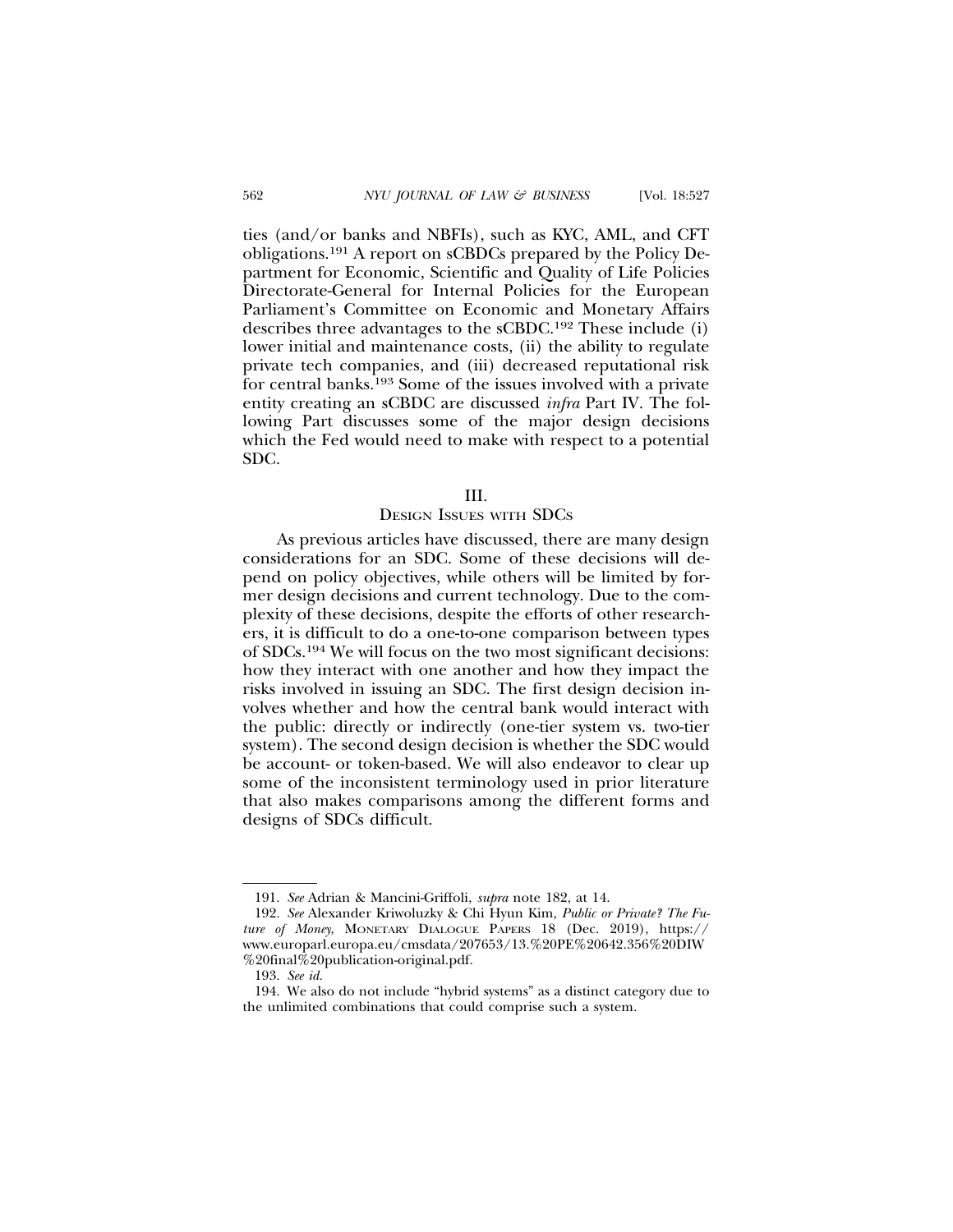#### A. *Direct or Indirect Relationship*

Currently, individuals and businesses (the "customers") keep their accounts at commercial banks. These commercial banks have accounts at the Fed.195 This is known as a two-tier system. A direct relationship between the central bank and customers would be considered a one-tier system. While some refer to the one-tier vs. two-tier system decision as an "architecture decision" others refer to it as an "access decision."196 To avoid this confusion, we will just refer to this system design choice as "direct or indirect relationship."

With a direct *one-tier system*, 197 the customers would access the SDC either by holding accounts at the central bank (account-based) or through a wallet provided by the Fed on a computer or, more likely, a mobile device (token-based). The choice between an account-based system and a token-based system is discussed in the next section. A one-tier SDC system would be the most expensive and time-consuming choice for the Fed. It would also upend the current regulatory scheme of the banking system, which relies heavily on commercial banks' relationships with their customers to carry out the legal requirements under the BSA.198 Fed Governor Brainard has warned that the issuance of a "digital currency directly to con-

<sup>195.</sup> Note that there are also some NBFIs with accounts at the central bank, but for the most part we will use the term commercial banks for ease of reading.

<sup>196.</sup> Note that many papers conflict with one another in their use of the terms architecture, infrastructure, and access. *Compare* Raphael Auer & Rainer Böhme, *The Technology of Retail Central Bank Digital Currency*, BIS Q. REV., 2020, at 85 (describing the architecture as whether it is a direct or indirect system, infrastructure as whether it is conventional or DLT-based, and access as to whether it is account- or token-based), *with* Kiff et al., *supra* note 170, at 21 (describing the architecture as to whether it is a centralized, decentralized, or hybrid system, infrastructure as to whether it would involve on-premise servers or a cloud-based system, and access as to whom would be able to access the central bank reserves).

<sup>197.</sup> Numerous labels have been given this arrangement: one-tier CBDC, general purpose CBDC, and direct CBDC. We will refer to direct access of the public to CBDC as direct or one-tier CBDC.

<sup>198.</sup> *See Bank Secrecy Act*, OFF. OF THE COMPTROLLER OF CURRENCY, https:// www.ots.treas.gov/topics/supervision-and-examination/bsa/index-bsa.html (last visited Feb. 25, 2022).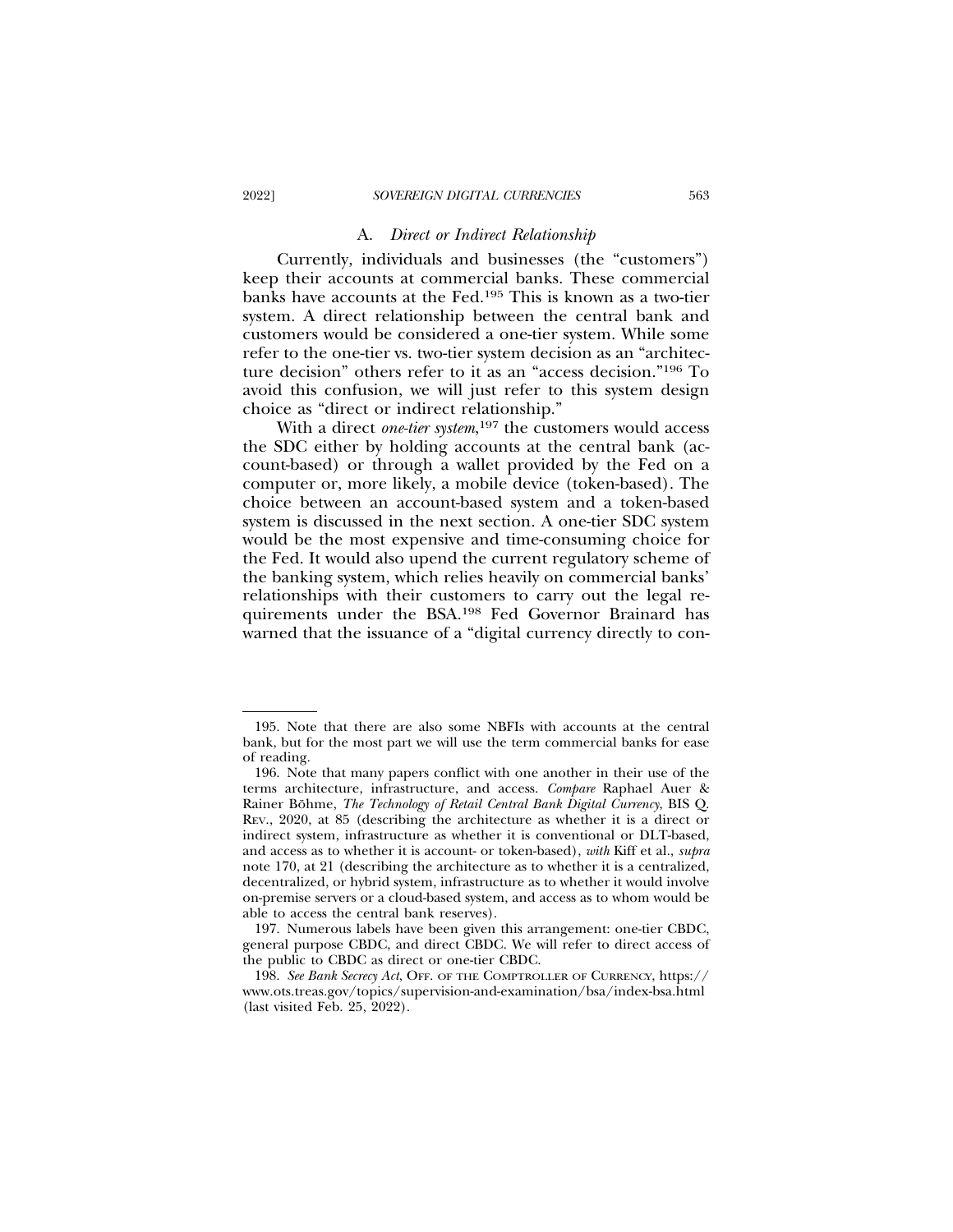sumer accounts for general-purpose use would raise profound legal, policy, and operational questions."199

An indirect two-tier system<sup>200</sup> most closely aligns with the current banking system. Only commercial banks or authorized NBFIs would have accounts at the central bank and the customers would access the SDC through the commercial banking system. With the two-tier system, the commercial banks and/or NBFIs would handle payments and regulatory requirements, such as KYC and AML/CFT.201

<sup>199.</sup> Lael Brainard, Member of the Bd. of Governors of the Fed. Rsrv. Sys., Update on Digital Currencies, Stablecoins, and the Challenges Ahead 8 (Dec. 18, 2019), https://www.federalreserve.gov/newsevents/speech/files/ brainard20191218a.pdf.

<sup>200.</sup> This two-tier system is also known as the indirect or intermediary system.

<sup>201.</sup> China plans on using the two-tier model, distributing the CBDC to commercial banks and non-bank financial institutions (which would include WeChat and Alipay). The PBOC would manage the back-end creation of the CBDC (DC/EP). Commercial banks would serve as CBDC exchange services and users would hold their digital yuan in digital wallets provided by financial firms. *See* YAYA J. FANUSIE & EMILY JIN, CTR. FOR A NEW AM. SEC., CHINA'S DIGITAL CURRENCY: ADDING FINANCIAL DATA TO DIGITAL AUTHORITARIANISM 8 (2021), https://s3.us-east-1.amazonaws.com/files.cnas.org/documents/ CNAS-Report-Chinas-Digital-Currency-Jan-2021-final.pdf?mtime=20210125 173901&focal=none.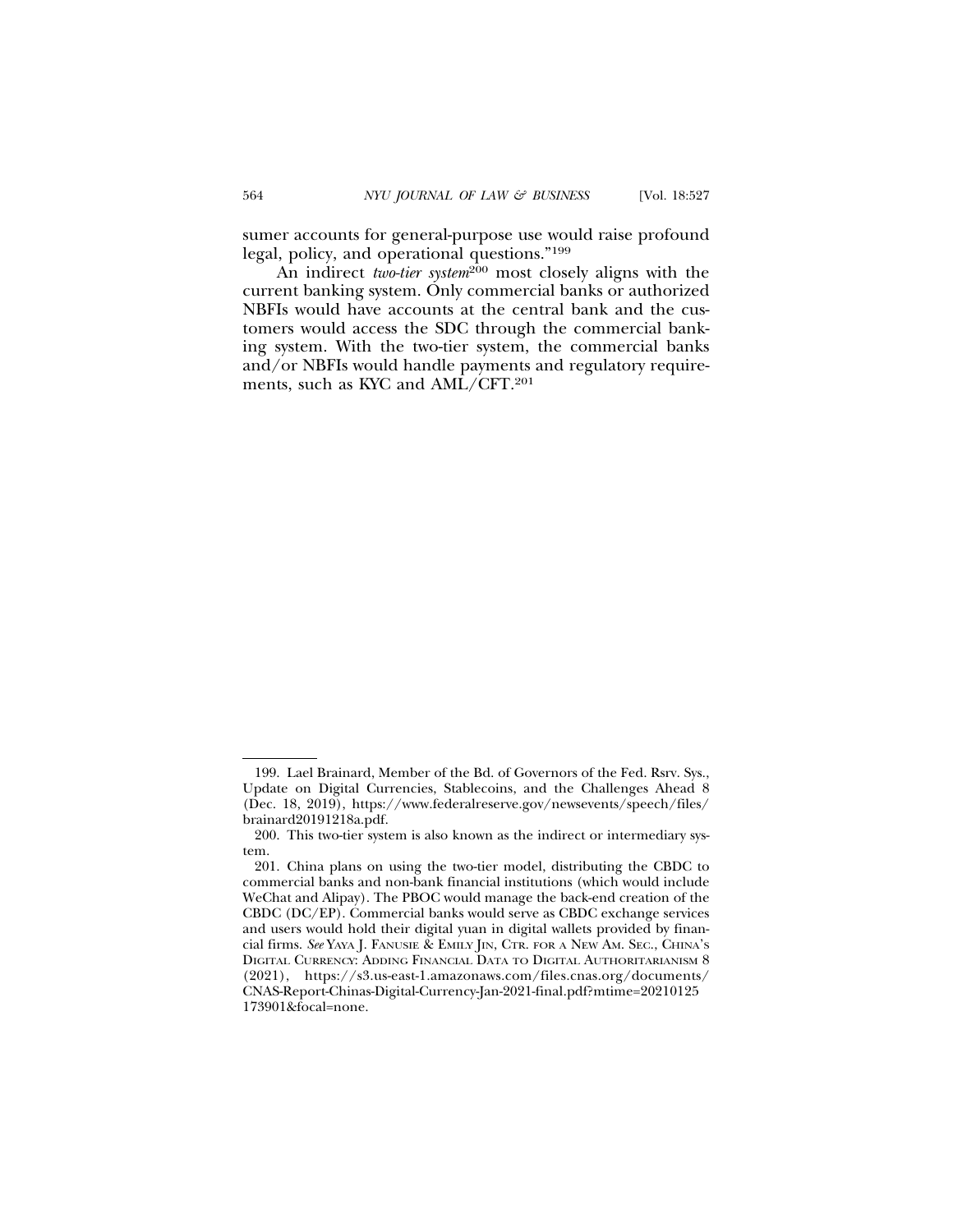# TABLE 1: DIFFERENCES BETWEEN A ONE-TIER AND TWO-TIER CBDC SYSTEM

|                                                                                      | <b>One-Tier System</b>                                           | <b>Two-Tier System</b>                                                                                             |
|--------------------------------------------------------------------------------------|------------------------------------------------------------------|--------------------------------------------------------------------------------------------------------------------|
| What is the<br>relationship<br>between the central<br>bank and banking<br>customers? | <b>Direct</b>                                                    | Indirect                                                                                                           |
| How is the SDC<br>issued to<br>customers?                                            | Central bank issues<br>SDC to customers                          | Central bank issues<br>SDC to commercial<br>banks or NBFIs<br>who then distribute<br>the SDC to their<br>customers |
| Who do customers<br>have claim on?                                                   | Customers have a<br>claim on the<br>central bank                 | Customers have a<br>claim on the<br>commercial banks<br>or NBFIs                                                   |
| Who conducts<br>retail services for<br>customers?                                    | Central bank<br>conducts retail<br>banking services &<br>AML/KYC | Commercial banks<br>or NBFIs conducts<br>retail banking<br>services & AML/<br><b>KYC</b>                           |
| What form does<br>the CBDC take?                                                     | <b>Account or Token</b>                                          | <b>Account or Token</b>                                                                                            |

An sCBDC would also be configured as an indirect twotier system with the customer having an indirect relationship with the central bank and the sCBDC issued by the private stablecoin issuer.202 The customers would have a claim on the private issuer, but it would be backed by the central bank. Retail services would be conducted by the private issuer, commercial banks, and/or NBFIs.

<sup>202.</sup> Note that it is also possible that the private stablecoin issuer could distribute the sCBDC directly to customers, it could also provide the sCBDC to commercial banks and/or NBFIs.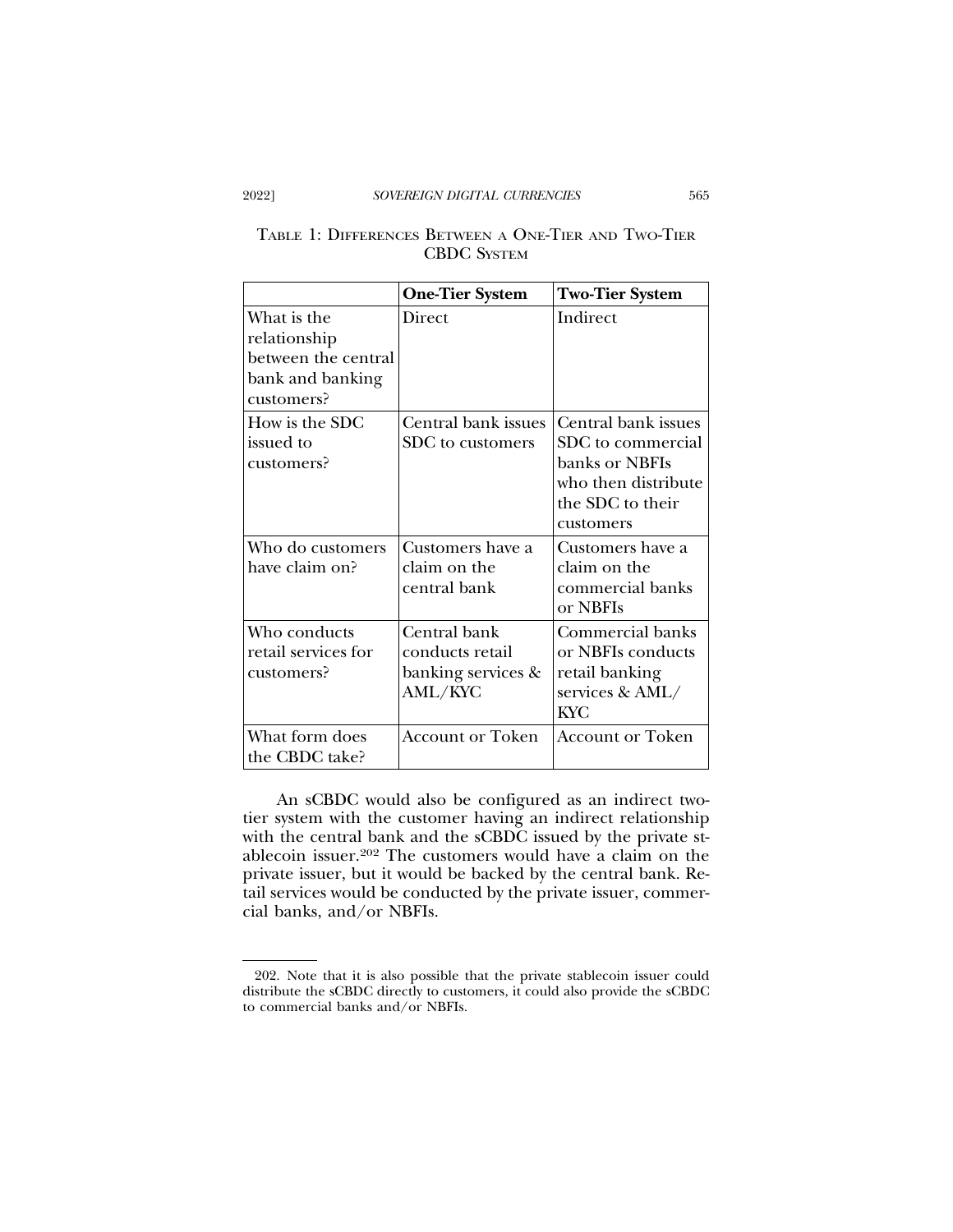#### B. *Token- or Account-Based*

The second decision involves the form of the SDC itself. The two main options are a token or an account.<sup>203</sup>

#### 1. *Token-Based*

A token-based SDC is a digital form of currency. The token would be created using DLT, such as blockchain. The primary analogy as to how a token-based system would work is the current use of a physical currency. When a purchaser provides a dollar bill to a merchant, the merchant only needs to confirm that the dollar bill is not a counterfeit.204 The merchant does not verify who the purchaser is or where the dollar bill originated. Similarly, in a token-based SDC system, it is the token itself that is validated as authentic.<sup>205</sup> Although a tokenbased SDC might seem like a cryptocurrency, these SDCs would be the liability of the central bank, while cryptocurrencies are not backed by either central banks or other assets.206 The tokens would not be held at the central bank, but rather accessed on the DLT through the customer's wallet.

In a *one-tier token-based* system, the SDC would be created and issued by the Fed directly to a customer's wallet. The customer would store the SDC in its wallet and transactions would occur wallet-to-wallet (or P2P). In a *two-tier token-based* system, the SDC would be created and issued by the Fed to be distributed by commercial banks or NBFIs. The commercial banks or NBFIs would then transfer the tokens to the customer's wallet

<sup>203.</sup> With respect to a hybrid option, see *supra* note 194. *Digitizing the Dollar: Hearing Before the H. Comm. on Fin. Servs.*, 117th Cong. (2021) [hereinafter *Digitizing the Dollar*] (statement of Dr. Neha Narula, Director of the Digital Currency Initiative, MIT Media Lab) (speaking in support of a hybrid system for a proposed SDC in which institutions outside of commercial banks are allowed to provide users with digital wallets and other applications), https://financialservices.house.gov/events/eventsingle.aspx?EventID=407953#LiveStream.

<sup>204.</sup> *See* Rod Garratt et. al, *Token- or Account-Based? A Digital Currency Can Be Both*, FED. RSRV. BANK OF N.Y.: LIBERTY ST. ECON. (Aug. 12, 2020), https:// libertystreeteconomics.newyorkfed.org/2020/08/token-or-account-based-adigital-currency-can-be-both.html.

<sup>205.</sup> For discussion of the validation process, see *infra* Section III.C.

<sup>206.</sup> Stablecoins are backed by assets, see G7 REPORT ON STABLECOINS, *supra* note 110, and an sCBDC is ultimately backed by a central bank, see Adrian & Mancini-Griffoli, *supra* note 182.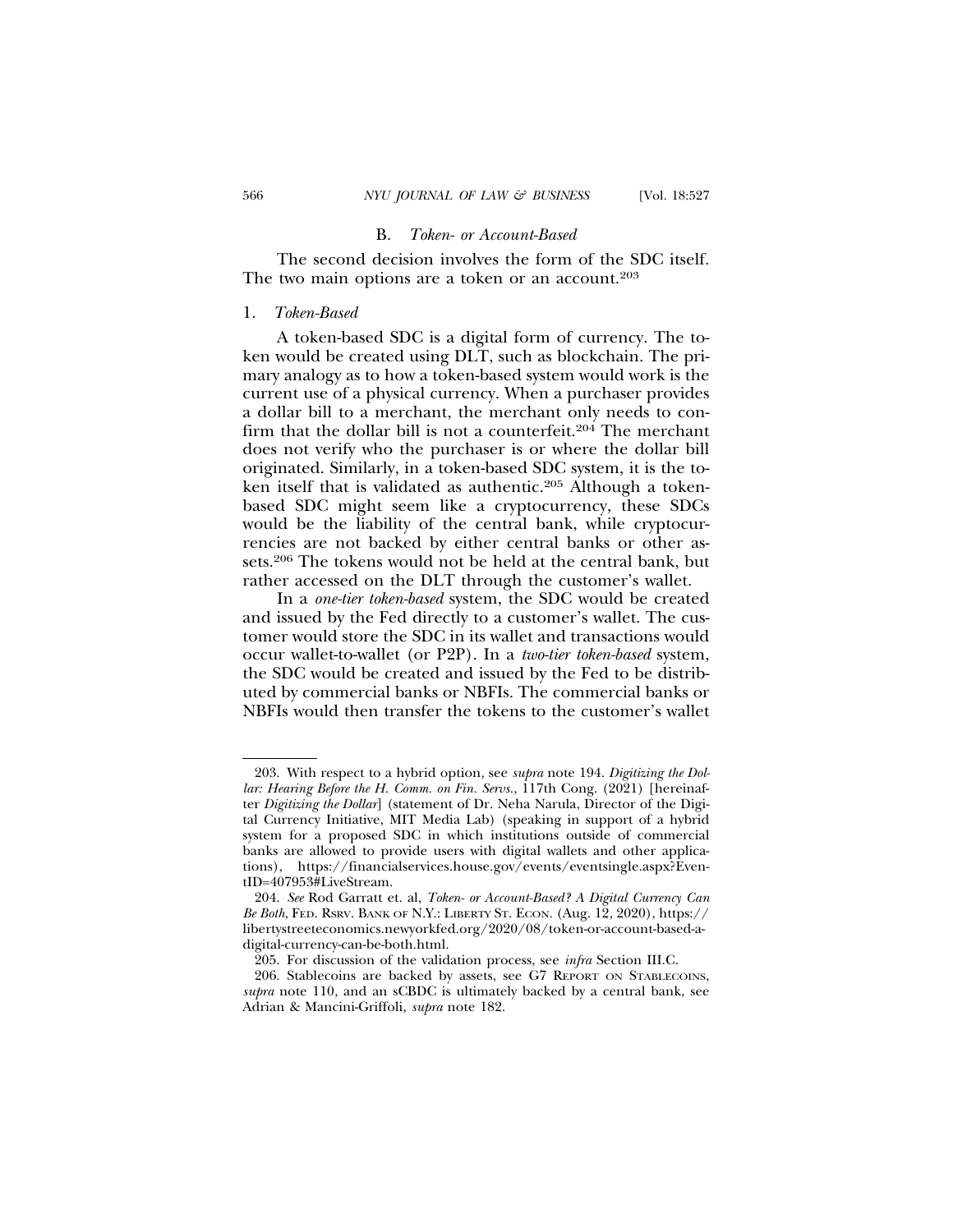who could then transfer the tokens wallet-to-wallet (or P2P). An sCBDC would be a two-tier token-based system.

#### 2. *Account-Based*

In an account-based system, the central bank itself would hold accounts on behalf of the customers (rather than just holding the accounts of commercial banks). The primary analogy as to how an account-based system would function is the current use of a bank account. When a customer desires to use a bank card at a merchant, the merchant must verify that the card holder is the owner of the bank account associated with it. Likewise, with an account-based SDC system, it is the account holder that must be verified through identification. In another example, Fedwire Funds acts as an account-based system.207 When one party initiates a transfer to another party, the Fedwire Funds Service must authenticate the initiator's identity in order to prevent fraud.208

In a *one-tier account-based* system, the SDC would be recorded in the customer's account at the Fed and transfers would occur through updating the Fed's account register (or ledger).209 In terms of who would conduct retail banking services and AML/KYC, although some have suggested it would be the Fed, $2^{10}$  it is more likely that these duties would be outsourced to commercial banks and NBFIs.211 This would still be considered a one-tier system as the SDC would be held in accounts at the central bank, not at the commercial bank or

<sup>207.</sup> *See* PURPOSES & FUNCTIONS, *supra* note 47, at 131.

<sup>208.</sup> Bank deposits are another type of account-based system. *See id.*

<sup>209.</sup> Some papers hesitate to use the term ledger for account-based systems for fear that it would be confused with blockchain or DTL ledgers. A ledger is simply a running account of transactions.

<sup>210.</sup> *See, e.g.*, Charles Kahn, Francisco Rivadeneyra & Tsz-Nga Wong, *Should the Central Bank Issue E-Money?* (Fed. Rsrv. Bank of St. Louis, Working Paper No. 2019-003A, 2019), https://s3.amazonaws.com/real.stlouisfed. org/wp/2019/2019-003.pdf.

<sup>211.</sup> Megan Greene, *Central Banks Need to Go Slow on Digital Currencies*, FIN. TIMES (Aug. 26, 2021), https://www.ft.com/content/21e3affe-8c57-4bacb9c5-21b645e93d7c ("[A direct CBDC] would also require a central bank to take on new operational tasks such as credit risk and know your customer (KYC) analysis. More likely, a system would have to be designed so that customers will hold CBDC accounts at a bank or other intermediary, which will provide the services.").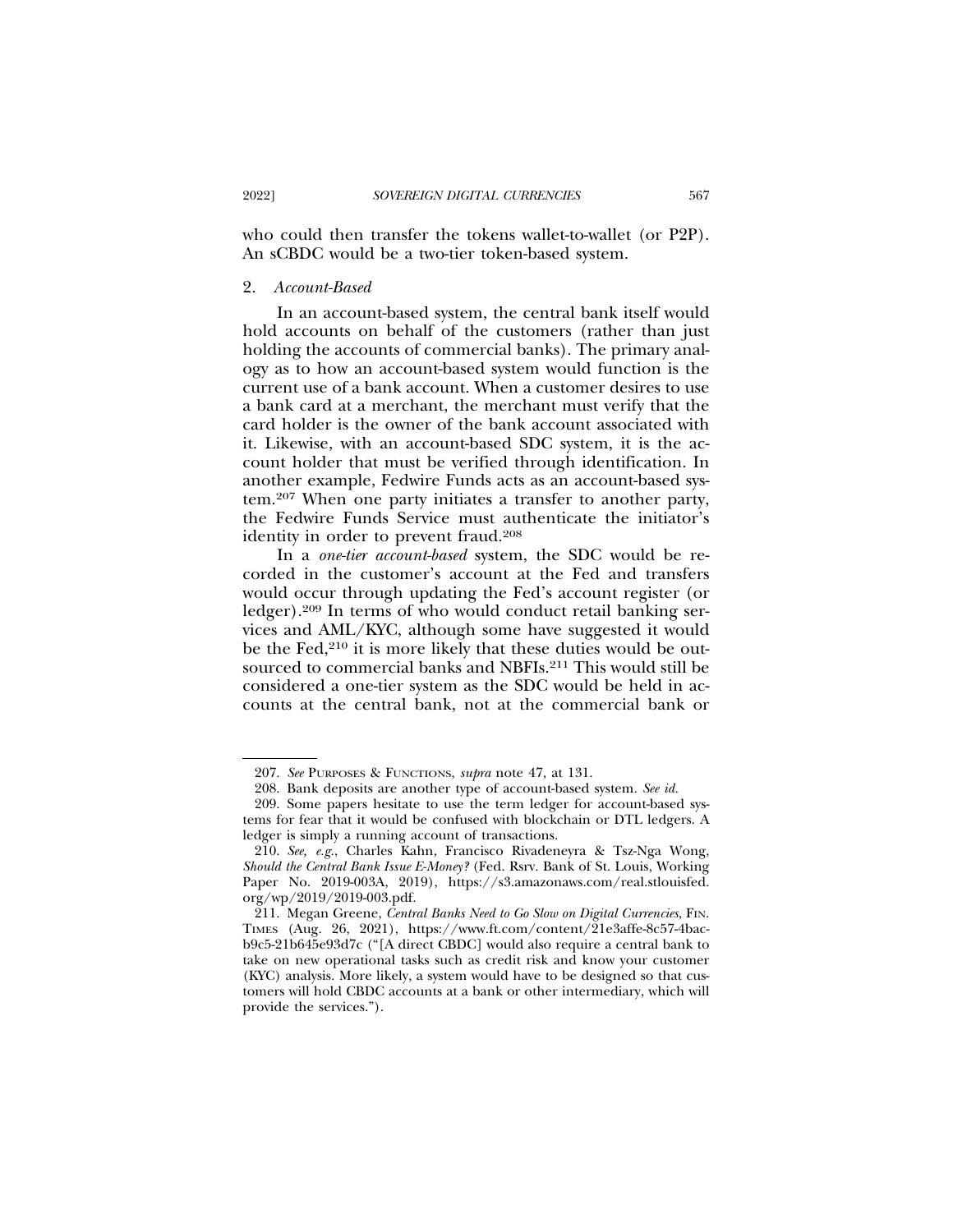NBFI.212 In a *two-tier account-based* system, the SDC would be recorded in the customer's account at the commercial bank or NBFI and transfers would occur through updating the commercial bank or NBFI's account register (or ledger). The commercial bank's or NBFI's accounts are then updated at the central bank. The commercial bank or NBFI would conduct retail banking services and AML/KYC.

Regardless of whether the system is a one-tier or two-tier design, the decision between a token-based system and account-based system is not only drastically different from a technology standpoint, but it also impacts the risks associated with various SDC systems. One of the biggest differences between these two forms relates to individual privacy. In an accountbased system, there is a lower degree of privacy as the identity of the user must be verified.<sup>213</sup> In a token-based system, it is the transaction itself that is validated in the sense that, because it is a data file on a DLT, the validator must assure that the token itself is authentic.214 The user's identity is not required.215

<sup>212.</sup> *See* Saule T. Omarova, *The People's Ledger: How to Democratize Money and Finance the Economy*, 74 VAND. L. REV. 1231, 1258 (2021) (describing a onetier system in which deposit accounts are transitioned from commercial banks to the Fed).

<sup>213.</sup> *See* Kahn, Rivadeneyra & Wong, *supra* note 210, at 3 (noting that account-based systems rely on identification of the account holder for transaction validation).

<sup>214.</sup> *See* COMMITTEE ON PAYMENTS AND MARKET INFRASTRUCTURES, BANK FOR INT'L SETTLEMENTS, CENTRAL BANK DIGITAL CURRENCIES 4 (2018).

<sup>215.</sup> Although verification and validation are often used interchangeably, verification usually relates to identity and validity to the authenticity of the token. For example, when you write a check to pay for an item, the merchant verifies that you are the owner of the account. If you pay with cash, the merchant validates the currency making sure it is not counterfeit. The merchant does not check your identity. The validation procedure for tokens is discussed *infra* Section III.C.2.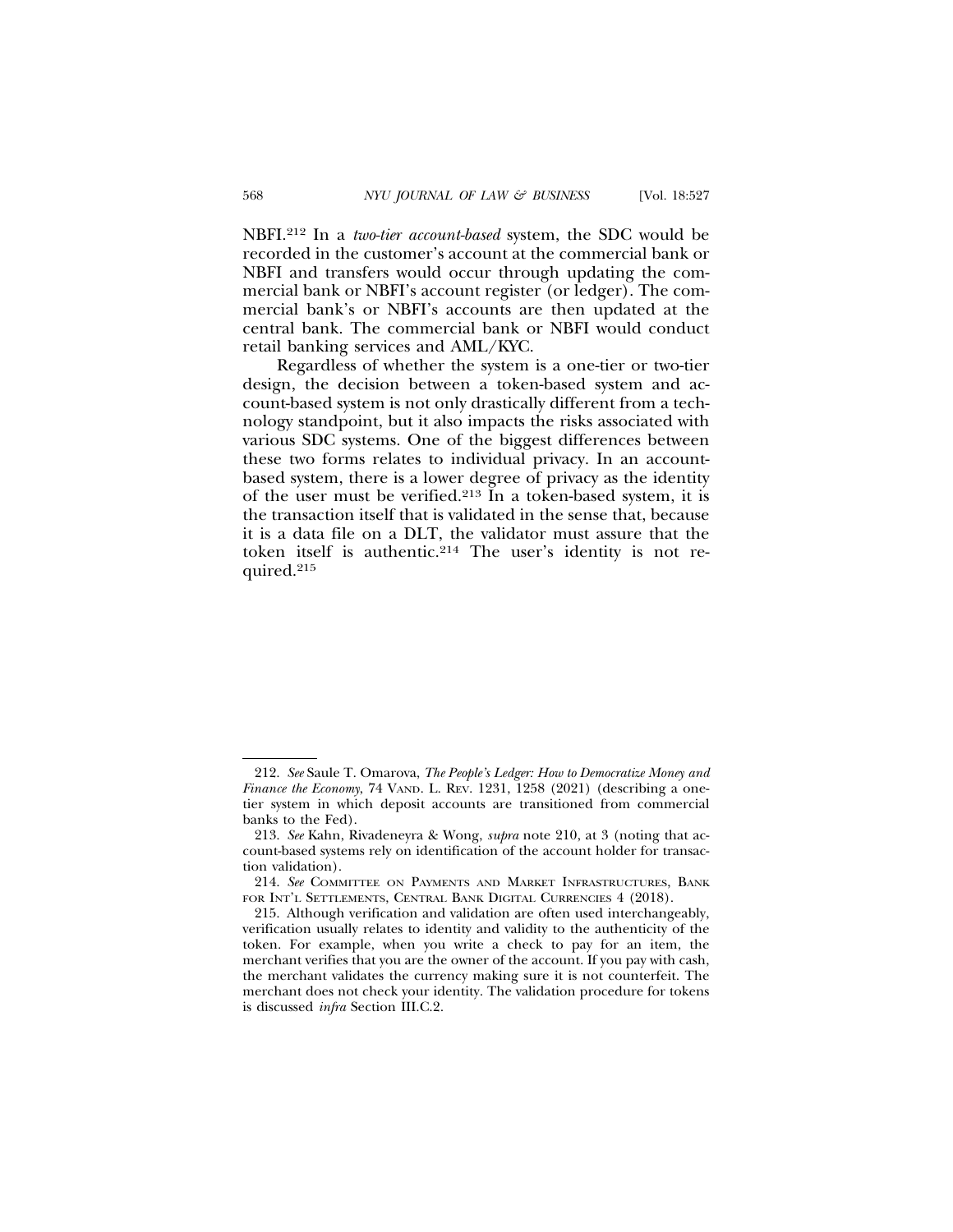|                                                       | <b>Token-Based</b>                                                                                                                           | <b>Account-Based</b>                                                                                                                                                                                                                |
|-------------------------------------------------------|----------------------------------------------------------------------------------------------------------------------------------------------|-------------------------------------------------------------------------------------------------------------------------------------------------------------------------------------------------------------------------------------|
| One-tier                                              | Issued by central<br>bank to<br>customer's wallet                                                                                            | Customer holds an<br>account at the central<br>bank, updates to<br>account are made by<br>the central bank                                                                                                                          |
| Two-tier                                              | Issued by central<br>bank to<br>commercial banks<br>and NBFIs and<br>transferred to<br>customer's wallet<br>by commercial<br>banks and NBFIs | Customer holds an<br>account at a<br>commercial bank or<br>NBFI, updates to<br>customer's account are<br>made by commercial<br>bank or NBFI. The<br>commercial bank or<br>NBFI's account is then<br>updated at the central<br>bank. |
| Authentication<br>for either one-<br>tier or two-tier | Transaction<br>(token) must be<br>validated-no<br>customer ID<br>required                                                                    | Account holder must<br>be verified-customer<br>ID required                                                                                                                                                                          |

# TABLE 2: DIFFERENCES BETWEEN A TOKEN-BASED AND ACCOUNT-BASED SYSTEM

# C. *Technology Design Issues*

Based on previous design decisions and the Fed's objectives, there are multiple infrastructure decisions that would have to be made. Infrastructure can refer to hardware, software, storage, and access. For example, infrastructure decisions in an account-based system could include the software used to manage the updating of the account's ledger (either at the central bank level, commercial bank level, or both). It could also include the hardware and storage used (additional servers or cloud storage).<sup>216</sup> However, because some scholars

<sup>216.</sup> Note that other discussions of SDC infrastructure use the term to describe different aspects of an SDC design, such as one-tier or two-tier distinc-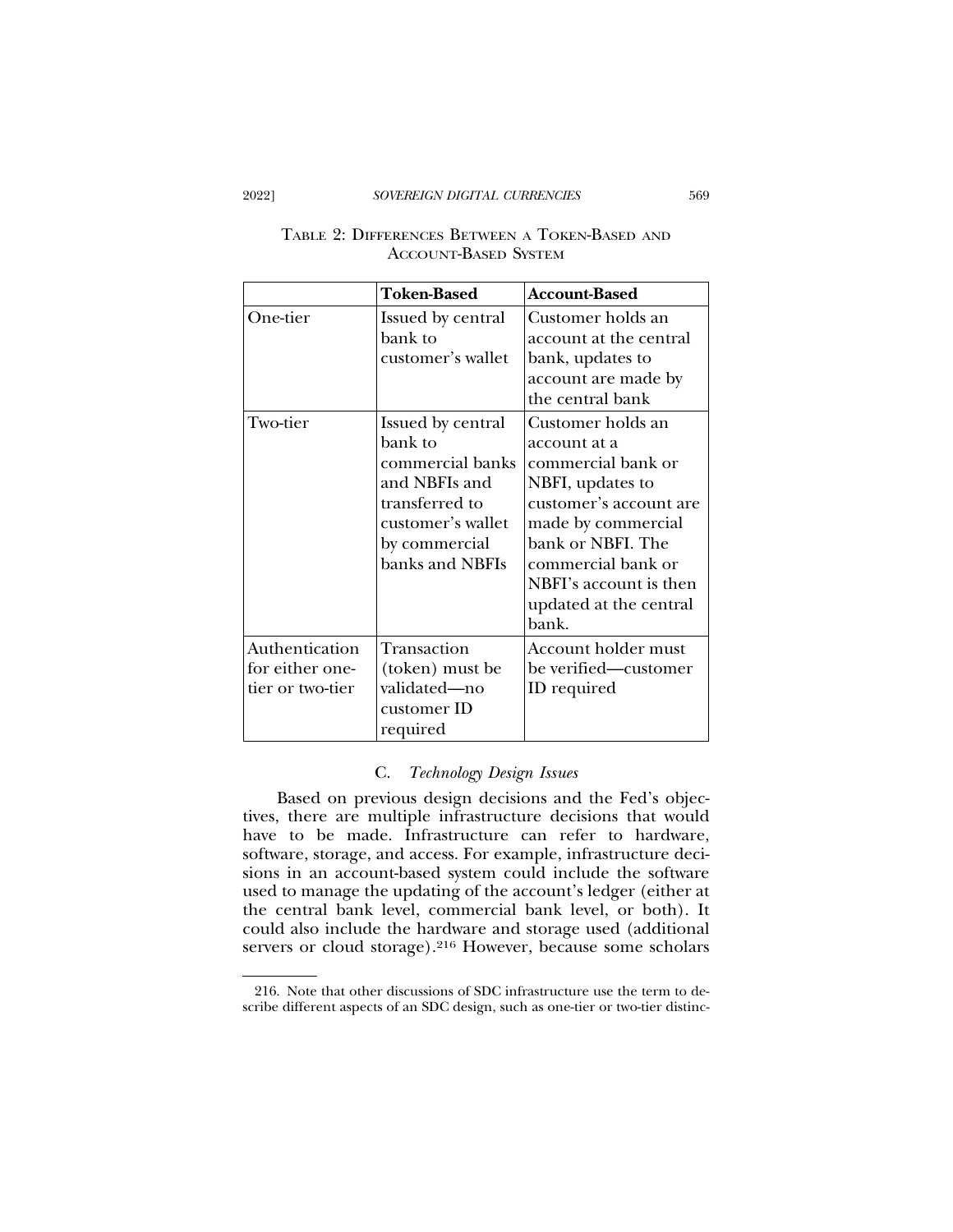have used the term infrastructure to describe other aspects of design issues,<sup>217</sup> we use the term "technology design issues."

### 1. *Updating the Ledger*

In general, the current financial system works with the commercial banks updating the transaction ledger. For example, in the case of clearing a check (or the more common electronic image of a check), when the transfer is between two different banks the Fed does not update a transaction ledger, although it will receive the electronic image.218 The Fed only updates the ledger with respect to the commercial banks' accounts (debiting one bank's account and crediting the other). If the check (or electronic image of a check) is being processed from one account holder to another at a single bank, that financial institution updates the transaction ledger and maintains copies of the check.219 Central banks do not generally collect records of retail payment transactions.220 Commercial banks report suspicious activity under their AML/ BSA obligations.221 Balance sheet information, however, is available to banking regulators such as the Fed through the bank supervision process.222 With a one-tier account-based system, the Fed would begin maintaining a ledger of all customer transactions presenting the privacy issues many have noted. With a two-tier account-based system, not much would be different with respect to updating transactions' ledgers from the current system.

tion, Auer & Böhme, *supra* note 196, at 88, such as whether a DLT is centralized or decentralized, Allen et al., *supra* note 91, at 14, whether a blockchain or centralized data base should be used, *Digitizing the Dollar*, *supra* note 203, the web-portal or mobile app needed, Crawford, Menand & Ricks, *supra* note 176, at 161, or core technology, G7 REPORT ON STABLECOINS, *supra* note 110, at 3, among others.

<sup>217.</sup> *See* Kiff et al., *supra* note 170, at 13 (describing *infrastructure* as whether it would involve on-premises servers or a cloud-based system).

<sup>218.</sup> *See Check Processing*, FED. RSRV. BANK OF N.Y., https:// www.newyorkfed.org/aboutthefed/fedpoint/fed03.html (last visited Jan. 30, 2022).

<sup>219.</sup> *See id.*

<sup>220.</sup> Rachael King, *The Untapped Potential of Transaction Data*, CENT. BANK-ING (Mar. 3, 2021), https://www.centralbanking.com/central-banks/economics/data/7804061/the-untapped-potential-of-transaction-data.

<sup>221.</sup> *See* Baker, *supra* note 188, at 924.

<sup>222.</sup> *See generally id.*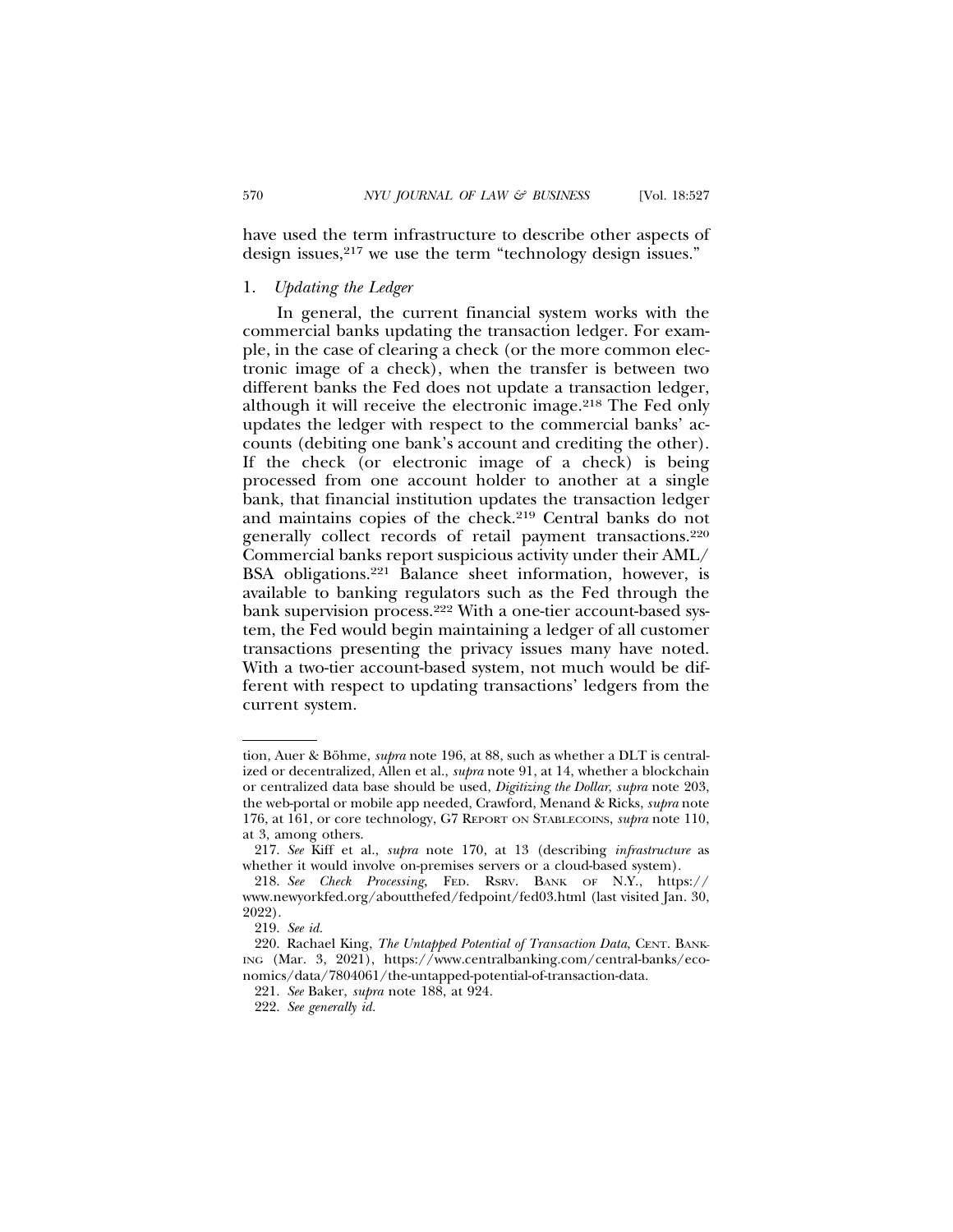A more complex issue is presented with a token-based system. With DLT, such as blockchain, the ledger is distributed among many nodes.223 These nodes are computers operated by validators (miners) who, through cryptography and consensus mechanisms, validate transactions that are then added to the ledger.224 Not all distributed ledgers involve blockchain.225 A DLT can be either centralized or decentralized.226 A tokenbased SDC would most likely involve a politically centralized permissioned DLT. Politically centralized means that the Fed would set policy and rules for the system. It would also be permissioned in that only the validators approved by the Fed could validate transactions, as discussed in the next section.227 It would not, however, be structurally centralized where only one node could add transactions to the ledger. Similarly, it would not be politically decentralized, as the Fed would not be sharing authority with respect to an SDC. It would, however, be structurally decentralized in the sense that many nodes would be needed to validate the high number of transactions.

#### 2. *Validating Transactions*

The way that transactions are validated under the current financial system is at the commercial banking level. A number of methods are used by banks and financial institutions—the institutions primarily saddled with the risk for fraud losses for payment authentication.<sup>228</sup> Payment authentication requires establishing that a party both has the right to act and determining the actions the party is allowed to take.<sup>229</sup> The "payment authentication issue" can be divided into three

<sup>223.</sup> *See* Yannis Bakos & Hanna Halaburda, Tradeoffs in Permissioned vs Permissionless Blockchains: Trust and Performance 2 (Nov. 30, 2021) (unpublished manuscript), https://papers.ssrn.com/sol3/papers.cfm?abstract\_ id=3789425#.

<sup>224.</sup> *Id.* at 3.

<sup>225.</sup> While many cryptocurrencies reside on blockchains, it is not a requirement. For an explanation of blockchain see Nakamoto, *supra* note 77. 226. These terms can refer to different aspects of a DLT. *See* Kevin

Werbach, *Trust, But Verify: Why the Blockchain Needs the Law*, 33 BERKELEY TECH. L.J. 489, 502 (2018).

<sup>227.</sup> *See* Bakos & Halaburda, *supra* note 223, at 2–3.

<sup>228.</sup> David Lott, Improving Customer Authentication (April 2015) (unpublished manuscript), https://www.atlantafed.org/-/media/Documents/ rprf/rprf\_pubs/improving-customer-authentication.pdf.

<sup>229.</sup> *Id.*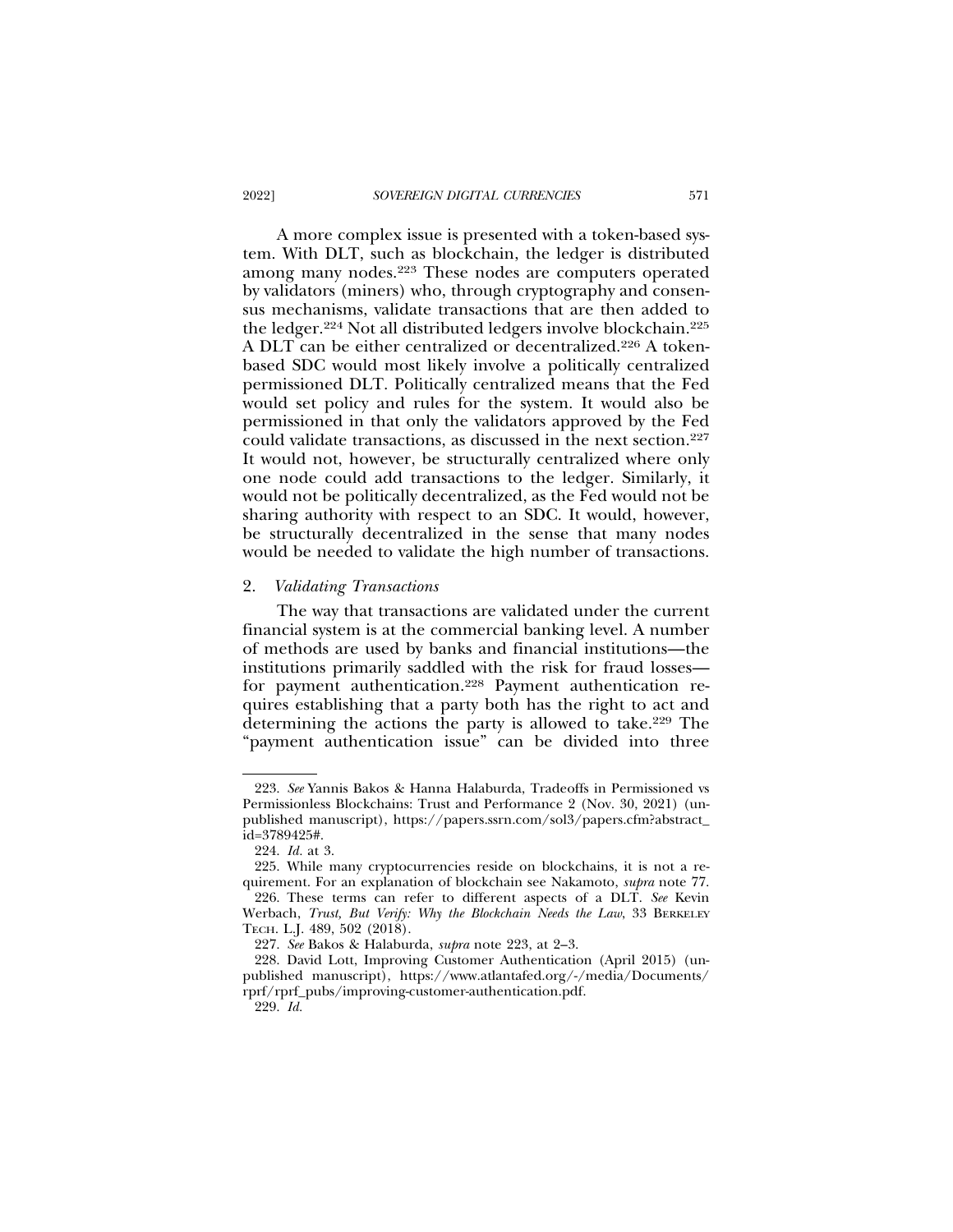phases: "1) authentication of the customer/device to access an account and the ability to perform transactions, 2) authentication of the transaction during processing, and 3) secure storage of the authentic transaction record after the transaction has been completed."230 Authentication can occur both in person and electronically, and potential methods have evolved over time from basic visual authentication to the use of biometric data for authentication.231

In 2005, the Federal Financial Institutions Examination Council (FFIEC)232 issued initial guidance on *Authentication in an Internet Banking Environment* and a *Supplement* to this document in 2011 (together, FFIEC Guidance).233 The FFIEC Guidance provides banks with a risk management framework for such transactions, supervisors' minimum expectations, requirements for "periodic risk assessments and adjust[ments to] their control mechanisms as appropriate," and "identifies certain minimum elements that should be part of an institution's customer awareness and education program."234 An overall theme is that banks' authentication processes in online environments should be proportional to the risks of the transactions involved and the prudent safeguarding of customer information.235 The FFIEC Guidance states that "[s]ince virtually every authentication technique can be compromised, financial institutions should not rely solely on any single control for authorizing high risk transactions, but rather institute a system of layered security. . . . "236

<sup>230.</sup> *Id.* at 3.

<sup>231.</sup> *See id.*

<sup>232.</sup> The Federal Financial Institutions Examination Council is a council of financial regulators consisting of the Board of Governors of the Federal Reserve System, the Federal Deposit Insurance Corporation, National Credit Union Administration, Office of the Comptroller of the Currency, and the Consumer Financial Protection Bureau. *See About the FFIEC*, FED. FIN. INSTS. EXAMINATION COUNCIL, https://www.ffiec.gov/about.htm (last visited Feb. 1, 2022).

<sup>233.</sup> FED. FIN. INSTS. EXAMINATION COUNCIL, AUTHENTICATION IN AN IN-TERNET BANKING ENVIRONMENT (2011), https://www.ffiec.gov/pdf/authentication\_guidance.pdf; FED. FIN. INSTS. EXAMINATION COUNCIL, SUPPLEMENT TO AUTHENTICATION IN AN INTERNET BANKING ENVIRONMENT (2011), https:// ithandbook.ffiec.gov/media/153051/04-27-12\_fdic\_combined\_fil-6-28-11 auth.pdf [hereinafter FFIEC SUPPLEMENT].

<sup>234.</sup> FFIEC SUPPLEMENT, *supra* note 233.

<sup>235.</sup> *Id.*

<sup>236.</sup> *Id.*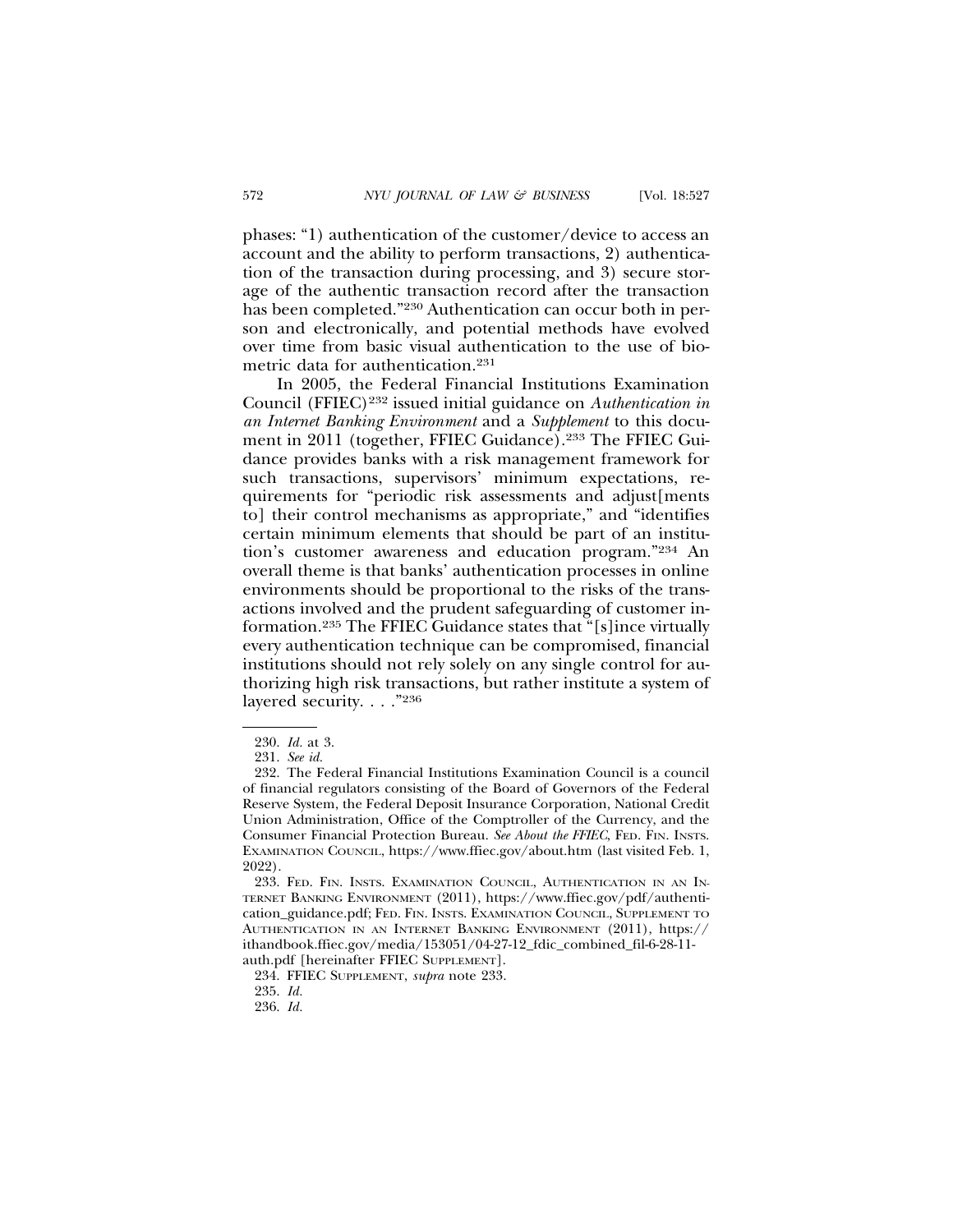As discussed in Section III.B.2 *supra*, in an account-based SDC system, it is the verification of the identity of the customer that permits the completion of a transaction. With a tokenbased SDC system, it is the transaction itself that must be validated. With a typical blockchain configuration, there are two main options: proof-of-work and proof-of-stake.237 These consensus methods serve to enable what is known as a "trustless system" in the sense that two parties do not need to know each other to trust that the transaction is not fraudulent nor is an intermediary needed such as with a P2P transaction on a blockchain. It is this mechanism which has the potential to disintermediate commercial banks.238 The possibility of a permissionless distributed blockchain as a part of an SDC is virtually zero. A permissionless distributed system would permit anyone anywhere (even in other countries) to validate U.S. banking transactions.239 The most likely combination is centralized control/governance (in the central bank), permissioned access (validators are approved by the central bank), with a decentralized validation system (multiple nodes—those with permissioned access) spread across connected computers.

### IV.

### IMPACT OF DESIGN CHOICES

As much research has already disclosed, there are many legal risks and other potential issues with respect to both choosing to issue an SDC and within the choice of the SDC design itself.240 This Part examines some of these risks, including privacy, security, and bank disintermediation.

### A. *User Privacy*

Economists have argued that cash is the "classic solution to the problem of transaction privacy."241 Cash allows for anonymous exchange. In a non-anonymous exchange, such as

<sup>237.</sup> Fahad Saleh, *Blockchain Without Waste: Proof-of-Stake*, 34 REV. FIN. STUD. 1156, 1157 (2020). New validation and consensus mechanisms are created frequently. Thibault Schrepel, *Collusion by Blockchain And Smart Contracts*, 33 HARV. J.L. & TECH. 117, 120 (2019).

<sup>238.</sup> *See infra* Section IV.C.

<sup>239.</sup> Bakos & Halaburda, *supra* note 223, at 2 (provided the validator can "satisfy the requirements of the applicable protocol").

<sup>240.</sup> *See Central Bank Digital Currency Tracker*, *supra* note 169.

<sup>241.</sup> Kahn, McAndrews & Roberds, *supra* note 36, at 399.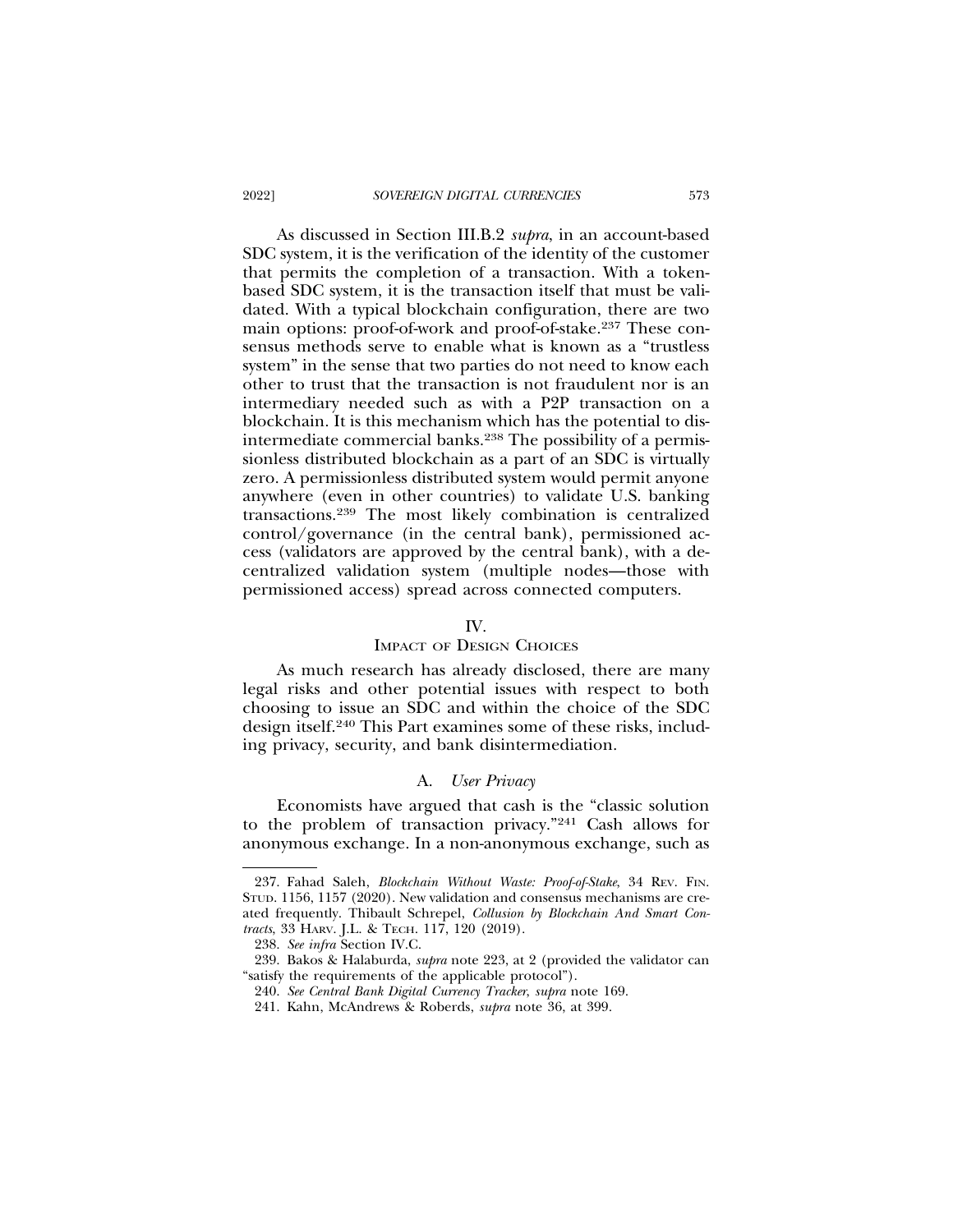with a check or credit card, information is made apparent to transacting counterparties who could make opportunistic use of such information in the future.242 SDCs require a tradeoff to be made between privacy (to protect the user) and transparency (which would permit the government to identify money laundering or terrorist funding). Currently, user privacy is not guaranteed with respect to the banking system. The third-party doctrine established in *United States v. Miller* provides that it is not protected by the Fourth Amendment because customers voluntarily provide transaction and payee information to their banks.243 The statutory limitation found in the Right to Financial Privacy Act simply outlines the procedures that must be followed to subpoena such records but does not shield this information from discovery.244

Despite worries that a token-based system would provide anonymity for users, such as with cash, it is more accurate to say that a token-based system provides more privacy than an account-based system, because the account-based system requires that customers be identified to process transactions and the token-based system does not.245 However, because all transactions in a token-based system are recorded permanently, technically, they can be tracked. While some use pseudonyms when conducting P2P transactions using DLT, all devices that access the internet have an IP address that can be identified using various methods, including with a subpoena to the internet service provider.246

The main privacy concern with a direct one-tier system is that the central bank will maintain a ledger of all transactions. In addition to knowing your identity (in an account-based system), the central bank would have a record of each transaction (in either the account-based or token-based system), allowing central banks to know what you buy, where you buy it,

<sup>242.</sup> *Id.* at 378.

<sup>243.</sup> United States v. Miller, 425 U.S. 435, 444 (1976).

<sup>244. 12</sup> U.S.C. §§ 3401–3423.

<sup>245.</sup> *See supra* Section III.B.

<sup>246.</sup> Note that it is beyond the scope of this paper to discuss virtual private networks and TOR (browser that enables anonymous browsing) and their use to avoid identification. For an explanation on how this can be accomplished and why it is not so easy, see Siddharth Arora, Anupama Pankaj & Prasenjit Banerjee, *Anonymity and Anonymous Connections Using TOR*, 3 INT'L J. ADVANCED STUD. SCI. RSCH. 165 (2018).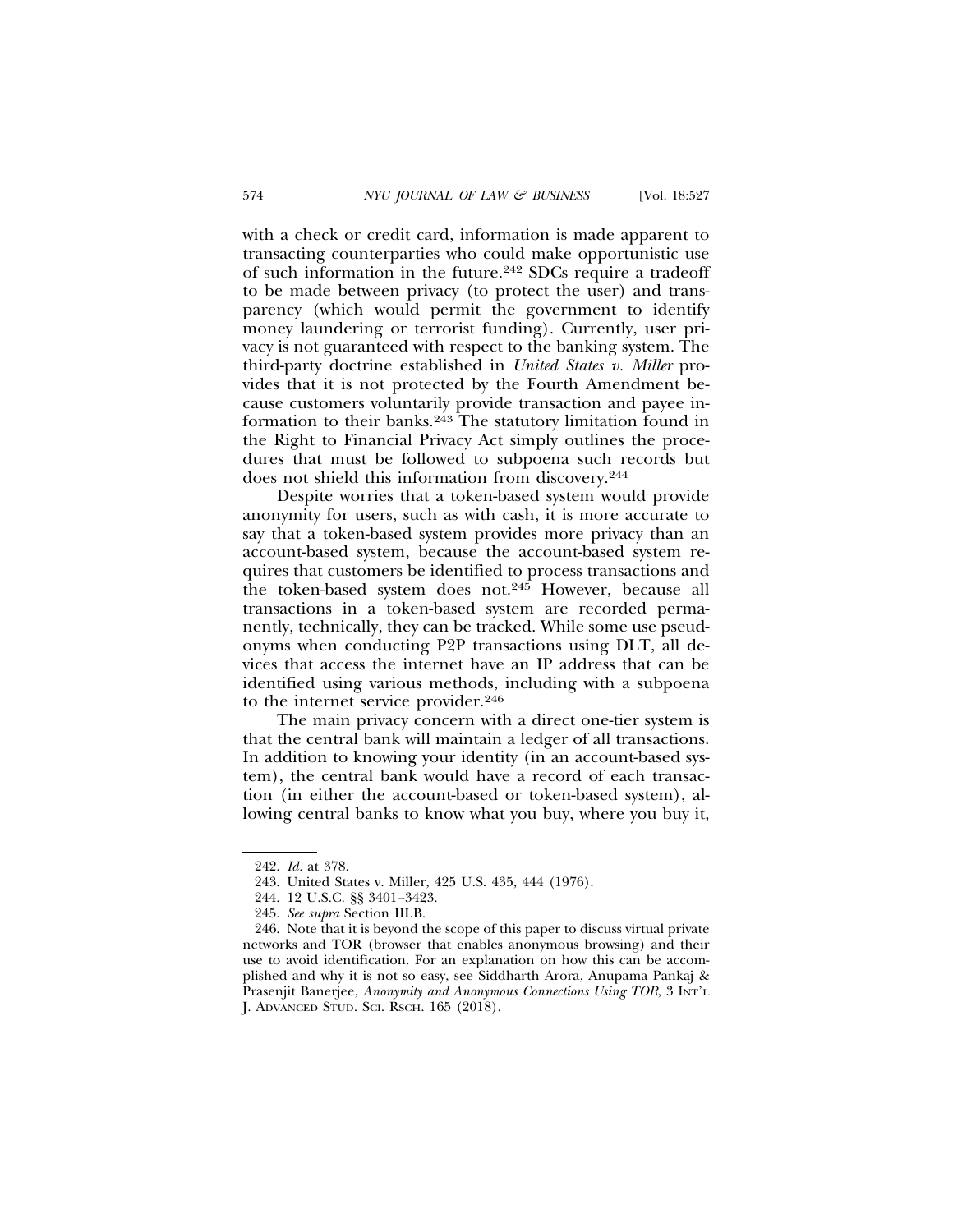and from whom you bought it.247 This could potentially violate a user's privacy rights, permit sharing information that was obtained without a warrant with other agencies (such as the IRS or ICE), and would seem to be unwarranted surveillance.<sup>248</sup> With a user's purchase information, the government could track a user's every expenditure, including political activity, which could be problematic if central bank policymakers had a different or opposing political ideology.249 Overall, one of the biggest privacy concerns is that central banks would have a newfound ability to control, store, and track a citizen's information.250

One additional concern relates to the potential for foreign citizens located in the United States using their own country's SDC. The extent of the foreign government's access to this transaction information would be unknown.251 Because of the large number of transactions between U.S. citizens and Chinese citizens, for example, it is possible that the use of China's SDC in the United States would provide the Chinese government access to real time data on these transfers.252 As such, it is important that governments and private tech companies assess whether another country's SDC system should be blocked for use within their countries or if there is another alternative to protect U.S. citizen data.253 If physical cash is still available, and the government does not adequately address the privacy issues involved with using an SDC, people might not widely adopt the SDC and stick to cash transactions due to a lack of trust. Were this to be the case, an SDC could have the unintended effect of creating a pricing disparity between physical cash and a token-based SDC. Some might see cash as more valuable than an equivalent amount of SDC because of its anonymity and be willing to pay more for it. This could be problematic as a central bank would need to be "willing to buy and

<sup>247.</sup> Vincent Tabora, *Two Sides to Central Bank Digital Currency (CBDC)*, ME-DIUM (Mar. 29, 2020), https://medium.datadriveninvestor.com/two-sides-tocentral-bank-digital-currency-cbdc-38035036c013.

<sup>248.</sup> *Id.*

<sup>249.</sup> *Id.*

<sup>250.</sup> Alyssa Hertig, *What is a CBDC?*, COINDESK (Dec. 4, 2020), https:// www.coindesk.com/what-is-a-cbdc.

<sup>251.</sup> *Id.*

<sup>252.</sup> *Id.*

<sup>253.</sup> *Id.*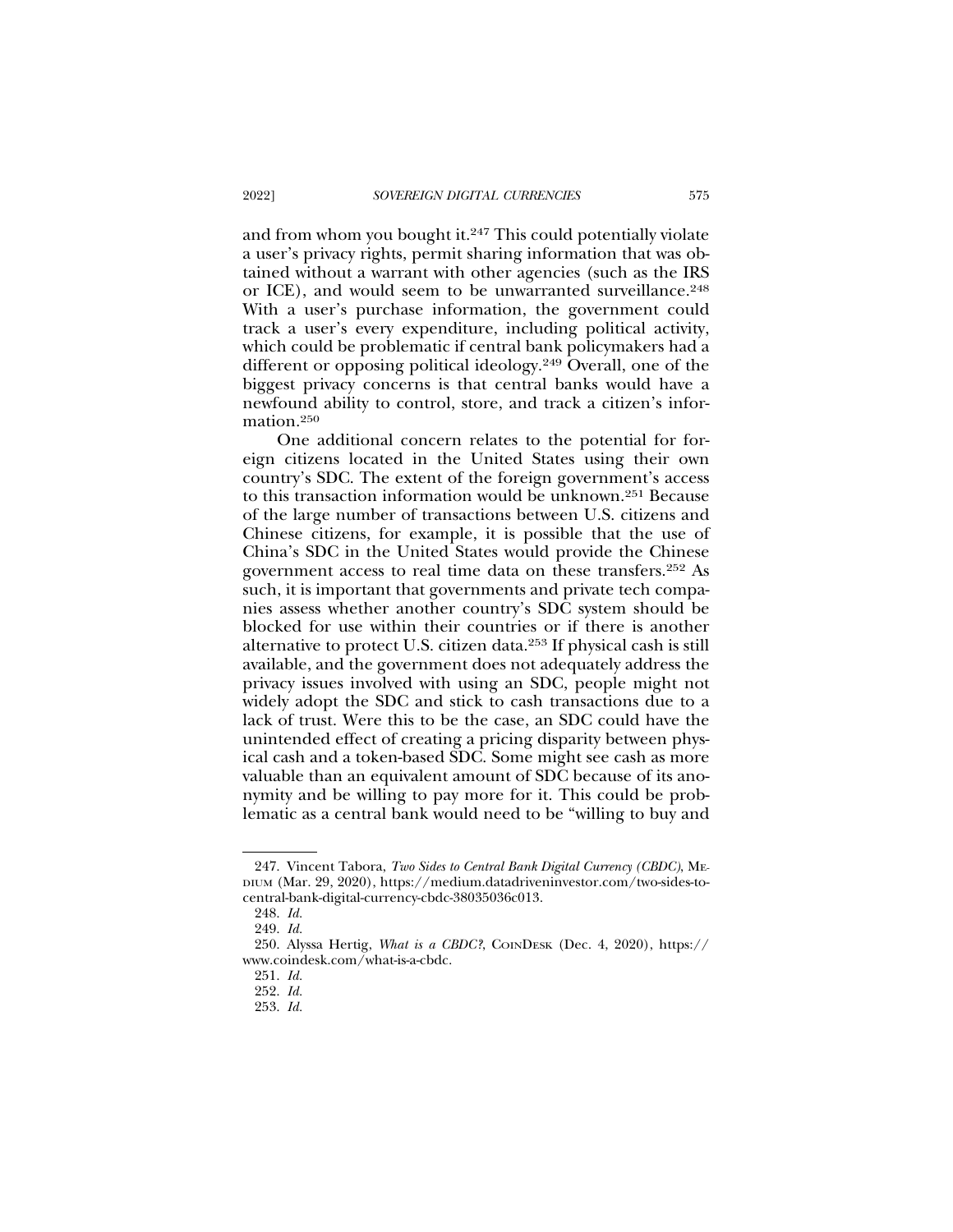sell any number of these tokens at par."254 Relatedly, if the privacy protections of one SDC were less than those provided by that of another SDC, this difference could increase the attractiveness of the latter and have competitive consequences.

A possible solution to addressing one aspect of the privacy issue would be for the Fed to provide "controllable anonymity," where users' transactions would be private to each other, but would still be visible to the central bank.255 In the European Union, which has robust privacy protections, another possible solution would be to adopt the ECB proposed "anonymity voucher" which would allow users to conduct transactions up to a certain monetary amount that would not be viewable by the central bank or other intermediaries.<sup>256</sup> An alternative option is the use of privacy-enhancing technologies which limit access to transaction data either through segregating, hiding, or unlinking the data—or a combination thereof.257 An additional option proposed by Goodell, Al-Nakib, and Tasca of the Centre for Blockchain Technologies at the University College London would be to incorporate non-custodial wallets that rely on a privacy enhancing technology such as blind signatures or zero-knowledge proofs.258

With the involvement of a private partner in the creation of an SDC or sCBDC, there is the added risk of the potential of the private firm to monetize data collected.259 For example, PayPal requires its users to provide personal information such as names, addresses, phone numbers, emails, and bank infor-

<sup>254.</sup> Berentsen & Schär, *supra* note 59, at 103.

<sup>255.</sup> *See Digital Yuan: What Is it and How Does it Work?*, DEUTSCHE BANK (July 14, 2021), https://www.db.com/news/detail/20210714-digital-yuan-what-isit-and-how-does-it-work (discussing the concept of "controllable anonymity").

<sup>256.</sup> EUROPEAN CENT. BANK, EXPLORING ANONYMITY IN CENTRAL BANK DIGI-TAL CURRENCIES 6 (Dec. 2019).

<sup>257.</sup> *See* BANK OF JAPAN & EUROPEAN CENT. BANK, BALANCING CONFIDENTI-ALITY AND AUDITABILITY IN A DISTRIBUTED LEDGER ENVIRONMENT 5–14 (Feb. 12, 2020).

<sup>258.</sup> Geoffrey Goodell et al., *A Digital Currency Architecture for Privacy and Owner-Custodianship*, FUTURE INTERNET, May 14, 2021, at 1.

<sup>259.</sup> *See* Danielle Keats Citron & Daniel J. Solove, *Privacy Harms*, 102 B.U. L. Rev. (forthcoming 2022), https://ssrn.com/abstract=3782222 (explaining privacy harms resulting from the lack of privacy regulation in the United States).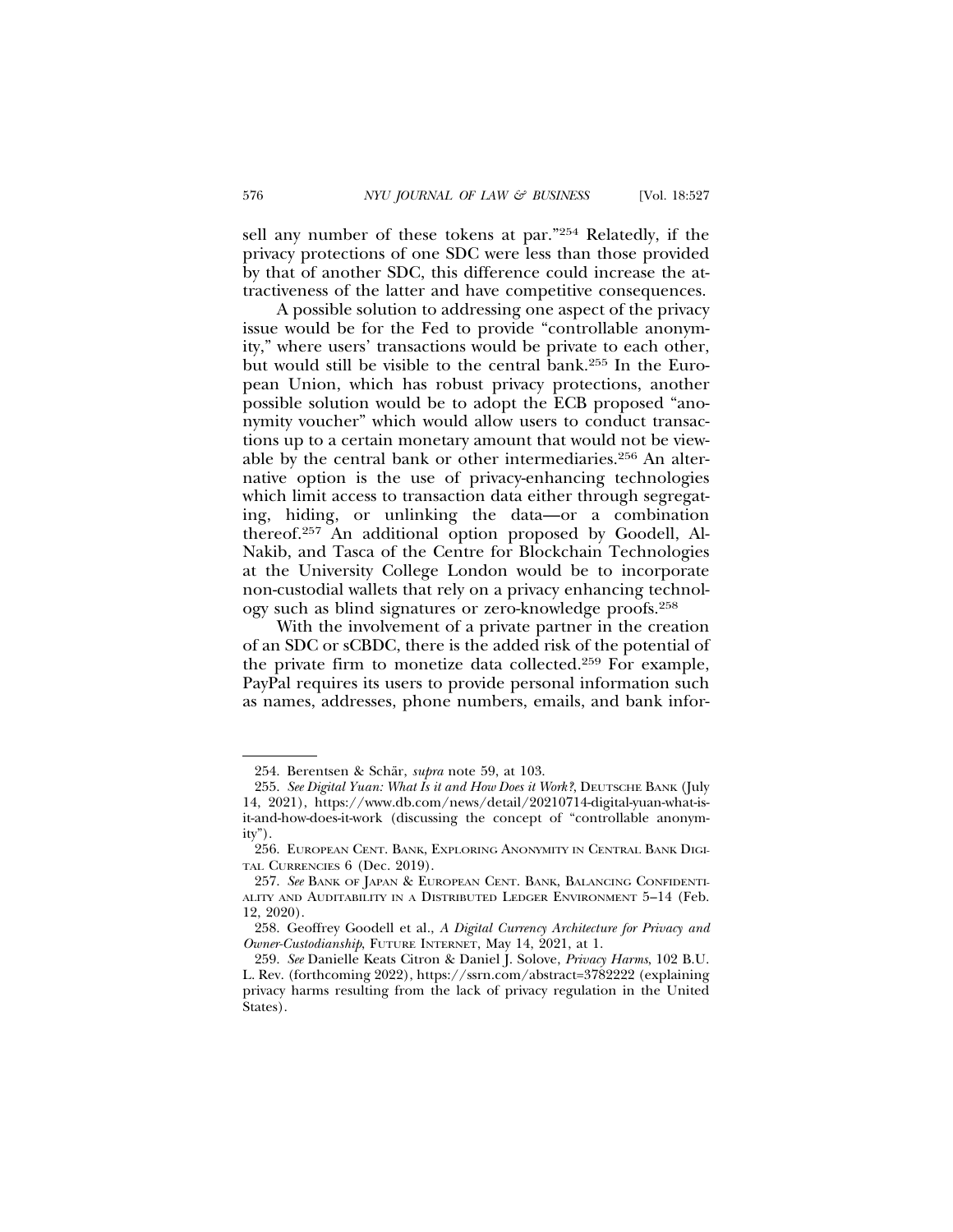mation in order to use its services.260 Further, other personal information that may be collected just by using PayPal includes a user's social security number, financial information, personal characteristics (age, national origin, disability, etc.), purchase and shopping history, GPS information and IP location, voice identification (when used as a biometric authentication), tax IDs, and many more. $261$ 

Although PayPal's privacy policy states that they do not sell personal data, they do admit that such information may be shared across their services and with other members of the corporate family.262 Categories included in this list are service providers, financial institutions, collection agencies, governments, and any other third parties required to comply with laws, investigate violations, and prevent physical harm or illegal activity.263 In 2018, PayPal shared a list of over 600 third parties that a user's information may be shared with.264 This list includes tech giants like Google, Facebook, and Twitter.265 Relatedly, responsibility for privacy breaches would need to be addressed as well.

Finally, attention should also be given to the purposes for which the government intends to use data collected by either the central bank (one-tier) or commercial banks (two-tier) relating to SDC transactions. For example, in addition to being used to combat money laundering, tax evasion, and terrorist financing, data collected by the U.S. government could enable it to block a user from making any transactions if it desired to

<sup>260.</sup> *What Information is Required to Open a Personal PayPal Account?,* https:/ /www.paypal.com/us/smarthelp/article/what-information-is-required-toopen-a-personal-paypal-account-faq2080 (last visited on Feb. 1, 2022).

<sup>261.</sup> *PayPal Privacy Statement*, https://www.paypal.com/us/webapps/ mpp/ua/privacy-full (last visited on Feb. 1, 2022).

<sup>262.</sup> *Id.*

<sup>263.</sup> *Id.*

<sup>264.</sup> *The 600+ Companies PayPal Shares Your Data With*, SCHNEIER ON SEC. (Mar. 14, 2018), https://www.schneier.com/blog/archives/2018/03/ the\_600\_compani.html; *see also List of Third Parties (Other than PayPal Customers) with Whom Personal Information May be Shared*, https://www.paypal.com/ ie/webapps/mpp/ua/third-parties-list (last visited on Feb. 2, 2022) (revealing the list of third-party entities with whom PayPal shares your data as of January 1, 2022).

<sup>265.</sup> Sara Harrison, *How Private Is My Pay App?*, CNN (Nov. 12, 2020), https://www.cnn.com/2020/11/12/cnn-underscored/payment-app-privacy.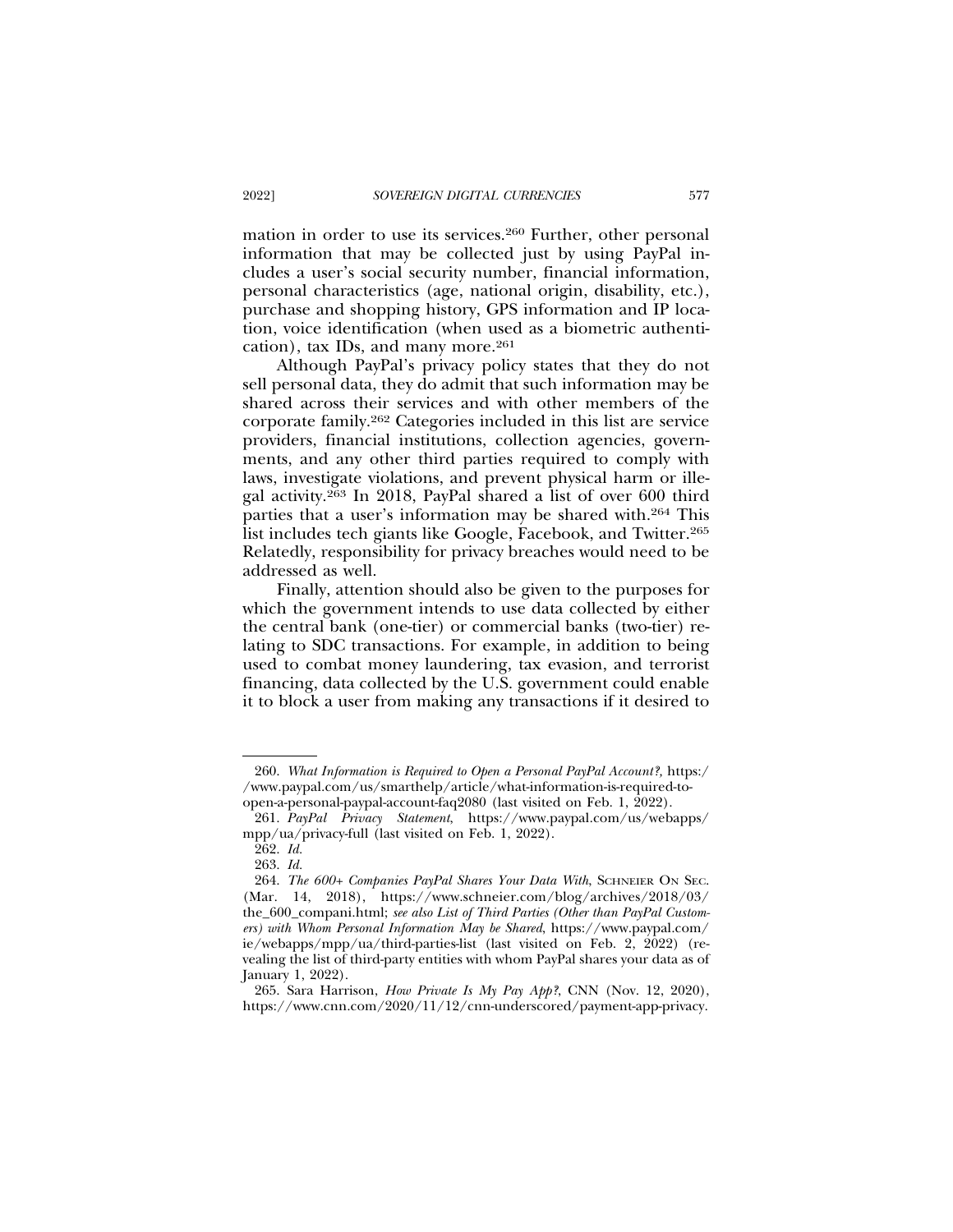do so, allowing the SDC to be a "financial watchdog" tool.266 This is of particular concern in the United States as the main privacy protection statute with respect to the government's use of citizen data, the Privacy Act of 1974, was enacted well before the public use of the internet and does not provide the protection anticipated at that time by those who wrote it.267 In addition, the lack of omnibus privacy protection for U.S. citizens

with respect to data collected by private entities is also a concern. If a two-tier system involved private payment processors, an sCBDC, or private contractors who work on behalf of the Fed in the running of the SDC system, there is a real risk in such data being shared and sold, resulting in real life harms.<sup>268</sup> As such, privacy law must be updated prior to the issuance of any type of SDC.

Another serious related risk is that with the potential use of smart contracts in a token-based system; payments, payors, or payees could be blocked, transactions could be invalidated, or payments could be reversed, all of which do not generally occur in the current cryptocurrency realm where transactions recorded on the ledger are immutable.269 Programmable money, as could be created with smart contracts embedded in an SDC or the DLT on which it operates in a token-based system, could be used to boost the economy by setting expiration dates. Unless spent by a date determined by the government, the SDC would be no longer useable, in other words, kept in a "savings account."270 Another use of programmable SDCs with an expiration date is that users could be required to pay a fee to extend the date (an effective demurrage cost).271

271. For a detailed discussion of programmable SDC, see Tobias Tenner & Siegfried Utzig, *German Banks Say: The Economy Needs a Programmable Digital*

<sup>266.</sup> Will Bartlett, *CBDCs and Privacy Concerns*, TIMESTAMP MAG. (Dec. 9, 2020), https://timestampmag.com/2020/12/09/cbdcs-and-privacy-concern  $s/$ 

<sup>267.</sup> *See* S. Rep. No. 93-1183 (1974), *reprinted in* LEGISLATIVE HISTORY OF THE PRIVACY ACT OF 1974, at 154–55 (1976).

<sup>268.</sup> *See* Citron & Solove, *supra* note 259.

<sup>269.</sup> *See* Martin Chorzempa, *Promise and Peril of Digital Money in China*, 41 CATO J. 295, 304 (2021).

<sup>270.</sup> Peter C. Earle*, Make No Mistake: Programmable Digital Currencies Are Weaponizable Money*, THE AMERICAN INSTITUTE FOR ECON. RSCH. (Apr. 24, 2021), https://www.aier.org/article/make-no-mistake-programmable-digital-currencies-are-weaponizable-money/.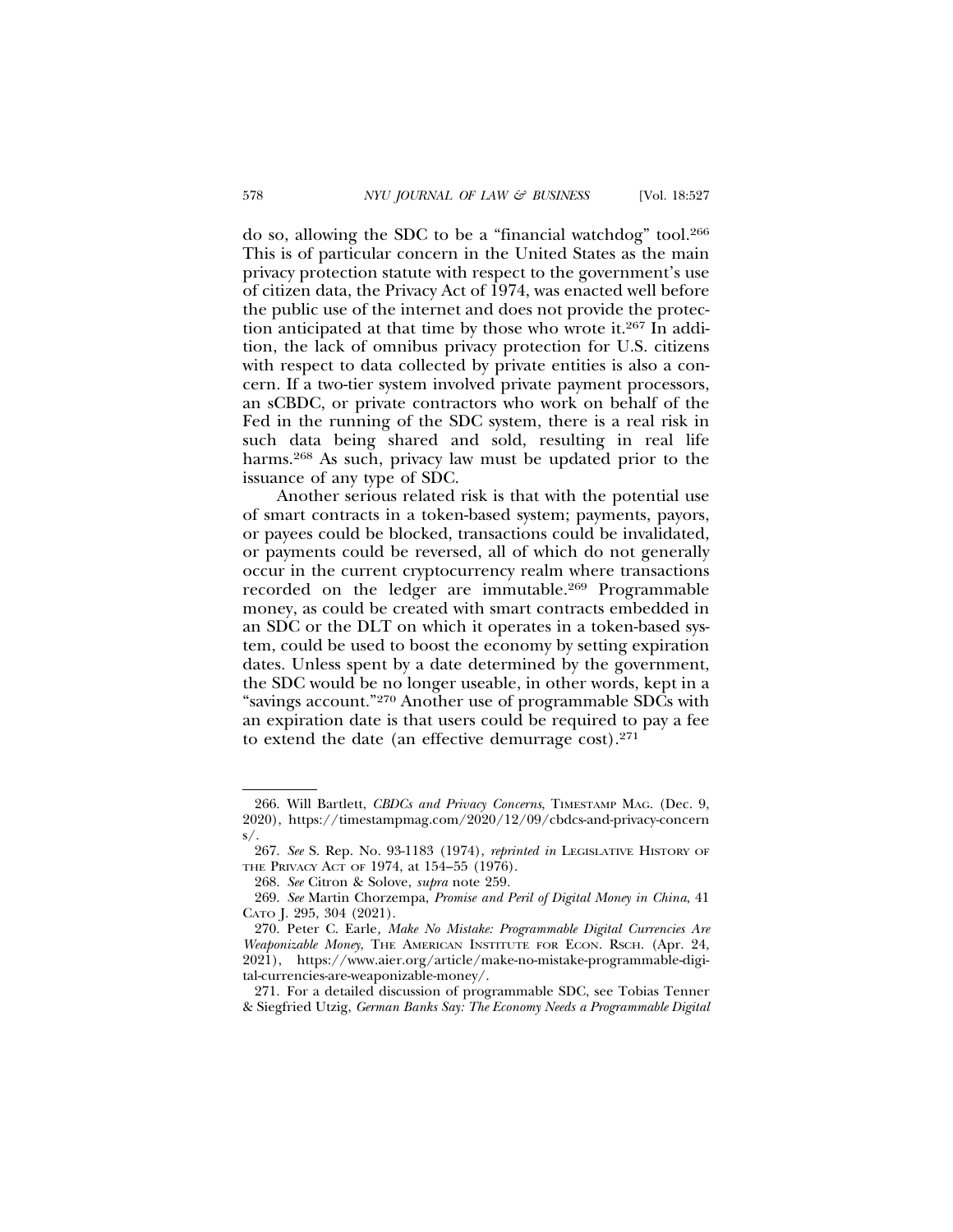#### B. *Security Risks*

A one-tier SDC system imposes serious security risks due to the concentration of the monetary system in the Fed with the reduced involvement of commercial banks. While some governments might be less likely to exploit user privacy in comparison to private entities, $272$  they might not excel in protecting such data from unauthorized third parties. The U.S. government does not have a very good track record in data protection.273 There have been significant data breaches in the past decade.274 Additionally, depending on the design choices, a security breach impacting a single or a small group of validators in a one-tier token-based system or a denial of service (DoS) attack in a one-tier account-based system would impact every SDC customer.275 This risk could be mitigated by either retaining the current infrastructure of commercial banks, or by using a decentralized system with many more nodes. In this way, a breach would be more contained and less capable of affecting another bank or node.276

With a centralized system, an attack on the central node would impact every other node (computer). Although a fully distributed system provides the most security in terms of an attack, it is an unlikely choice for an SDC structure. The benefit of the decentralized system is that an attack could be limited to the branch where the attack hit. If one "regional" node

*Euro!*, BANKEN VERBAND (Oct. 30, 2019), https://en.bankenverband.de/ newsroom/comments/programmable-digital-euro/.

<sup>272.</sup> Steven L. Schwarcz, *Central Bank Digital Currencies and Law*, *in* THE (NEAR) FUTURE OF CENTRAL BANK DIGITAL CURRENCIES (Nicola Bilotta & Fabrizio Botti eds., 2021).

<sup>273.</sup> Kimberly A. Houser & Debra Sanders, *The Use of Big Data Analytics by the IRS: Efficient Solution or the End of Privacy as We Know it?*, 19 VAND. J. ENT. & TECH. L. 817, 866–68 (2017).

<sup>274.</sup> *See, e.g.*, Joseph Johnson, *U.S. Government and Cyber Crime - Statistics & Facts*, STATISTA (Apr. 29, 2021), https://www.statista.com/topics/3387/usgovernment-and-cyber-crime/.

<sup>275.</sup> *Centralized, Decentralized, & Distributed Networks*, CRYPTOPEDIA (July 12, 2021), https://www.gemini.com/cryptopedia/blockchain-network-decentralized-distributed-centralized (explaining that because centralized networks have a single point of failure, a security breach or denial of service attack could shut down the entire network).

<sup>276.</sup> *Id.* (explaining that with a decentralized network, because there is no single point of failure, an attack or security breach would not shut down the system as the remaining nodes would continue to operate).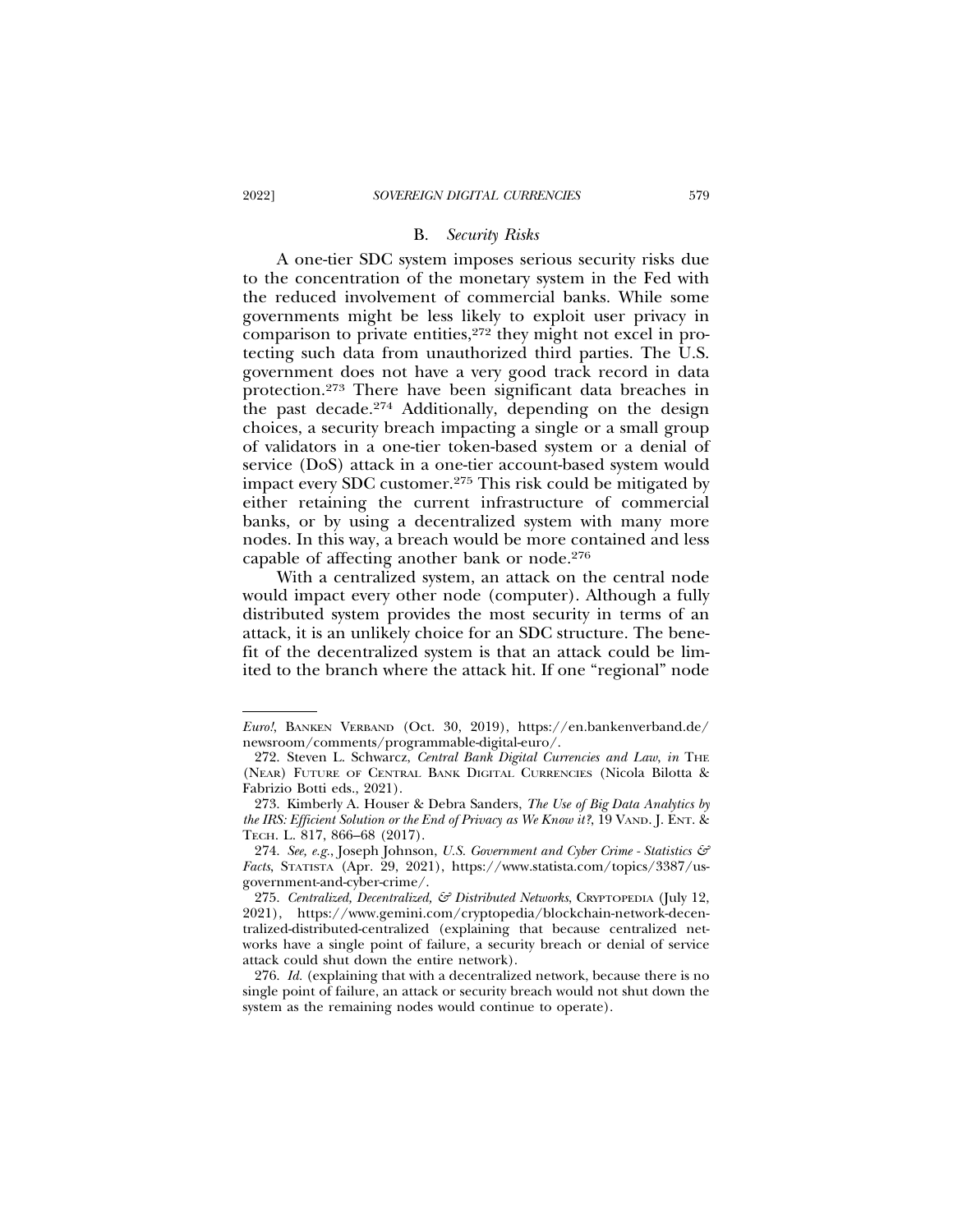is brought offline, the remaining nodes could take over which makes this system more tolerant to faults.277 If, instead of a decentralized system with multiple nodes and the use of commercial banks as intermediaries, the government chose to rely on existing FinTech businesses to encourage innovation, there is an additional risk of these private entities failing to secure data.278

PayPal has had multiple data breaches and security issues. In December 2017, PayPal's subsidiary, TIO Networks Inc., was hacked, resulting in the compromise of 1.6 million users' private data.279 However, PayPal notes that the breach did not affect the PayPal platform and that PayPal customers were not at risk from the breach.280 In November 2019, a white hat hacker/security analyst found that PayPal's authentication tools could be bypassed by attackers that obtained password information by taking advantage of a high severity bug on the login page.<sup>281</sup> The same process could also be used to obtain plain text credit card data.282 The hacker noted that PayPal released a patch fixing the bug within five days of becoming aware of the issue.283 In February 2020, six more vulnerabilities were found, including: a two-factor authentication bypass, being able to confirm a new phone without a one-time password (OTP), bypassing security for sending money, being able to change the user's account name, the self-help chat being vulnerable to executing malicious code, and vulnerability with security questions.284

<sup>277.</sup> Manfred Touron, *Centralized vs Decentralized vs Distributed Systems*, BERTY (June 20, 2019), https://berty.tech/blog/decentralized-distributedcentralized/.

<sup>278.</sup> *See* Citron & Solove, *supra* note 259.

<sup>279.</sup> Bojana Dobran, *1.6 Million PayPal Customer Details Stolen in Major Data Breach*, PHOENIXNAP (Dec. 5, 2017), https://phoenixnap.com/blog/paypalcustomer-details-stolen.

<sup>280.</sup> *Id.*

<sup>281.</sup> Alex Birsan, *The Bug That Exposed Your PayPal Password*, MEDIUM (Jan. 8, 2020), https://medium.com/@alex.birsan/the-bug-that-exposed-yourpaypal-password-539fc2896da9.

<sup>282.</sup> *Id.*

<sup>283.</sup> *Id.*

<sup>284.</sup> Bernard Meyer, *We Found PayPal Vulnerabilities – But PayPal Called them Trivial*, CYBERNEWS (Feb. 17, 2020), https://cybernews.com/security/ we-found-6-critical-paypal-vulnerabilities-and-paypal-punished-us/.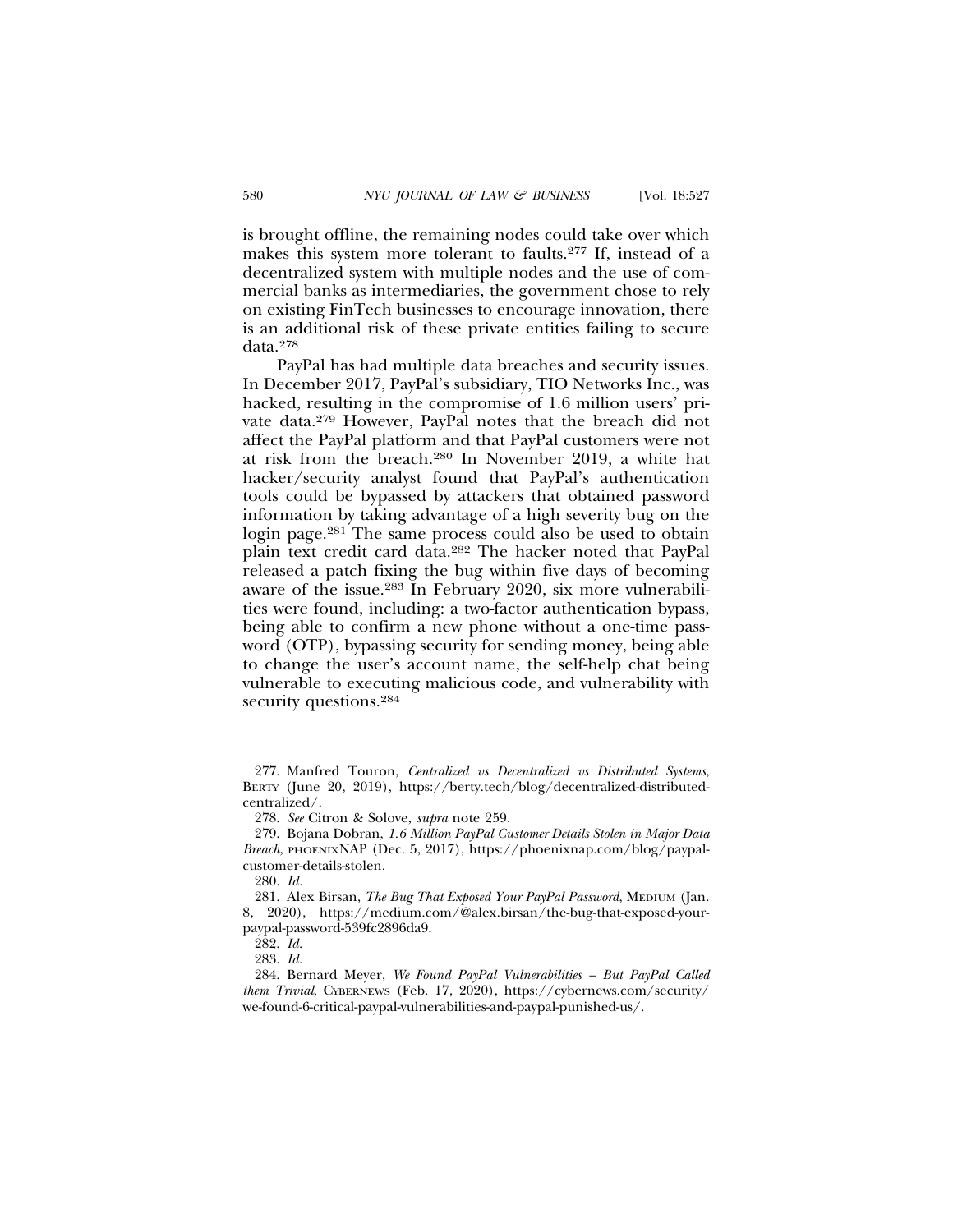Successful data breaches and phishing campaigns result in large amounts of stolen personal information. PayPal is one of the most popular targets.285 In fact, PayPal accounts may be purchased on the dark web for as low as a couple dollars and up to over \$400 per account.286 It should be noted that PayPal is not the only FinTech company to suffer data breaches but, given the lack of federal protections for users' personal data, this presents an especially significant issue with respect to the collection of data by either private organizations or the U.S. government. For example, in December 2020, the Pentagon, the Treasury Department, the Department of Homeland Security, and nuclear labs were hacked through a cybersecurity firm, Solar Winds, with whom the United States contracts.287 Malicious code was added to the company's software, Orion, which was then sent out to 33,000 companies and government agencies in the form of a software update which unknowingly contained the spyware.288 Although the full extent of the breach is unknown, this could be one of the most significant data breaches in the history of the United States.289 By moving to any type of centralized system, creating a single point of failure would have devastating effects on the U.S. economy.

One of the biggest policy decisions involved in a move to an SDC is how liability will be assessed for the inevitable harms resulting from breach of privacy and data security that accompany any online technology. The United States does not have a great record of protecting data and the public generally has no right of recourse against the government. Moving the en-

<sup>285.</sup> Paul Bischoff, *Dark Web Prices for Stolen PayPal Accounts Up, Credit Cards Down*, COMPARITECH (Sept. 8, 2021), https://www.comparitech.com/blog/ vpn-privacy/dark-web-prices/.

<sup>286.</sup> *Id.*

<sup>287.</sup> David E. Sanger et al., *Scope of Russian Hacking Becomes Clear: Multiple U.S. Agencies Were Hit*, N.Y. TIMES (Dec. 14, 2020), https:// www.nytimes.com/2020/12/14/us/politics/russia-hack-nsa-homeland-security-pentagon.html.

<sup>288.</sup> Isabella Jibilian & Katie Canales, *The US is Readying Sanctions Against Russia Over the SolarWinds Cyber Attack*, BUS. INSIDER (Apr. 15, 2021), https:// www.businessinsider.com/solarwinds-hack-explained-government-agenciescyber-security-2020-12.

<sup>289.</sup> Kimberly A. Houser, *Artificial Intelligence and the Struggle Between Good and Evil*, 60 WASHBURN L.J. 475, 479–80 (2021). See Houser & Sanders, *supra* note 273, for more information on the risks related to the U.S. government's lack of technical knowledge and ability to secure data.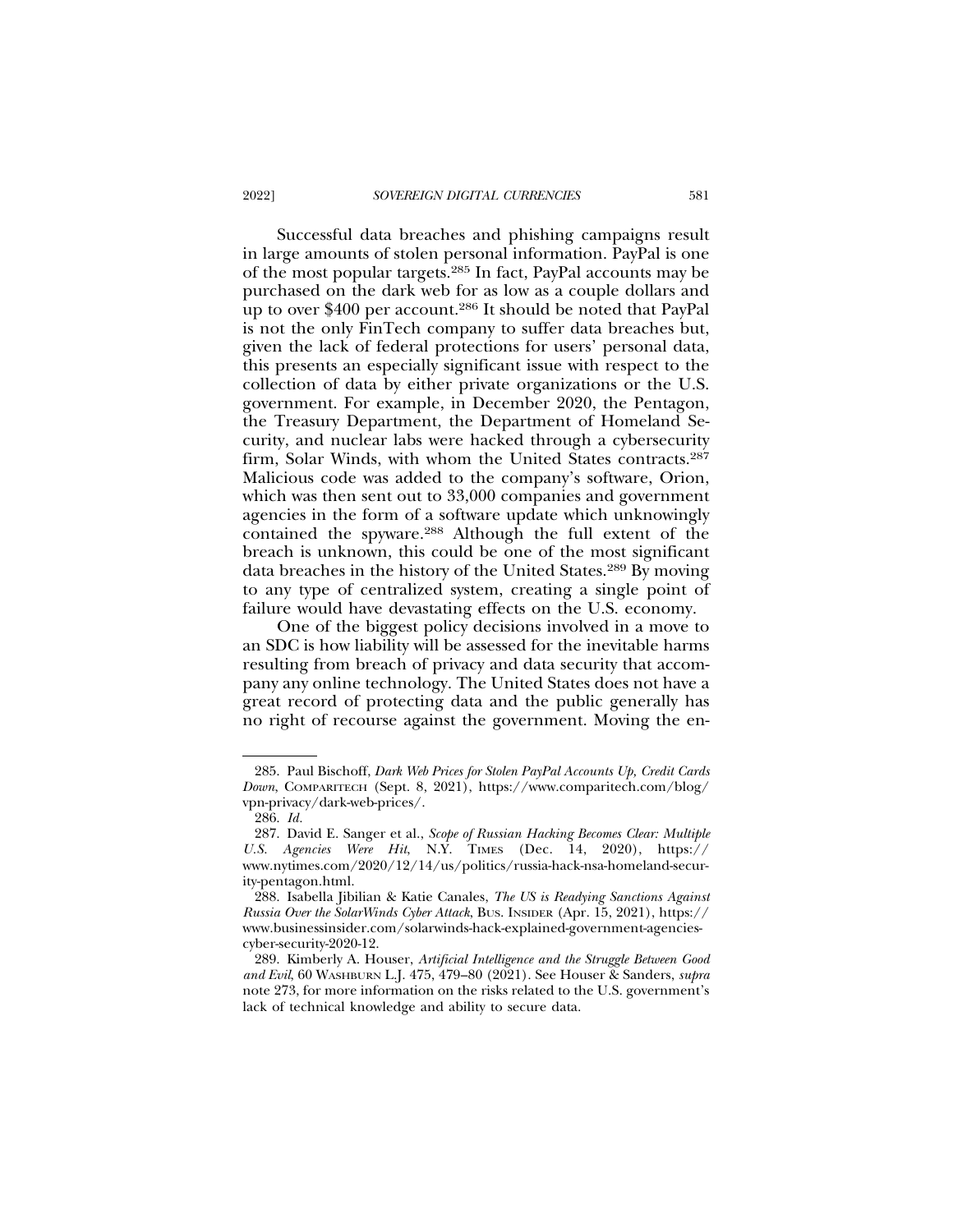tire banking system to the digital sphere is not a decision that should be made lightly.

#### C. *Risk of Bank Disintermediation and Runs*

One of the most discussed concerns about the creation of an SDC is the potential for the disintermediation of banks and the creation of a new source of bank runs. Both possibilities could have a catastrophic impact on the economy. Multiple issues arise with respect to whether a central bank becomes a direct issuer of an SDC, relies on the current network of commercial banks, or moves to the use of FinTech companies who can facilitate electronic transfers. First, what would the relationship be between the central bank and a private intermediary?290 Would a FinTech intermediary act as an agent for the central bank? What liability would the central bank have for a private intermediary's actions?291

A report published by several central banks, including the Bank of Canada, European Central Bank, Bank of Japan, Bank of England, and others, which outlined the foundational principles and desired features of an SDC, also addressed the potential for the disintermediation of banks.292 Banks rely heavily on customer deposits to fund their current business model. An SDC would be a competitive alternative to commercial bank money. Indeed, it could crowd it out completely. As the central bank is a risk-free counterparty, commercial banks would likely need to offer higher interest rates for commercial deposits to compensate customers for the increased risk as commercial banks are not risk-free counterparties.293 As a result, banks could reduce the amount of credit extended and charge higher interest rates.294 Another risk would be that when financial markets were calm, customers might choose to hold

<sup>290.</sup> *Japan Explores Central Bank Digital Currency Legal Issues*, LEDGER IN-SIGHTS (Nov. 29, 2019), https://www.ledgerinsights.com/japan-central-bankdigital-currency-legal-issues/.

<sup>291.</sup> *Id.*

<sup>292.</sup> BANK FOR INT'L SETTLEMENTS, CENTRAL BANK DIGITAL CURRENCIES: FOUNDATIONAL PRINCIPLES AND CORE FEATURES 1 (2020), https:// www.bis.org/publ/othp33.pdf.

<sup>293.</sup> *Id.* at 8 (stating that if users move their money from bank accounts into SDCs, banks may respond by raising deposit rates to attract more money).

<sup>294.</sup> *Id.*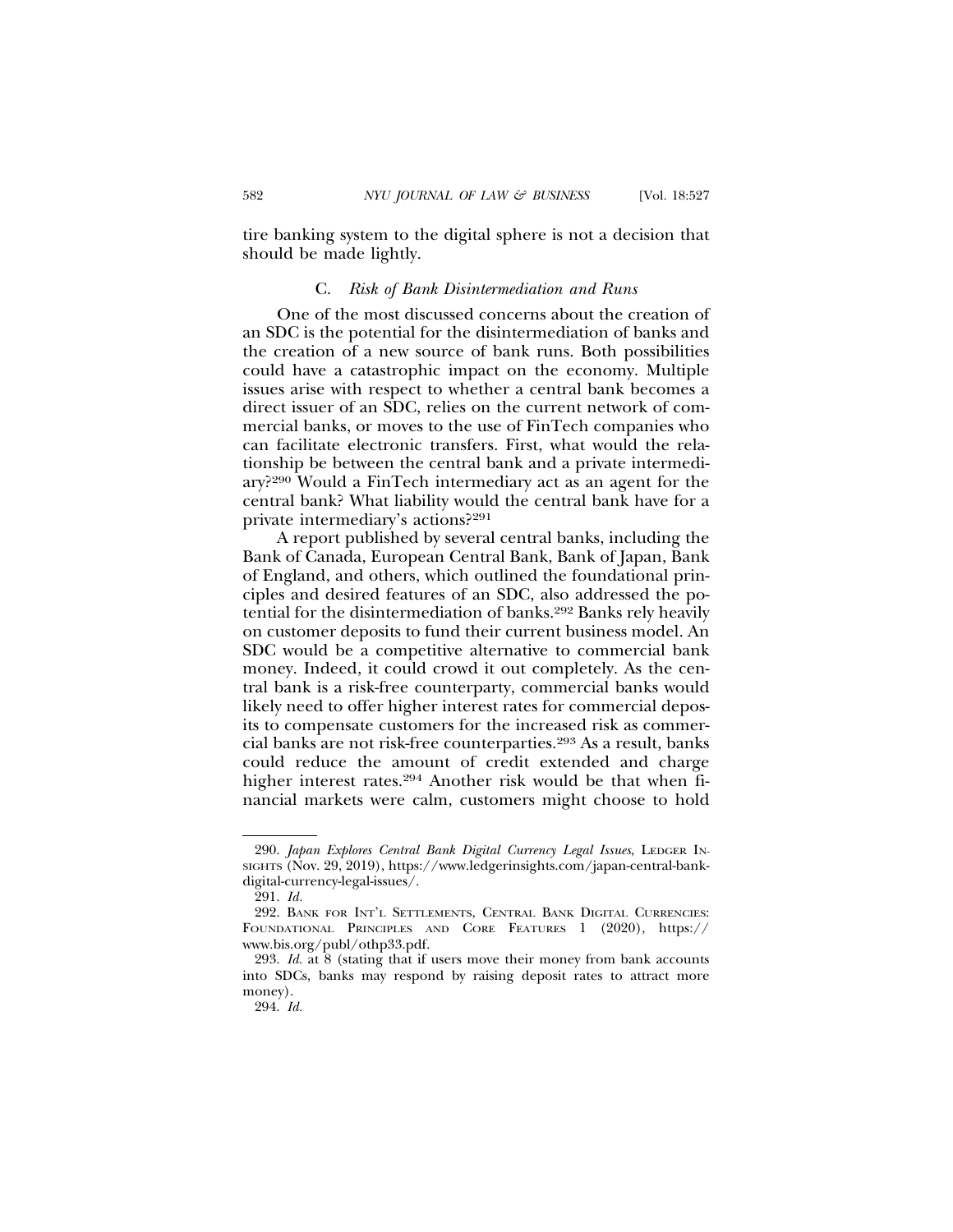their money as commercial bank deposits to receive a higher interest rate, but quickly convert their funds into the SDC at the first sign of financial market stress.

Were enough customers to move their deposits to the SDC, there would be a run on the bank. This dynamic would likely occur across the economy, risking a systemic collapse of the banking system. Even a small movement of deposits from commercial banks to central banks could pose risks to financial stability.295 For example, certain estimates suggest that 8% of bank deposits in the European Union—perhaps a cautious estimate—might move to a digital euro and 20% of bank deposits in the United Kingdom to a digital pound.296

Some have suggested that to replace lost deposits, banks could borrow money from the Fed's discount window (a lending facility).297 There has long been a stigma with borrowing from the discount window as it should be unnecessary for financially healthy banks.298 Hence, routine borrowing would be a new banking business model. In this model, what would be the rationale for allowing banks to routinely borrow from the Fed's discount window to lend money into the economy? Why not other institutions, and perhaps even individuals?

Additionally, if banks were to routinely borrow from the Fed's discount window, it is foreseeable that the Fed would assume a greater role in credit allocation in the economy. Indeed, the Fed has increasingly taken on this role, especially with its significant emergency assistance to the economy in the COVID-19 pandemic.299 The Fed has traditionally been tasked with providing last resort liquidity assistance, not credit alloca-

<sup>295.</sup> *Id.*

<sup>296.</sup> Marc Jones, *Digital Euro Might Suck Away 8% of Banks' Deposits - Morgan Stanley*, REUTERS (June 15, 2021), https://www.reuters.com/news/picture/digital-euro-might-suck-away-8-of-banks-idUSKCN2DR2NO (providing estimates from Morgan Stanley and the Bank of England, respectively).

<sup>297.</sup> Crawford, Menand & Ricks, *supra* note 176, at 143.

<sup>298.</sup> David Henry, *U.S. Banks Borrow at Discount Window After Fed Offers Stigma Relief*, REUTERS (Mar. 26, 2020), https://www.reuters.com/article/ushealth-coronavirus-fed-banks/u-s-banks-borrow-at-discount-window-after-fedoffers-stigma-relief-idUSKBN21D3JA.

<sup>299.</sup> *See* Lev Menand, *The Federal Reserve and the 2020 Economic and Financial Crisis*, 24 STAN. J.L. BUS. & FIN. 101, 104 (forthcoming 2021), https:// papers.ssrn.com/sol3/papers.cfm?abstract\_id=3602740.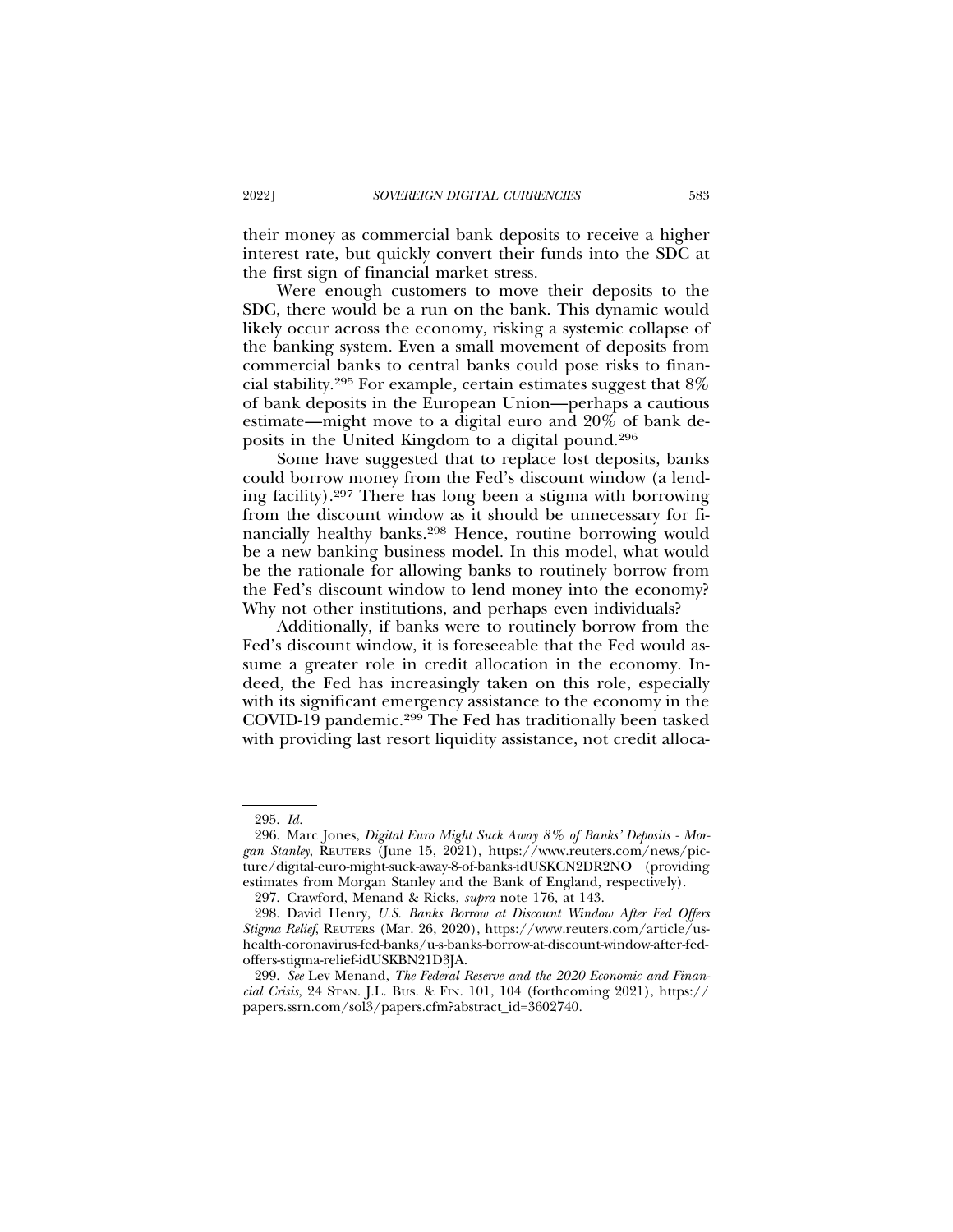tion.300 Hence, how expansive of a role (if any) in credit allocation that the Fed should have is an important policy issue. A significant increase in discount window lending would increase the risk of the Fed's balance sheet.301 Like any prudent lender, the Fed would likely then increase its scrutiny of bank loan assets.302 To minimize its risk, it could increase conditions on its lending, requiring anything from greater diversification of banks' loans to decreased lending to economic sectors it judged as having more risk.

As SDCs can be issued directly by the federal government, there would be no need for an intermediary bank, thus potentially cutting commercial banks out of the equation entirely.303 It is highly foreseeable that an SDC would have a fundamental impact on the current structure of the banking system. With a direct one-tier system, banks would be unnecessary. Yet even with an indirect two-tier system, the banking business model would almost certainly change radically. Banks would likely become more like service providers or agents of the Fed. In search of profits greater than those likely to be achieved with such a model, some banks might exit banking for alternative financial business models with greater profit potential. As Saule Omarova discusses in *The People's Ledger: How to Democratize Money and Finance the Economy*, there is widespread discussion of SDCs and the impact this would have on the liability side of the Fed's balance sheet.<sup>304</sup> However, there is scant con-

<sup>300.</sup> *See generally* Colleen M. Baker, *The Federal Reserve as Collateral's Last Resort*, 96 NOTRE DAME L. REV. 1381, 1382 (2021).

<sup>301.</sup> Borrowers from the Fed's discount window, such as banks, are not risk-free counterparties. Therefore, discount window loans to banks are not essentially risk-free assets as in the case of U.S. Treasury securities or agency mortgage-backed securities, assets that the Fed also holds on its balance sheet. Therefore, as the amount of discount window loans increased on the Fed's balance sheet, the risk to its balance sheet would also increase.

<sup>302.</sup> The Fed is one of the banking supervisors in the United States. Banking supervisors examine the composition of banks' balance sheets. In making a secured loan, a generally accepted practice is for lenders to examine the quality of the borrower's assets. Hence, if the Fed were to increase its discount window lending to banks, it seems likely that it would increase its focus on the quality of the borrower's assets.

<sup>303.</sup> Carolynn Look et al., *Central Banks Edge Toward Money's Next Frontier in Digital World*, BLOOMBERG (Feb. 5, 2021), https://www.bloomberg.com/ news/articles/2021-02-05/central-banks-edge-toward-money-s-next-frontierin-digital-world.

<sup>304.</sup> Omarova, *supra* note 212, at 1236.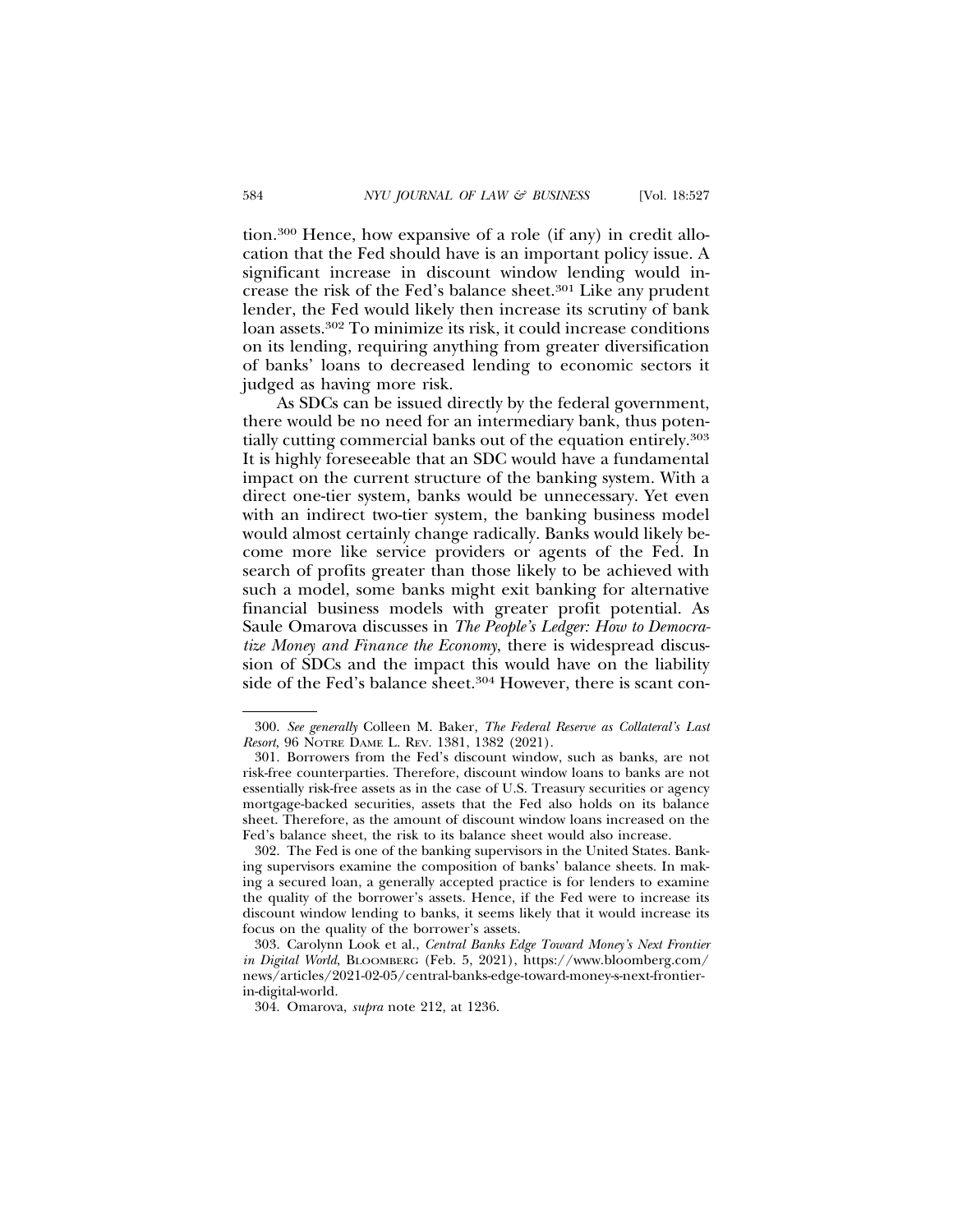versation about the corresponding implications for the asset side of its balance sheet and a holistic perspective taken.<sup>305</sup> Omarova states:

[T]he discourse on [SDCs], however, is preoccupied mainly with operationalizing potential changes in central bank liabilities, rather than situating them within the broader institutional critique. Framed as a matter of "fast payments" and/or "access to banking," it is not grounded in a coherent vision of how the financial system operates—and, more importantly, how it should operate. Without such a unifying vision, the true transformative potential of changing central banks' mode of interaction with the broader public remains unexplored and underappreciated.306

As Omarova highlights in her article, debates about SDCs have focused on the important goals of faster payment systems and increased financial inclusion; however, the critical but often overlooked, question is: What would, or *should*, happen on the *asset side* of the central bank balance sheet, in order to accommodate the proposed expansion of central bank liabilities?307 The choice to issue an SDC, especially if it involves moving to a direct one-tier system, would fundamentally transform the financial system and potentially result in the disintermediation of banks.

#### V.

### GLOBAL IMPACT OF SDCS

Because the monetary system is essentially international, each country's decision regarding the issuance of an SDC impacts other jurisdictions. Additionally, while the reasons may vary, some aspects stand out as primary motivators. First, financial transaction fees are very expensive. Bank fees in the United States alone during three months in 2020 totaled \$11.6 billion.308 Second, those who do not have bank accounts (the "unbanked")—estimated at 7.1 million households in the

<sup>305.</sup> *Id.*

<sup>306.</sup> *Id.* at 1235.

<sup>307.</sup> *Id.* at 1256.

<sup>308.</sup> Jennifer Taylor, *These Fees Have Cost Americans \$11.6B During the Pandemic – Here's How To Avoid Them*, GOBANKINGRATES (Jan. 21, 2021), https:// www.gobankingrates.com/banking/banks/how-much-bank-fees-cost/.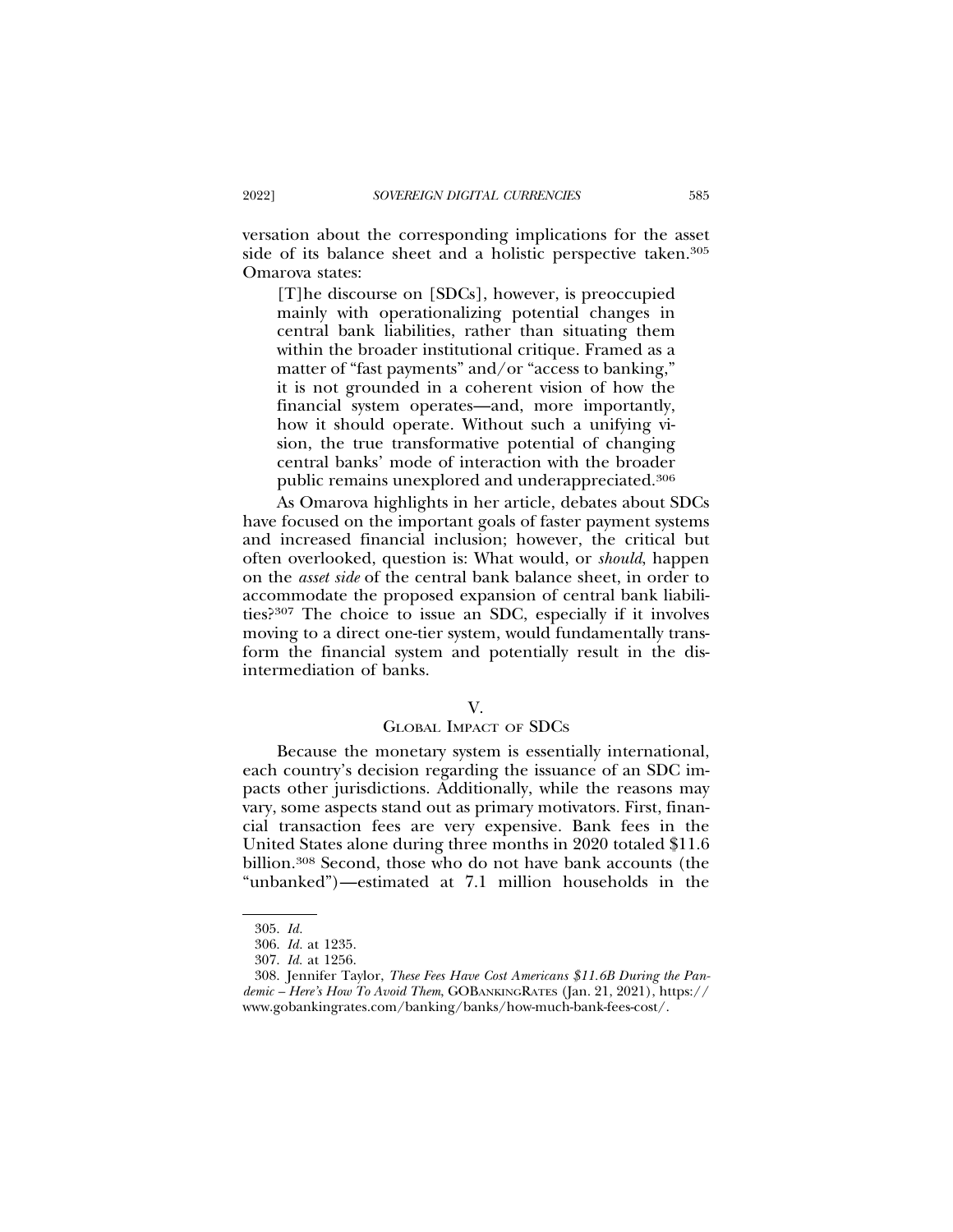United States alone309—could more fully participate in commerce just by using their phones. Third, cryptocurrencies such as Bitcoin and Ether have become mainstream as institutional investors and publicly held corporations have started to invest in them. A recent survey of 100 hedge funds indicated that within 5 years, on average, cryptocurrencies are likely to constitute 7.2% of their assets.<sup>310</sup> Finally, governments are concerned about their control over monetary policy if a global stablecoin were to be adopted broadly.311

As discussed *supra*, the Fed released an SDC white paper to encourage discussion of "issues related to payments, financial inclusion, data privacy, and information security."312 However, in addition to the important discussion regarding objectives and designs, it must also consider the potential impact of the evolving SDC global landscape, including the possible geopolitical and regulatory implications. This Part addresses some of these concerns. Although the United States is not as close as others to issuing an SDC,313 it is among the most important players in the international financial system. Retaining this leadership role will require successfully grappling with the emerging international SDC order and related regulatory developments. While developing countries may be concerned with bringing financial stability to their countries' currencies

<sup>309.</sup> Megan Leonhardt, *7.1 Million American Households Didn't Have a Bank Account Last Year—The Lowest Rate Since 2009*, CNBC (Oct. 19, 2020), https:/ /www.cnbc.com/2020/10/19/7point1-million-american-households-didnthave-a-bank-account-last-year.html.

<sup>310.</sup> Laurence Fletcher, *Hedge Funds Expect to Hold 7% of Assets in Crypto Within Five Years*, FIN. TIMES (June 15, 2021), https://www.ft.com/content/ 4f8044bf-8f0f-46b4-9fb7-6d0eba723017.

<sup>311.</sup> *See generally* Dong He, *Monetary Effects of Global Stablecoins*, 41 CATO J. 353 (2021), https://www.cato.org/cato-journal/spring/summer-2021/monetary-effects-global-stablecoins#adoption-use-scenarios; *see also* Schwarcz, *supra* note 143 (manuscript at 1) ("If widely used, stablecoins also could impair central banks' ability to control monetary policy and possibly undermine confidence in the value or operational continuity of currencies, which could threaten international monetary and financial stability.").

<sup>312.</sup> Lee, *supra* note 126.

<sup>313.</sup> *See, e.g.*, Dinesh Unnikrishnan, *Explained: India Inches Closer to Launching a Digital Currency; 5 Key Points*, MONEY CONTROL (Feb. 24, 2021), https:// www.moneycontrol.com/news/business/explained-india-inches-closer-tolaunching-a-digital-currency-5-key-points-6568201.html.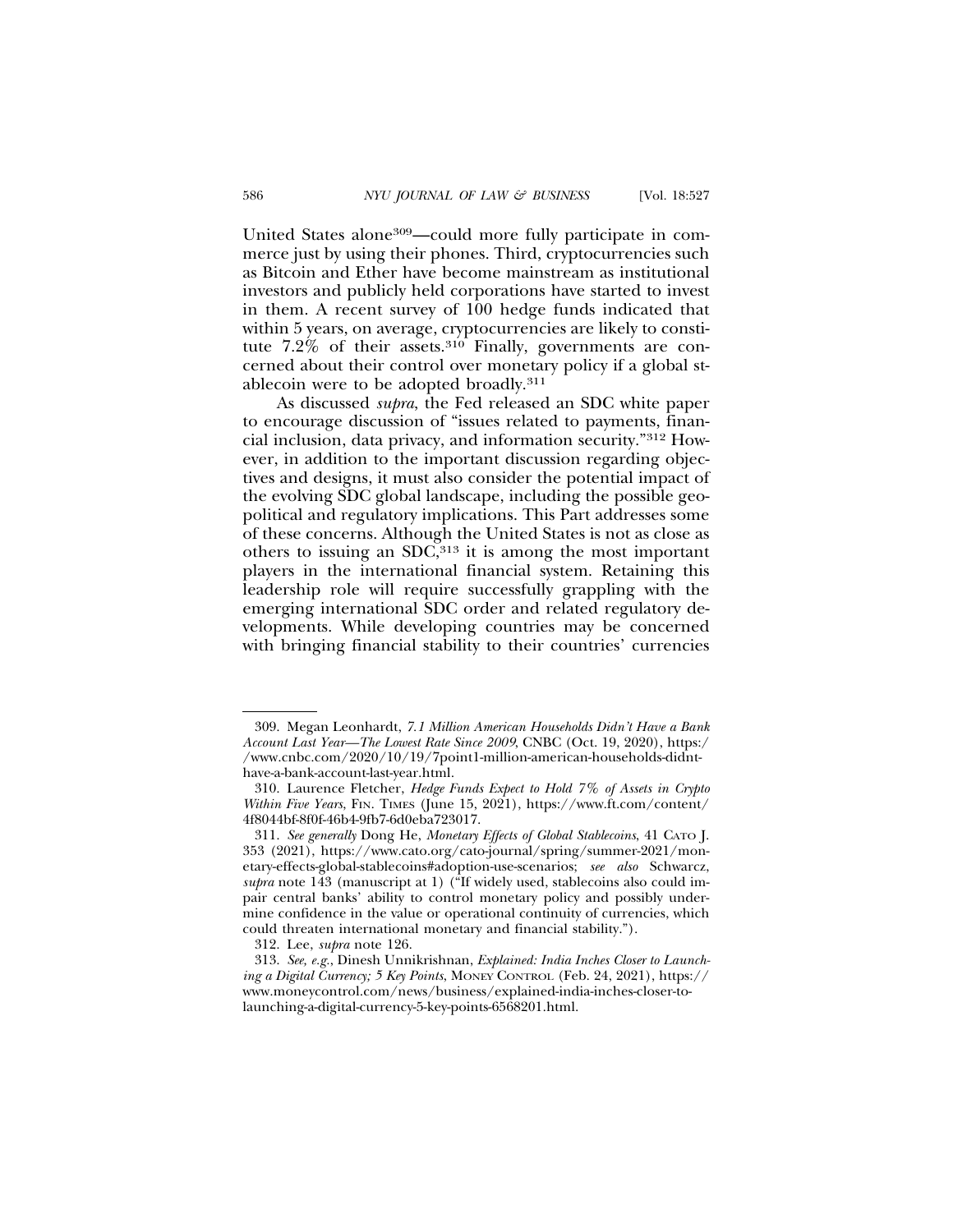and providing access to the unbanked,<sup>314</sup> developed countries, especially ones with large populations, may be more concerned about scalability and security, preferring an indirect two-tier system to prevent the disintermediation of banks.<sup>315</sup> This Part first analyzes whether there is a geopolitical first mover advantage in SDC issuance. It then discusses potential threats to the United States' status as a reserve currency for international transactions. Finally, it addresses the future of money alternatives.

#### A. *Potential First-Mover Advantage*

The first-mover advantage is the theory that the first to enter a market will obtain a competitive advantage over later entrants into the market.<sup>316</sup> However, there are many complex factors that play into a firm's ability to maintain this advantage, if any, over time.317 Although many jurisdictions are actively exploring their own SDCs, the Fed does not consider this to be a race.318 Some have noted, nonetheless, that as a first-mover, China could have the ability to influence international token standards and DLT platform choices, increasing its influence in the global financial system.319

In fact, China has already begun working with the BIS, and the central banks of Hong Kong, Thailand and the United Arab Emirates on developing standards for the international

<sup>314.</sup> *See id.* ("RBI is working on procedural issues to launch its digital currency. . . ."); *see also Reserve Bank of India Cautions on Central Bank Digital Currencies*, PYMNTS (Mar. 3, 2021), https://www.pymnts.com/digital-payments/2021/reserve-bank-of-india-cautions-on-cbdc/ (reporting that the attractiveness of CBDC comes from both "its digital features and its sovereign liability," the latter of which is one of the concerns RBI has with cryptocurrencies, and stating that a digital rupee could "foster financial inclusion" since the use of physical cash decreases).

<sup>315.</sup> FANUSIE & JIN, *supra* note 201, at 8 (stating that China's CBDC structure is intended to be a two-tier system permitting banks to remain intermediaries).

<sup>316.</sup> Marvin B. Lieberman & David B. Montgomery, *First-Mover Advantages*, 9 STRATEGIC MGMT. J. 41, 41 (1988).

<sup>317.</sup> Roger A. Kerin et al., *First-Mover Advantage: A Synthesis, Conceptual Framework, and Research Propositions*, 56 J. MKTG. 33, 33 (1992).

<sup>318.</sup> Emily Parker, *U.S. Dollar at Risk as China Races Ahead on Digital Yuan*, POLITICO (Apr. 1, 2021), https://www.politico.com/newsletters/politicochina-watcher/2021/04/01/us-dollar-at-risk-as-china-moves-on-digital-yuan-492315.

<sup>319.</sup> FANUSIE & JIN, *supra* note 201, at 5, 8 & 14.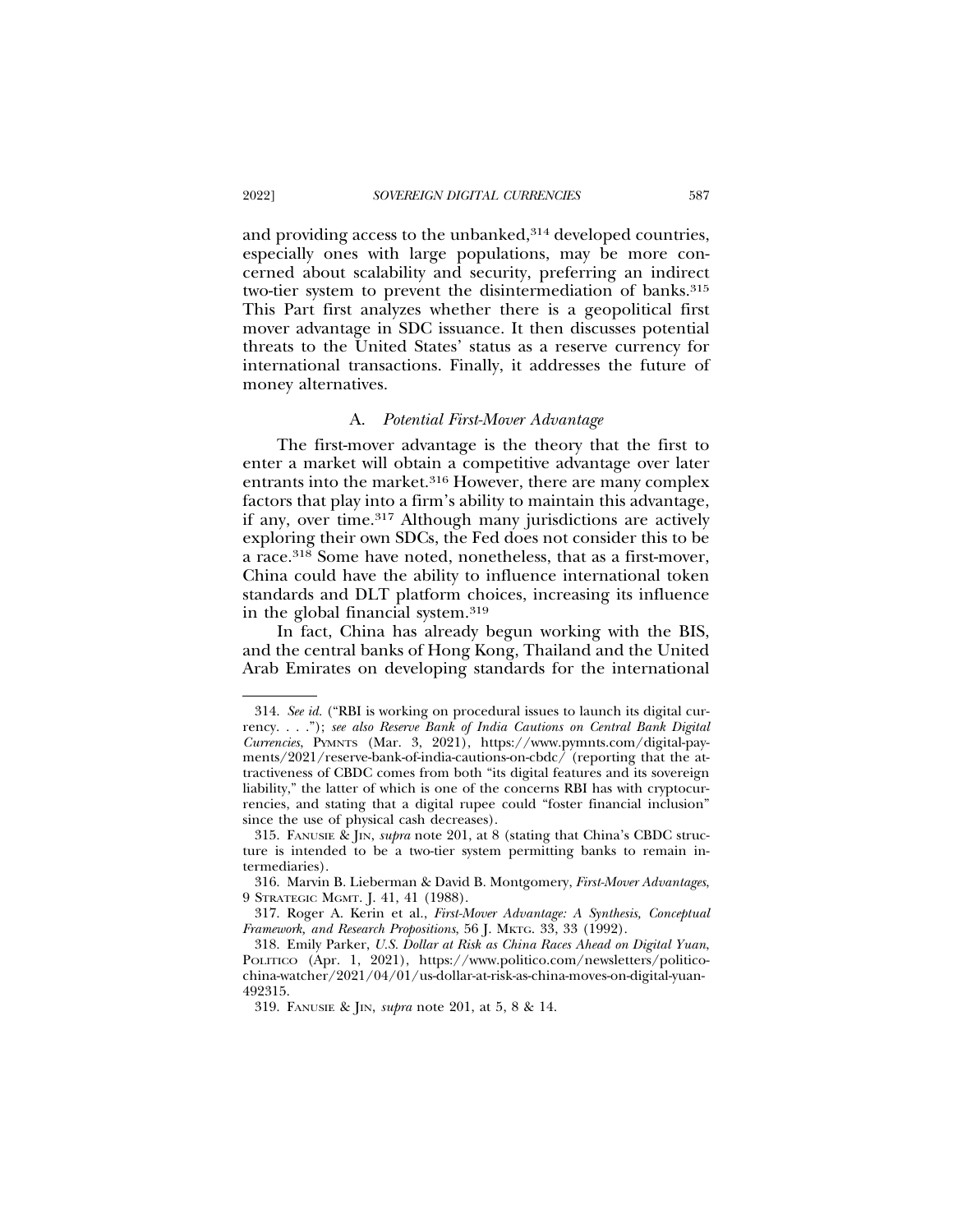use of digital currencies.<sup>320</sup> One concern, noted by VoxEU, is that the issuance of an SDC by a domestic economy can threaten the monetary policy autonomy of a foreign economy because the latter will be forced to be "twice as. . . reactive to inflation and output by the presence of [the foreign SDC]."321 Although China currently appears to be motivated more by domestic matters in issuing its SDC,<sup>322</sup> with time, the digital yuan could eventually reach foreign systems and possibly serve as an alternative to the U.S. dollar.323 Factors that could help internationalize the digital yuan include the 39 million overseas Chinese that could use the SDC, as well as the integration of the digital yuan into apps like TikTok and other platforms or video games.<sup>324</sup> On the other hand, Agustín Carstens, the General Manager for the BIS, states that any "first-mover advantage" in issuing an SDC is overblown, arguing that SDC's digital nature alone would not be enough to give an advantage in a geopolitical reserve conflict.325 In fact, there could actually be a "second mover" advantage as later entrants would be able to learn from the first mover's faults and difficulties.326

However, scholars in the first-mover advantage debate may be getting the players wrong. The issue might not involve which *country* issues an SDC, but rather which *digital currency* is the first to become the most widely embraced internationally.

<sup>320.</sup> James T. Areddy, *China Creates Its Own Digital Currency, a First for a Major Economy*, WALL ST. J. (Apr. 5, 2021), https://www.wsj.com/articles/ china-creates-its-own-digital-currency-a-first-for-major-economy-11617634118.

<sup>321.</sup> Massimo Ferrari et al., *The International Dimension of a Central Bank Digital Currency*, VOXEU (Oct. 12, 2020), https://voxeu.org/article/international-dimension-central-bank-digital-currency.

<sup>322.</sup> Chorzempa, *supra* note 156, at 111.

<sup>323.</sup> *See* Dirk A. Zetzsche et al., *Sovereign Digital Currencies: The Future of Money and Payments?* (Univ. of H.K. Fac. of L. Rsch., Paper No. 2020/053, 2020), https://papers.ssrn.com/sol3/papers.cfm?abstract\_id=3714386.

<sup>324.</sup> Gordon Chang, *Will China's Digital Yuan Replace the Dollar?*, NEWSWEEK OP. (Oct. 29, 2020), https://www.newsweek.com/will-chinas-digital-yuan-re place-dollar-opinion-1543071#:~:text=China%20will%20almost%20certainly%20be,as%20the%20world's%20reserve%20currency.&text=%22 They%20can%20make%20DCEP%20become,international%20currency %2C%22%20Guo%20says.

<sup>325.</sup> Danny Nelson, *Digital Yuan Won't Give China 'First-Mover Advantage' With CBDCs, BIS Chief Says*, COINDESK (Mar. 31, 2021), https:// www.coindesk.com/cbdc-first-mover-agustin-carstens.

<sup>326.</sup> *See id.*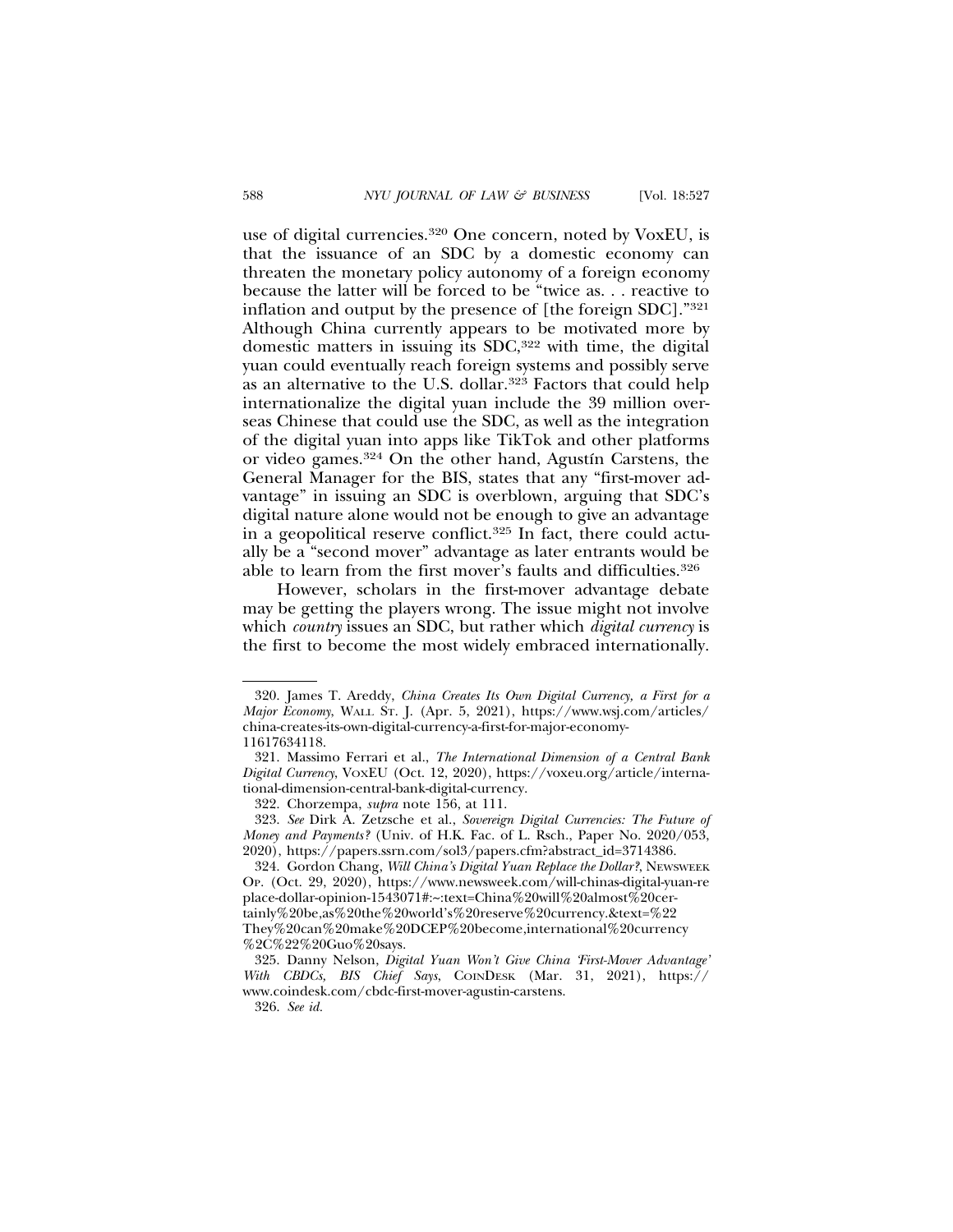If, for example, Silvergate Capital, the international payment services company that purchased the Diem Association's assets and technology,327 were to issue its own stablecoin (as they intend to do)328 that becomes widely used around the world, this could result in a network effect crowding out later digital currencies, including a potential U.S. SDC.329 It is wellestablished that currency is particularly vulnerable to the network effect. Silvergate "is the banking partner of the majority of the world's digital asset exchanges."330 Although they are not a household name (like Facebook—now known as Meta), they are well-known in the crypto industry due to their early entry into the crypto banking market, providing them with a first mover advantages in this area.331 If they become the "first real, FDIC-insured bank" to issue a stablecoin, they can distinguish themselves from other stablecoins issued by private organizations.332 It is too early to say, however, whether their potential stablecoin will "become an instant 'medium of exchange' in large parts of the world," as the Diem was expected to due to the high number of individual active Facebook users.333

<sup>327.</sup> *Diem*, SILVERGATE, https://www.silvergate.com/solutions/digital-currency/diem.html (last visited Feb. 25, 2022). Note that Silvergate Capital is the parent company of Silvergate Bank.

<sup>328.</sup> Penny Crossman, *The Road Ahead for Meta's Diem under Silvergate Bank's Ownership*, AM. BANKER (Feb. 7, 2022), https://www.americanbanker.com/ news/the-road-ahead-for-metas-diem-under-silvergate-banks-ownership.

<sup>329.</sup> The network effect states that the benefit derived from a good increases as the number of consumers adopting the good increases. This increase in the network of users creates a positive feedback loop, bringing in even more users. Switching to a different product is costly. Michael L. Katz & Carl Shapiro, *Network Externalities, Competition, and Compatibility*, 75 AM. ECON. REV. 424, 424 (1985).

<sup>330.</sup> Sam Reynolds, *Silvergate Beats Earnings, SEN Volume Up Nearly 1,000% On-Year*, BLOCKWORKS (July 20, 2021), https://blockworks.co/silvergatebeats-earnings-sen-volume-up-nearly-1000-on-year/.

<sup>331.</sup> Because Silvergate already provides banking to more than 1,300 cryptocurrency and blockchain clients, it could scale up fairly quickly. *In Buying Diem's Stablecoin, Silvergate Bank Makes Itself a Contender*, PYMNTS.COM (Feb. 2, 2022), https://www.pymnts.com/cryptocurrency/2022/in-buyingdiems-stablecoin-silvergate-bank-makes-itself-a-contender/.

<sup>332.</sup> *Id.*

<sup>333.</sup> Dmitry Tokarev, *Facebook's Diem Stablecoin is an Existential Threat to Traditional Banking*, COINTELEGRAPH (Dec. 5, 2020), https://cointelegraph. com/news/facebook-s-diem-stablecoin-is-an-existential-threat-to-traditionalbanking.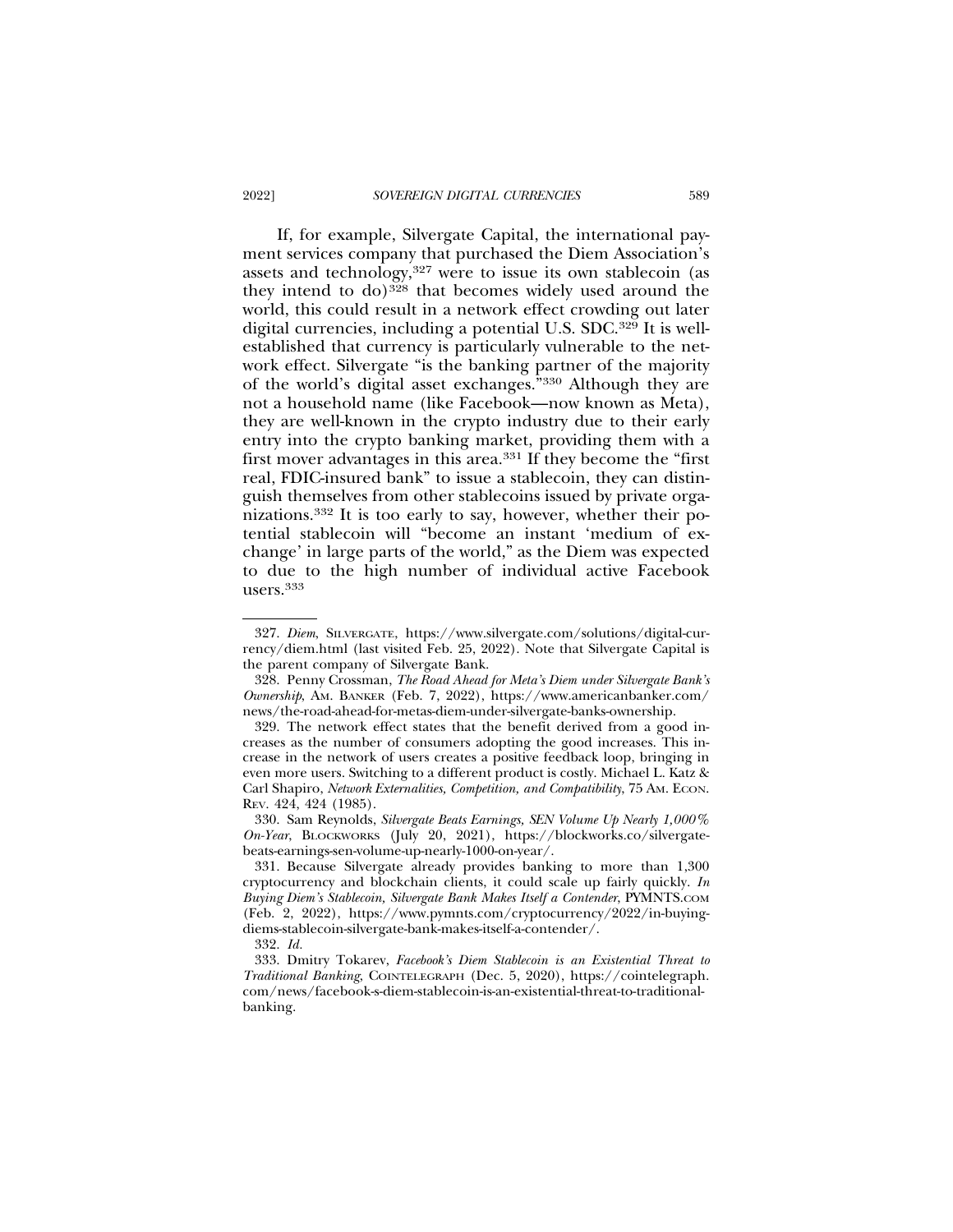Regardless of who issues the first global digital currency, be it a governmental entity or a private entity, the network effect is a significant concern. The greater the number of people who use a specific digital currency, the number of merchants who will accept that digital currency increases, leading to a strong network of users of that digital currency crowding out later entrants.334

### B. *Impact on Reserve Currency*

Like its long-term plan to be a leader in artificial intelligence, China is also pursuing a path to become a global leader in FinTech.335 There are a number of reasons why China moved quickly to be the first major economy to issue an SDC. First, private mobile payment systems in China have an oversized impact on retail commerce.<sup>336</sup> The digital yuan could serve as a counter against payment services like Alipay in an effort to reassert the supremacy of China's currency.337 Second, a digital yuan also could provide great insight into the spending habits of Chinese citizens.<sup>338</sup> Third, a digital yuan could allow for easier cross-border trade.339 Fourth, and perhaps, most importantly, the digital yuan is part of China's strategy to become more influential on the world stage.340 Given the inconsistency in leadership in the United States, and previ-

<sup>334.</sup> Scholar Mikael Stenkula states,

What Menger actually is saying is that the more people who use and demand a specific asset, the more marketable it will be. The more marketable it is, the better this good will work in indirect exchange and ultimately as money, i.e. the higher utility this asset will have when working as a means of payment. And this is the core idea behind the network concept of money.

Mikael Stenkula, *Carl Menger and the Network Theory of Money*, 10 THE EUROPEAN J. HIST. ECON. THOUGHT 587, 593 (2003).

<sup>335.</sup> FANUSIE & JIN, *supra* note 201, at 11.

<sup>336.</sup> *Id.* at 1.

<sup>337.</sup> *See id.* at 4 & 9; *see also* Zennon Kapron*, China's Central Bank Digital Currency Will Strengthen Alipay And WeChat Pay, Not Replace Them*, FORBES (May 24, 2020), https://www.forbes.com/sites/zennonkapron/2020/05/24/chinas-central-bank-digital-currency-will-strengthen-alipay-and-wechat-pay-notreplace-them/?sh=2ecda5646b69 (however, some have suggested that WeChat Pay and Alipay will serve to facilitate CBDC transactions).

<sup>338.</sup> FANUSIE & JIN, *supra* note 201, at 3.

<sup>339.</sup> *Id.* at 13.

<sup>340.</sup> *Id.* at 3.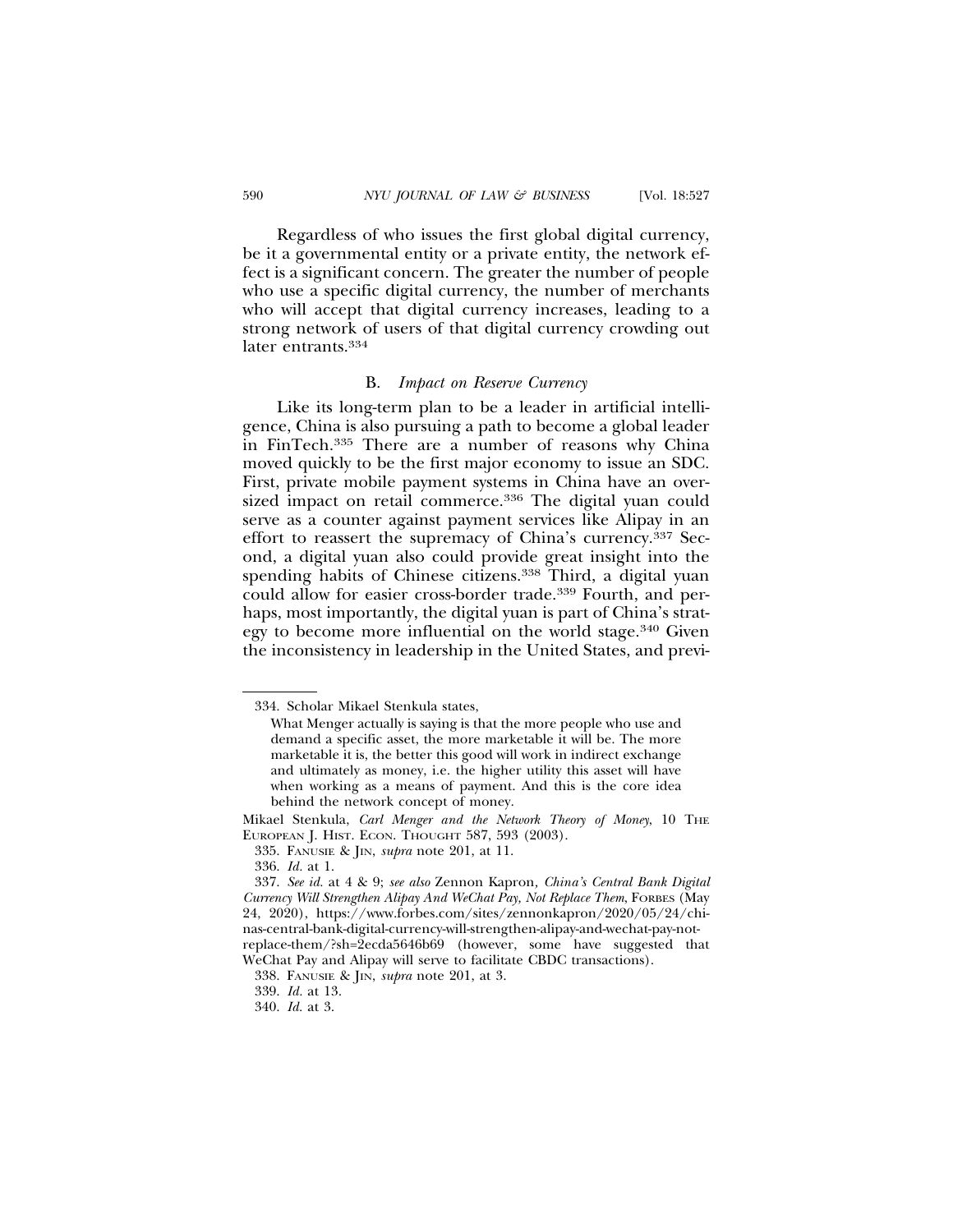ous efforts by the U.S. government to thwart China's growing international relationships as part of its Belts and Roads Initiative,<sup>341</sup> China may be seeking to hedge against potential U.S. efforts to ban China from SWIFT, which provides most international banking transfers.342 Because the U.S. dollar is used by more than 21,000 banks worldwide, the United States has the ability to penalize countries by blocking U.S. banks from doing business with them.343 These sanctions would have less of an impact if these countries could conduct international transactions outside of the United States' influence by using the digital yuan.344

Others have argued that China is pursuing a strategy to reduce the influence of the U.S. dollar as the currency of international trade. According to the BIS, the U.S. dollar accounts for 88% of all transactions in contrast to China's 4% yuan.345 Since the yuan became a reserve currency in 2015, China's exports have become more competitive against dollar prices around the world, allowing China's share of international trade and GDP to grow to  $10\%$ .<sup>346</sup> In addition, trading yuan on foreign markets has become easier since China has backed the Renminbi Trading Hub for the Americas, Singapore, and London.347 These hubs allow lower costs for companies trading with China.348 Consequently, the digital yuan could deny the United States the privileges it receives from being the world's global reserve currency (such as borrowing

<sup>341.</sup> Kimberly A. Houser, *The Innovation Winter Is Coming: How the U.S.- China Trade War Endangers the World*, 57 SAN DIEGO L. REV. 549, 560–61 (2020).

<sup>342.</sup> Rajesh Bansal & Somya Singh, *China's Digital Yuan: An Alternative to the Dollar-Dominated Financial System,* CARNEGIE INDIA (Aug. 31, 2021), https:/ /carnegieindia.org/2021/08/31/china-s-digital-yuan-alternative-to-dollardominated-financial-system-pub-85203.

<sup>343.</sup> Areddy, *supra* note 320 (for example, the United States has imposed sanctions on North Korea, Iran, and Myanmar).

<sup>344.</sup> *Id.*

<sup>345.</sup> Laura He, *China Wants to Weaponize its Currency. A Digital Version Could Help*, CNN (Dec. 5, 2020), https://edition.cnn.com/2020/12/04/economy/ china-digital-yuan-currency-intl-hnk.

<sup>346.</sup> Kimberly Amadeo, *How the Yuan Could Become a Global Currency*, THE BALANCE, https://www.thebalance.com/yuan-reserve-currency-to-global-currency-3970465 (last modified May 29, 2021).

<sup>347.</sup> *Id.*

<sup>348.</sup> *Id.*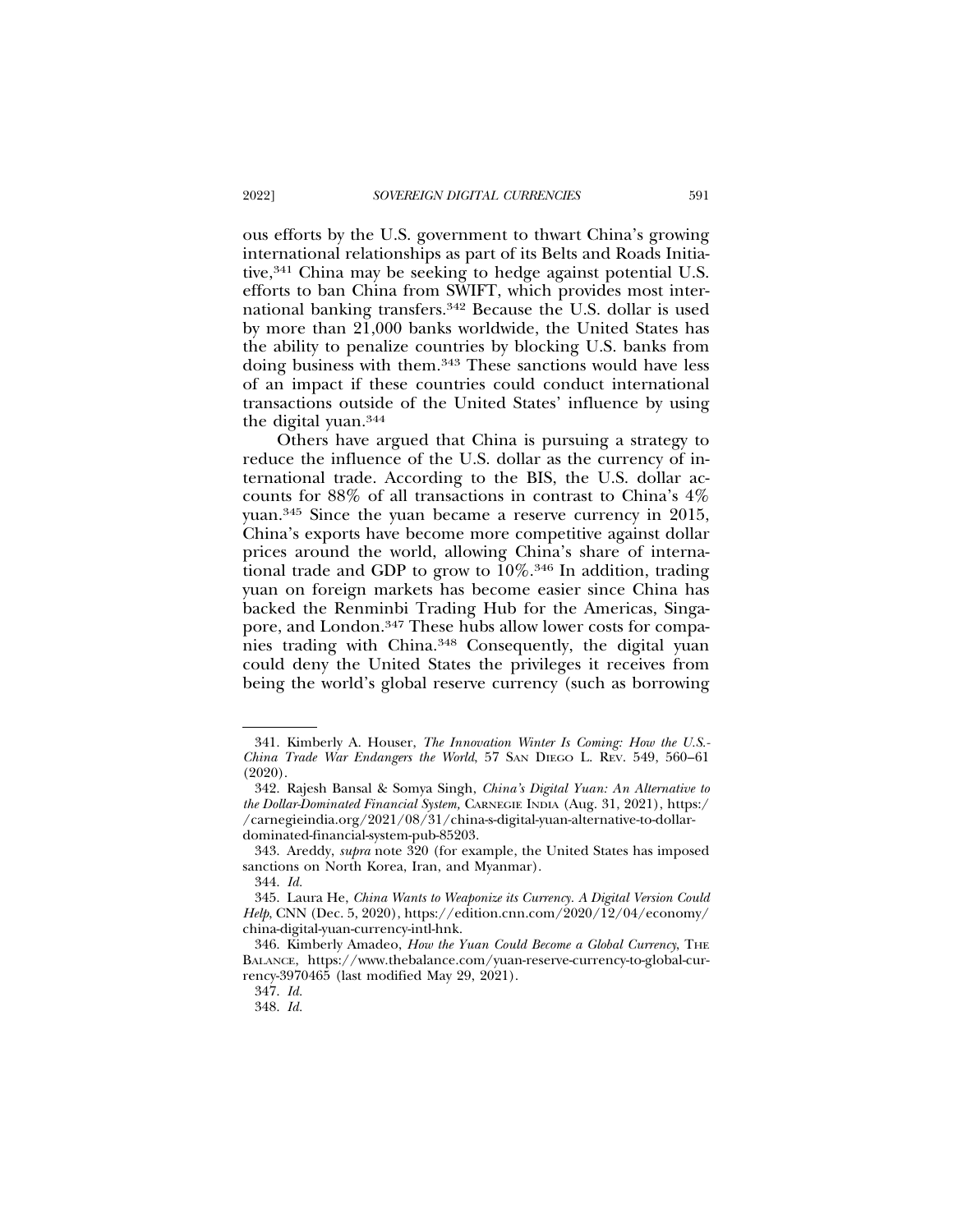at lower interest rates and greater buying power),349 as well as reduce the United States' ability to impose financial sanctions.350 In fact, once the digital yuan can be used in foreign transactions, it is possible that the digital yuan could denominate all trade with China, thereby increasing the importance of China's currency in the world economy.351

With the U.S. debt level currently at 127% of gross domestic product (and projected to be  $277\%$  by  $2029$ )<sup>352</sup> there is some speculation that the dollar's reign as the world's reserve currency may come to an end if confidence dwindles that this debt will be paid.353 However, it is not clear how the further digitization of a currency—"all of which are already highly digitized in our current international banking system in the same way the dollar is and yet which do not pose a significant challenge to the international role of the dollar"354—would impact the dollar's reserve status.355 Its reserve currency status primarily rests upon considerations such as economic strength, trade relationships, the rule of law, robust financial markets, monetary power, currency stability, and ease of conversion.356 Further, although China is ahead in development, it has also prioritized domestic financial stability over making a digital yuan usable abroad, which would seem to question reports that they are trying to replace the U.S. dollar as the world's reserve cur-

<sup>349.</sup> Jacob Eigner, *Policy Brief: How Digitizing the Dollar Can Help Keep the US Reserve Currency Status*, GEO. L. (Mar. 1, 2021), https://www.law.georgetown. edu/iiel/research/iiel-blog/how-digitizing-the-dollar-can-help-keep-the-u-sstatus-quo/.

<sup>350.</sup> Zetzsche et al., *supra* note 323, at 6.

<sup>351.</sup> *Id.* at 7.

<sup>352.</sup> Mike Patton, *U.S. National Debt Expected to Approach \$89 Trillion by 2029*, FORBES (May 3, 2021), https://www.forbes.com/sites/mikepatton/ 2021/05/03/us-national-debt-expected-to-approach-89-trillion-by-2029/?sh= 3117dca25f13.

<sup>353.</sup> Ruchir Sharma, *The Dollar has had a 100-year Run as the World's Reserve Currency. But a new Class of Contenders is Emerging*, FIN. POST, https:// financialpost.com/financial-times/the-dollar-has-had-a-100-year-run-as-theworlds-reserve-currency-but-a-new-class-of-contenders-is-emerging (last updated Apr. 7, 2021).

<sup>354.</sup> *See* Quarles, *supra* note 1.

<sup>355.</sup> *Id.*

<sup>356.</sup> *See id.*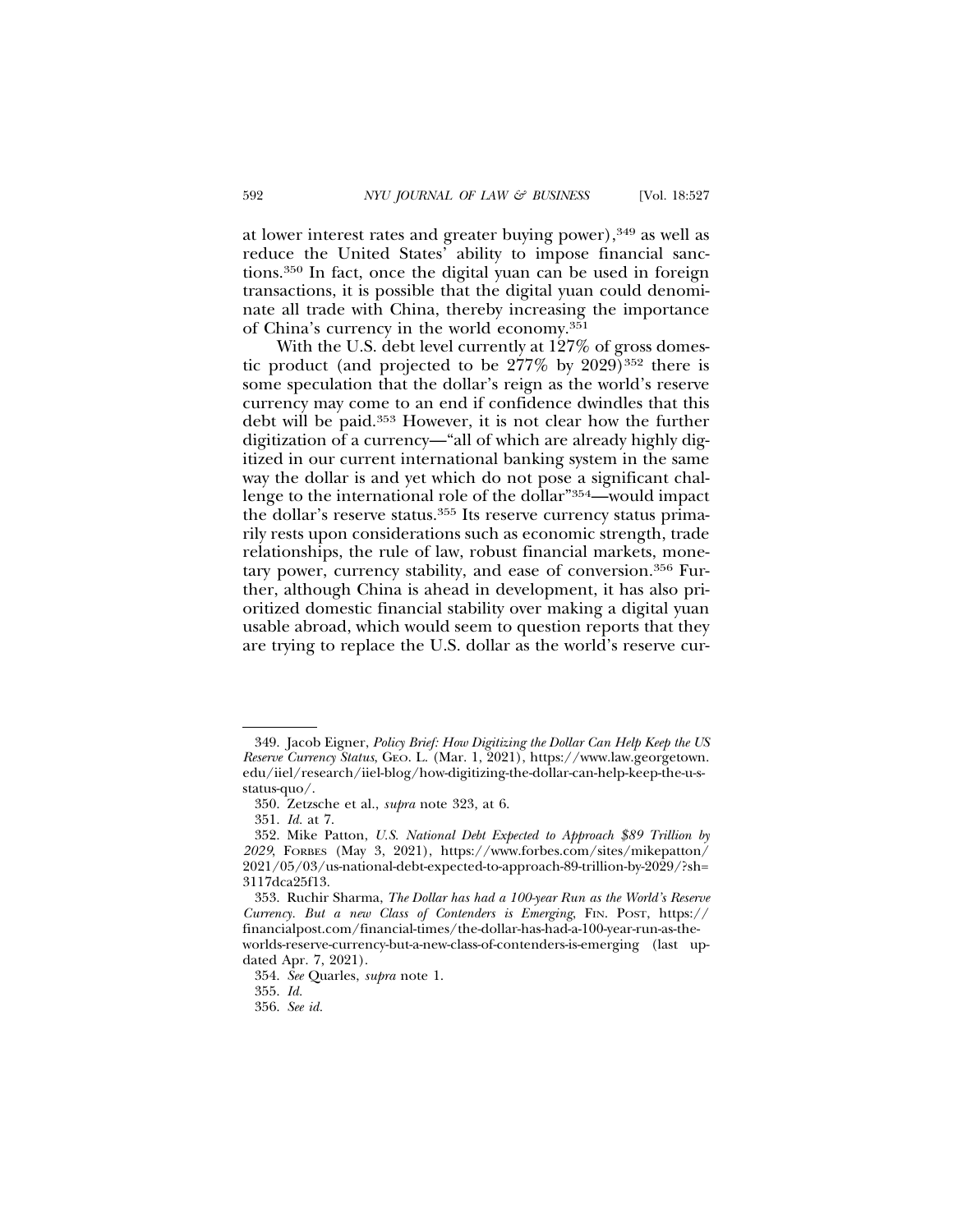rency.357 Before the yuan could become the world's leading reserve currency, it must have more than the trade benefits mentioned above.358 First, the People's Bank of China must allow free trade of the yuan and must become more transparent with its monetary policies.359 Second, the yuan needs to acquire the reputation of stability akin to the dollar, which is backed by the enormity of the U.S. Treasury.360 Third, central banks around the world must also increase their reserves of yuan to about \$700 billion.<sup>361</sup> Economist Eswar Prasad argues that China lacks the institutional environment, including an independent central bank, the rule of law, and checks and balances, to overtake the United States as an international reserve currency.362

Martin Chorzempa with the Peterson Institute for International Economics argues that while China has sufficient economic weight to have a global reserve currency, the country may lack an openness and depth of financial markets.363 In other words, China's priority of domestic financial stability could slow down the internationalization of the digital yuan.364 Second, the digital yuan is a direct CBDC rather than an indirect CBDC, thus losing the advantage of being able to function as infrastructure for global payments and large-scale transactions.365 Last, Chorzempa argues that even if the digital yuan expands outside the mainland, other countries may be less willing to use it if China is able to track and see every digital yuan transaction, a security and surveillance concern.366

<sup>357.</sup> Arjun Kharpal, *China has Given Away Millions in its Digital Yuan Trials. This is How it Works*, CNBC (Mar. 4, 2021), https://www.cnbc.com/2021/03/ 05/chinas-digital-yuan-what-is-it-and-how-does-it-work.html.

<sup>358.</sup> Chorzempa, *supra* note 156, at 112.

<sup>359.</sup> Amadeo, *supra* note 346.

<sup>360.</sup> *Id.*

<sup>361.</sup> *Id.*

<sup>362.</sup> *See* ESWAR S. PRASAD, THE FUTURE OF MONEY: HOW THE DIGITAL REVOLUTION IS TRANSFORMING CURRENCIES AND FINANCE 299 (Harvard Univ. Press 2021).

<sup>363.</sup> Chorzempa, *supra* note 156, at 111.

<sup>364.</sup> *See id.*

<sup>365.</sup> *Id.*

<sup>366.</sup> *Id.*, at 112.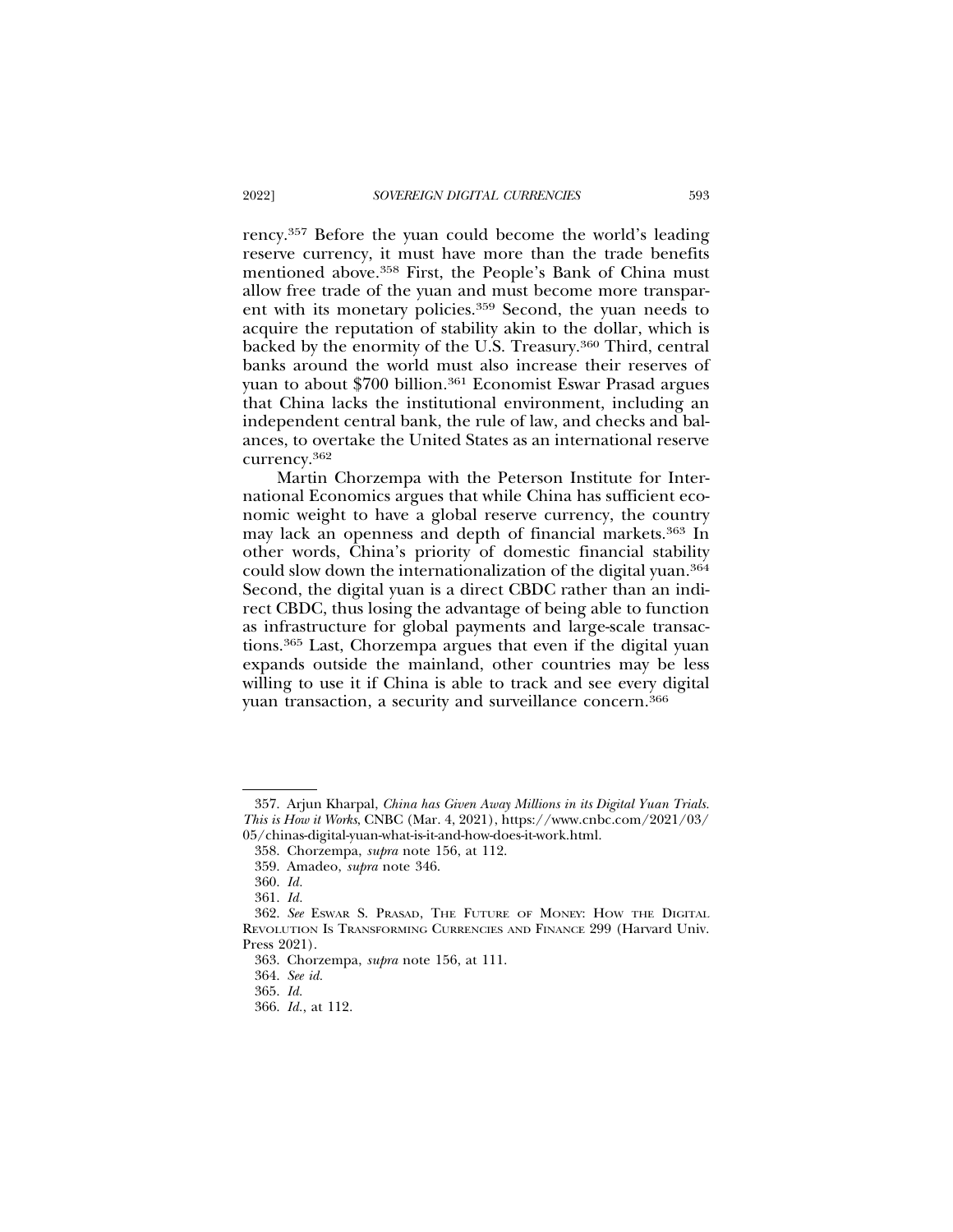Of course, the digital yuan is not the only contender to become the world's reserve currency.367 The euro amounts to almost 20% of the world's currency reserves, and the Japanese yen and the United Kingdom sterling together make up another 20%.368 Cryptocurrencies were once thought to pose a threat to the United States' status as a global reserve currency as having the advantage of being operated on P2P networks that are not governed by any state,<sup>369</sup> but this is unlikely due to cryptocurrencies' high volatility.370

#### C. *Future of Money Alternatives*

Although SDCs can coexist with other forms of money, they could also be designed to actually replace private digital payment systems, physical money, or even the need for a bank account. Some countries have already outlawed cryptocurrencies in anticipation of issuing their own SDCs, indicating that these cryptocurrencies are not scalable, secure, or anonymous because of the use of digital wallets.371 Indeed, China's central bank is encouraging banks to "crack down" on cryptocurrency.372 The Reserve Bank of India has also taken similar steps—simultaneously moving forward with develop-

<sup>367.</sup> Jacob Eigner, *Policy Brief: How Digitizing the Dollar Can Help Keep the US Reserve Currency Status*, GEO. L (Mar. 1, 2021), https://www.law.georgetown. edu/iiel/research/iiel-blog/how-digitizing-the-dollar-can-help-keep-the-u-sstatus-quo/.

<sup>368.</sup> *Id.*

<sup>369.</sup> *See* Sharma, *supra* note 353.

<sup>370.</sup> Sayuri Shirai, *Money and Central Bank Digital Currency* 1 (Asian Dev. Bank Inst., Working Paper No. 922, 2019), https://www.adb.org/publications/money-and-central-bank-digital-currency. Central banks in developing countries are the ones most at risk from cryptocurrencies, especially stablecoins. INT'L MONETARY FUND, COVID-19, CRYPTO, AND CLIMATE: NAVI-GATING CHALLENGING TRANSITIONS 44 (2021), https://www.elibrary.imf.org/ view/books/082/465808-9781513595603-en/ch002.xml.

<sup>371.</sup> Leila Stein, *These Countries Banned Cryptocurrencies, Here's Why*, BEIN-CRYPTO (Apr. 22, 2021), https://beincrypto.com/these-countries-bannedcrypto-heres-why/.

<sup>372.</sup> Ryan Browne, *China's Central Bank Urges Alipay and Banks to Crack down on Crypto Speculation*, CNBC (June 21, 2021), https://www.cnbc.com/ 2021/06/21/china-central-bank-urges-alipay-banks-to-crack-down-on-crypto. html.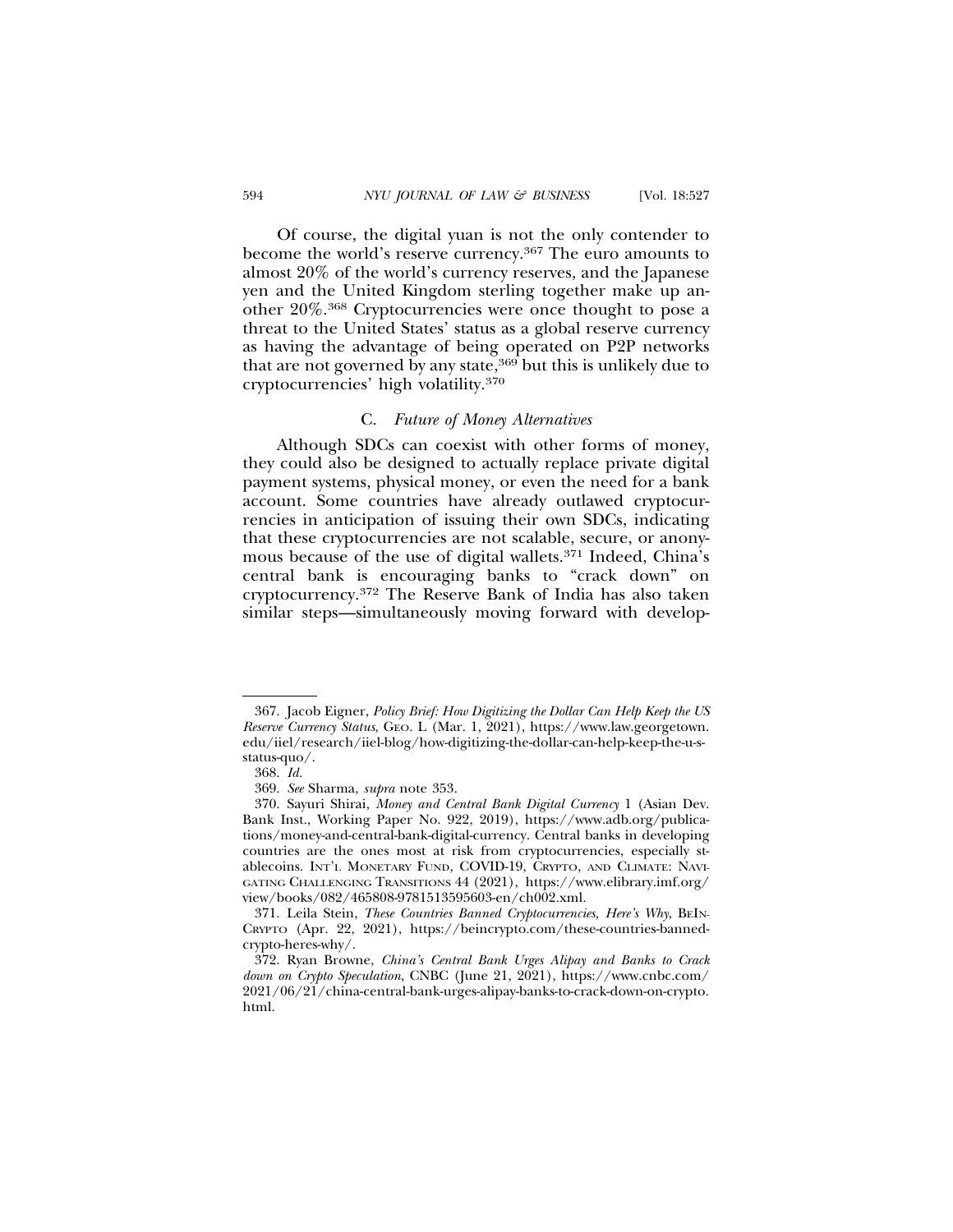ment and issuance of a digital rupee while proposing laws that will outlaw Bitcoin and other cryptocurrencies.<sup>373</sup>

In the United States, however, a ban of cryptocurrencies is unlikely,374 but there has been a call for increased regulation.375 Janet Yellen, U.S. Secretary of the Treasury, stated that she intends to work with the Federal Reserve on a legal framework in response to the risks of cryptocurrencies, such as financing terrorism, money laundering, and the threat to the "integrity of the U.S. and international financial systems."376 The same call for regulation has been made by the ECB, noting that cryptocurrencies like Bitcoin need to be regulated at an international level.377 Of course, the ECB also aims to issue its own SDC within five years.378

However, the real threat does not come from cryptocurrencies, but rather stablecoins as discussed *supra*. The idea of competing currencies is important here. The main ingredient to a dominant currency is trust.379 The U.S. dollar serves as a reserve currency because of the trust in its backing by the U.S. government. The reason a global stablecoin is the real threat to sovereign currencies is that the network effect could multiply its influence. If trust in the government's ability to manage

375. Scott Reeves, *India Drafts Bill to Create Government Cryptocurrency, Ban Private Cryptocurrencies, with Exceptions*, NEWSWEEK (Feb. 3, 2021), https:// www.newsweek.com/india-drafts-bill-create-government-cryptocurrency-banprivate-cryptocurrencies-exceptions-1566558.

<sup>373.</sup> Manu Joseph, *Governments Will Eventually Defeat* C*ryptocurrencies*, MINT (Feb. 15, 2021), https://www.livemint.com/opinion/columns/governments-will-eventually-defeat-cryptocurrencies-11613317872625.html.

<sup>374.</sup> However, Chair Powell has stated that were the United States to have a CBDC, cryptocurrencies and stablecoins would be unnecessary. Lee, *supra* note 126. Yet it is also possible that a U.S. CBDC would increase the popularity of cryptocurrencies, especially were cash to be phased out, as distrust of government monetary regimes has been one motivation behind the development of cryptocurrencies.

<sup>376.</sup> Scott Reeves, *Treasury Secretary Nominee Janet Yellen Touts Crypto 'Benefits,' with Regulation*, NEWSWEEK (Jan. 25, 2021), https://www.newsweek.com/ treasury-secretary-nominee-janet-yellen-touts-crypto-benefits-regulation-1564197.

<sup>377.</sup> Tanzeel Akhtar, *ECB's Christine Lagarde Says 'Speculative' Bitcoin Needs Global Regulation*, COINDESK (Jan. 13, 2021), https://www.coindesk.com/policy/2021/01/13/ecbs-christine-lagarde-says-speculative-bitcoin-needs-globalregulation/.

<sup>378.</sup> *Id.*

<sup>379.</sup> *See* F.A. HAYEK, DENATIONALISATION OF MONEY 85 (Inst. of Econ. Affairs 1976).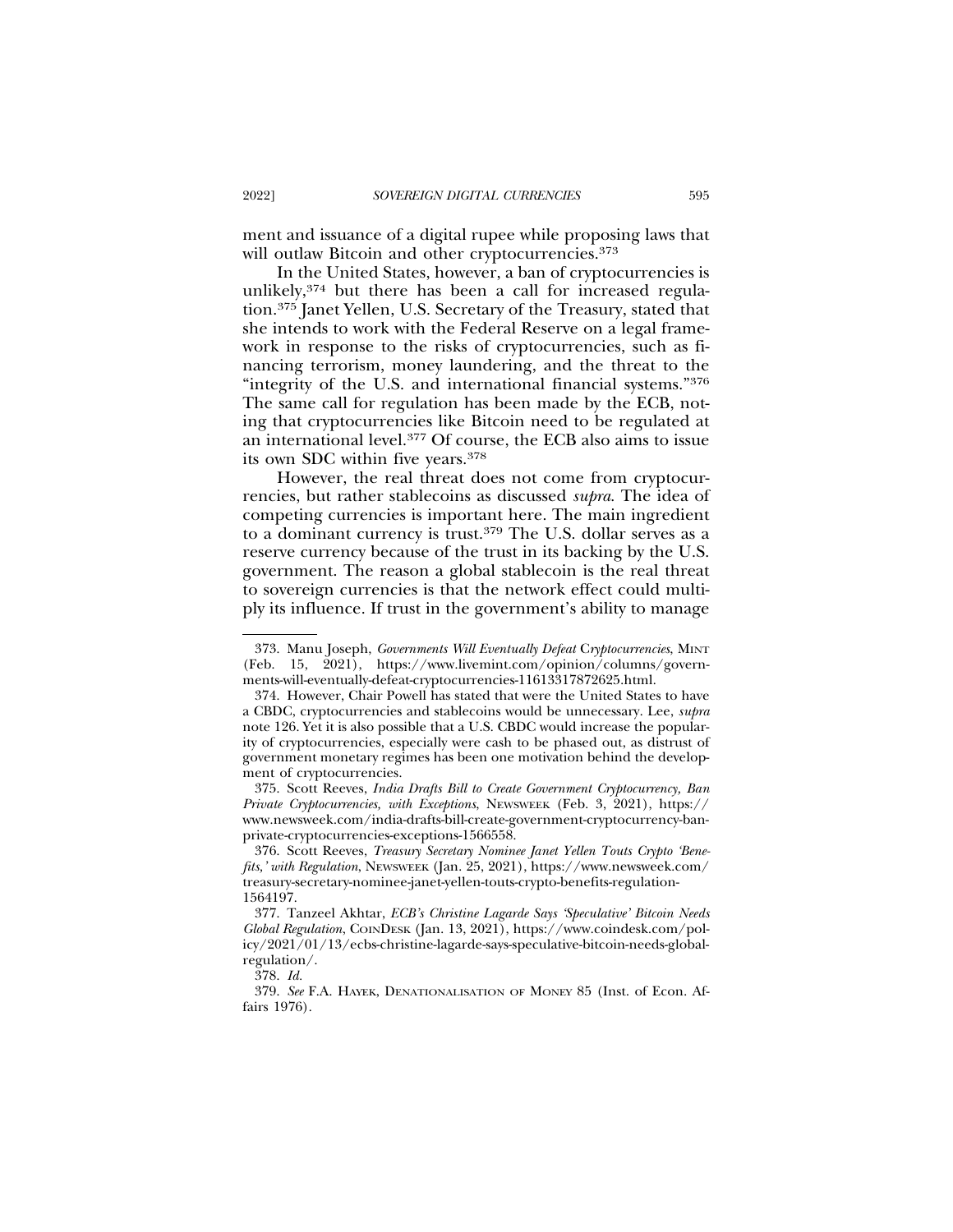inflation decreases and the value of the U.S. dollar in terms of foreign exchange decreases, the public could begin to trust a global stablecoin more. A number of economists have advocated for an unregulated banking framework<sup>380</sup> and competing currencies<sup>381</sup> for this very reason.<sup>382</sup> However, this issue is not clear cut. As behavioral economists explain, a digital dollar may not equal a paper currency dollar in terms of *perception*. With respect to a stablecoin issued by a large tech company, the trust needed for widespread adoption may not be present. Similarly, there are many who currently do not trust digital money and may be reluctant to adopt an SDC preferring the use of cash or their bank account.<sup>383</sup> For any form of money to be successful, it must serve as a medium of exchange, a unit of measure and a store of value. If a new form of digital currency is not widely accepted, be it an SDC or a global stablecoin, it cannot meet the functional requirements of money.

#### **CONCLUSION**

As technology advances and money continues to evolve there will always be concerns regarding its impact on the U.S. monetary system. Due to their volatility, non-asset backed cryptocurrencies do not make for good money. As such, the worries about cryptocurrencies replacing the dollar are overblown. However, stablecoins present a different issue. Even if not legal tender, they can be tied to a specific asset or basket of assets and function as money. Regulators have come to realize

<sup>380. &</sup>quot;Larry [White], George [Selgin], and I [Jeffrey Rogers Hummel] line up on one side, concluding that fractional-reserve banking, if unregulated and unsubsidized, provides important monetary and economic benefits that far outweigh any potential downside." The Conversation, ONLINE LIBR. OF LIB-ERTY, https://oll.libertyfund.org/page/liberty-matters-lawrence-white-misestheory-of-money-credit#conversation1 (last visited Feb. 25, 2022).

<sup>381.</sup> Ametrano, *supra* note 34, at 23–24.

<sup>382.</sup> *See generally* Vasundhara Sharma et al., In Cryptocurrencies We Trust: An Empirical Analysis of Bitcoin Demand and Price (Apr. 19, 2019) (unpublished manuscript), https://ssrn.com/abstract=3381067 (analyzing the cryptocurrency market in connection with unregulated banking and competing currencies).

<sup>383.</sup> A Pew survey notes that nearly 30% of Americans avoid mobile payments due to a fear of loss of funds, preferring credit and debit cards. *Are Americans Embracing Mobile Payments?*, PEW (Oct. 3, 2019), https://www.pew trusts.org/en/research-and-analysis/issue-briefs/2019/10/are-americansembracing-mobile-payments.